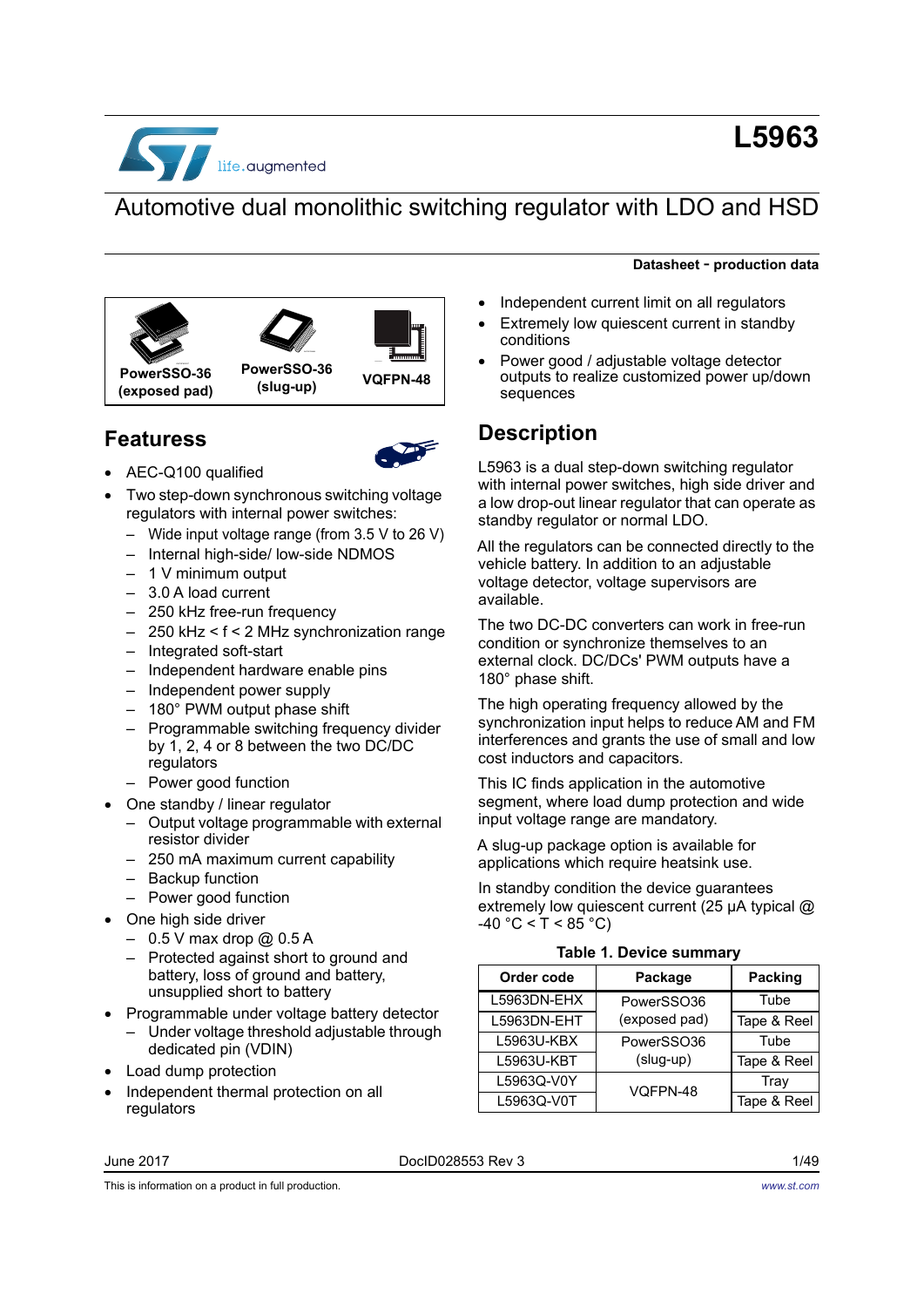# **Contents**

| $\mathbf 2$<br>3<br>4<br>5<br>5.1<br>5.2<br>5.3<br>6<br>6.1<br>6.2<br>6.2.1<br>6.2.2<br>Low voltage warning monitor (related pins: VDIN, VDOUT, VDDLY) 19<br>6.2.3<br>Power-good reset (related pins: LDOOK, LDOOKDLY) 20<br>6.2.4<br>Power-good function of DC/DC1 (related pins: SW1OK, SW1OKDLY). 20<br>6.2.5<br>6.2.6<br>6.2.7<br>6.2.8<br>6.2.9<br>6.2.10<br>6.2.11<br>6.2.12 |  |  |  |  |  |  |
|------------------------------------------------------------------------------------------------------------------------------------------------------------------------------------------------------------------------------------------------------------------------------------------------------------------------------------------------------------------------------------|--|--|--|--|--|--|
|                                                                                                                                                                                                                                                                                                                                                                                    |  |  |  |  |  |  |
|                                                                                                                                                                                                                                                                                                                                                                                    |  |  |  |  |  |  |
|                                                                                                                                                                                                                                                                                                                                                                                    |  |  |  |  |  |  |
|                                                                                                                                                                                                                                                                                                                                                                                    |  |  |  |  |  |  |
|                                                                                                                                                                                                                                                                                                                                                                                    |  |  |  |  |  |  |
|                                                                                                                                                                                                                                                                                                                                                                                    |  |  |  |  |  |  |
|                                                                                                                                                                                                                                                                                                                                                                                    |  |  |  |  |  |  |
|                                                                                                                                                                                                                                                                                                                                                                                    |  |  |  |  |  |  |
|                                                                                                                                                                                                                                                                                                                                                                                    |  |  |  |  |  |  |
|                                                                                                                                                                                                                                                                                                                                                                                    |  |  |  |  |  |  |
|                                                                                                                                                                                                                                                                                                                                                                                    |  |  |  |  |  |  |
|                                                                                                                                                                                                                                                                                                                                                                                    |  |  |  |  |  |  |
|                                                                                                                                                                                                                                                                                                                                                                                    |  |  |  |  |  |  |
|                                                                                                                                                                                                                                                                                                                                                                                    |  |  |  |  |  |  |
|                                                                                                                                                                                                                                                                                                                                                                                    |  |  |  |  |  |  |
|                                                                                                                                                                                                                                                                                                                                                                                    |  |  |  |  |  |  |
|                                                                                                                                                                                                                                                                                                                                                                                    |  |  |  |  |  |  |
|                                                                                                                                                                                                                                                                                                                                                                                    |  |  |  |  |  |  |
|                                                                                                                                                                                                                                                                                                                                                                                    |  |  |  |  |  |  |
|                                                                                                                                                                                                                                                                                                                                                                                    |  |  |  |  |  |  |
|                                                                                                                                                                                                                                                                                                                                                                                    |  |  |  |  |  |  |
|                                                                                                                                                                                                                                                                                                                                                                                    |  |  |  |  |  |  |
| $\overline{7}$                                                                                                                                                                                                                                                                                                                                                                     |  |  |  |  |  |  |
| 7.1                                                                                                                                                                                                                                                                                                                                                                                |  |  |  |  |  |  |
| 7.2                                                                                                                                                                                                                                                                                                                                                                                |  |  |  |  |  |  |
| 7.3                                                                                                                                                                                                                                                                                                                                                                                |  |  |  |  |  |  |
| 7.4                                                                                                                                                                                                                                                                                                                                                                                |  |  |  |  |  |  |

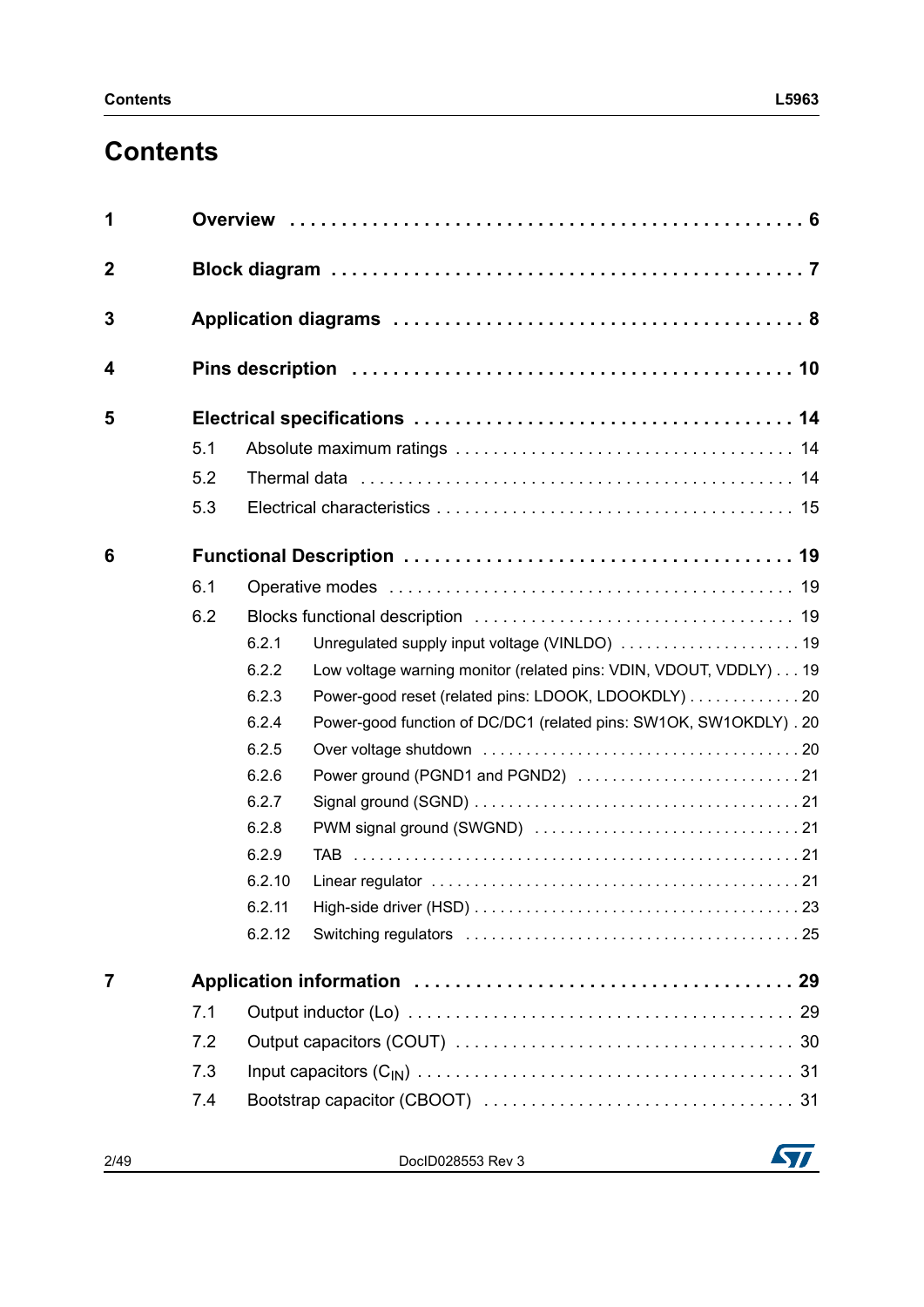|    | 7.5 |                                                      |  |
|----|-----|------------------------------------------------------|--|
| 8  |     |                                                      |  |
| 9  |     |                                                      |  |
|    | 9.1 |                                                      |  |
|    | 9.2 | PowerSSO-36 (exposed pad) package information  40    |  |
|    | 9.3 | PowerSSO-36 (slug-up) package information  43        |  |
|    | 9.4 | VFQFPN-48 (7x7x1.0 - opt. D) package information  45 |  |
|    | 9.5 |                                                      |  |
| 10 |     |                                                      |  |

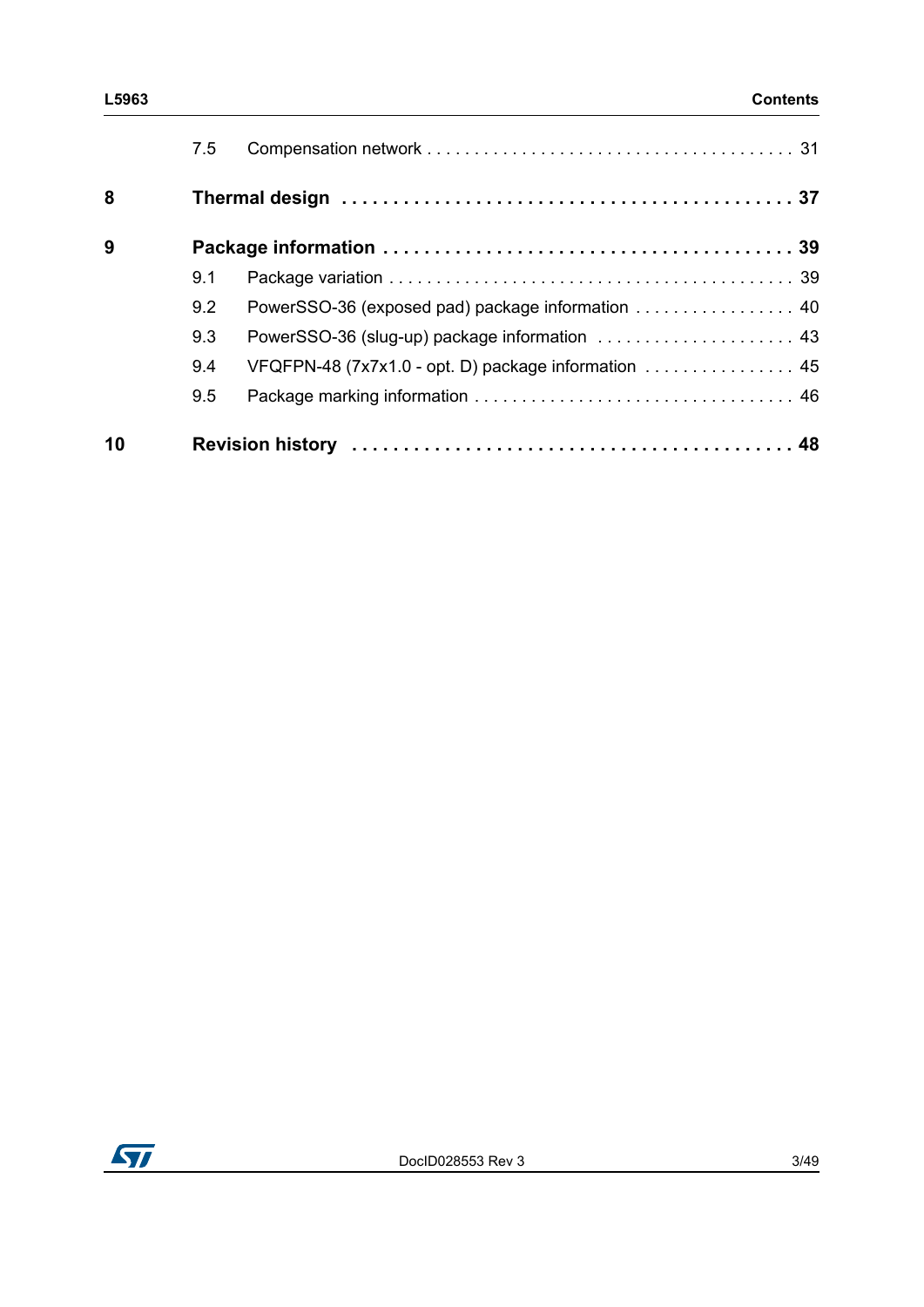# **List of tables**

| Table 1.  |                                                                 |  |
|-----------|-----------------------------------------------------------------|--|
| Table 2.  |                                                                 |  |
| Table 3.  |                                                                 |  |
| Table 4.  |                                                                 |  |
| Table 5.  |                                                                 |  |
| Table 6.  |                                                                 |  |
| Table 7.  |                                                                 |  |
| Table 8.  |                                                                 |  |
| Table 9.  | Maximum suggested power for L5963 in PSSO36 slug-down package37 |  |
| Table 10. | Maximum suggested power for L5963 in QFN48 package37            |  |
| Table 11. |                                                                 |  |
| Table 12. |                                                                 |  |
| Table 13. |                                                                 |  |
| Table 14. |                                                                 |  |
|           |                                                                 |  |

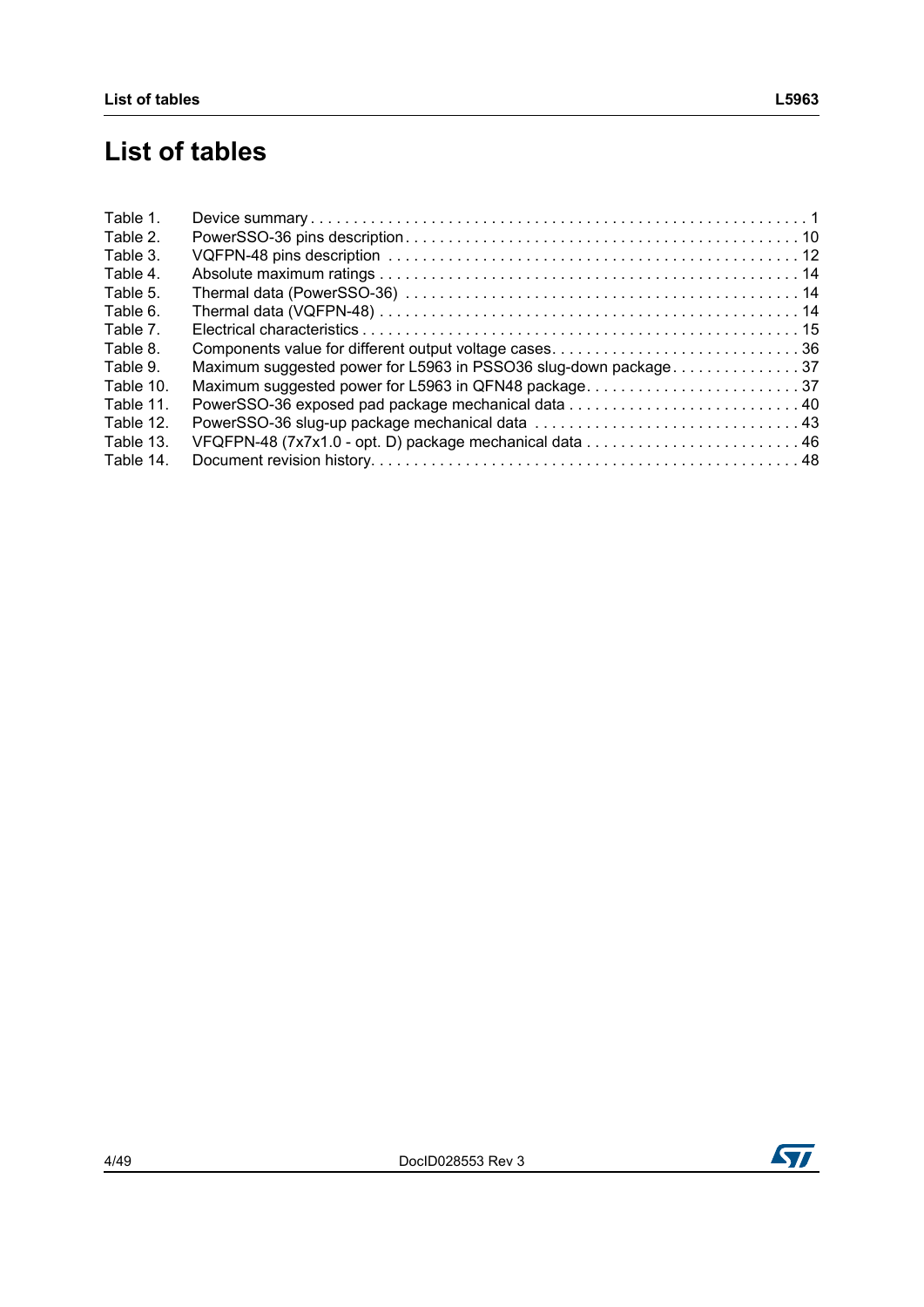# **List of figures**

| Figure 1.  |                                                                                |
|------------|--------------------------------------------------------------------------------|
| Figure 2.  |                                                                                |
| Figure 3.  |                                                                                |
| Figure 4.  |                                                                                |
| Figure 5.  |                                                                                |
| Figure 6.  |                                                                                |
| Figure 7.  |                                                                                |
| Figure 8.  |                                                                                |
| Figure 9.  |                                                                                |
| Figure 10. |                                                                                |
| Figure 11. | Enable timing for standby regulator (ENLDO pin connect to supply directly). 22 |
| Figure 12. | Enable timing for linear regulator (pin ENLDO isn't connected to VINLDO)23     |
| Figure 13. |                                                                                |
| Figure 14. |                                                                                |
| Figure 15. |                                                                                |
| Figure 16. |                                                                                |
| Figure 17. |                                                                                |
| Figure 18. |                                                                                |
| Figure 19. |                                                                                |
| Figure 20. |                                                                                |
| Figure 21. |                                                                                |

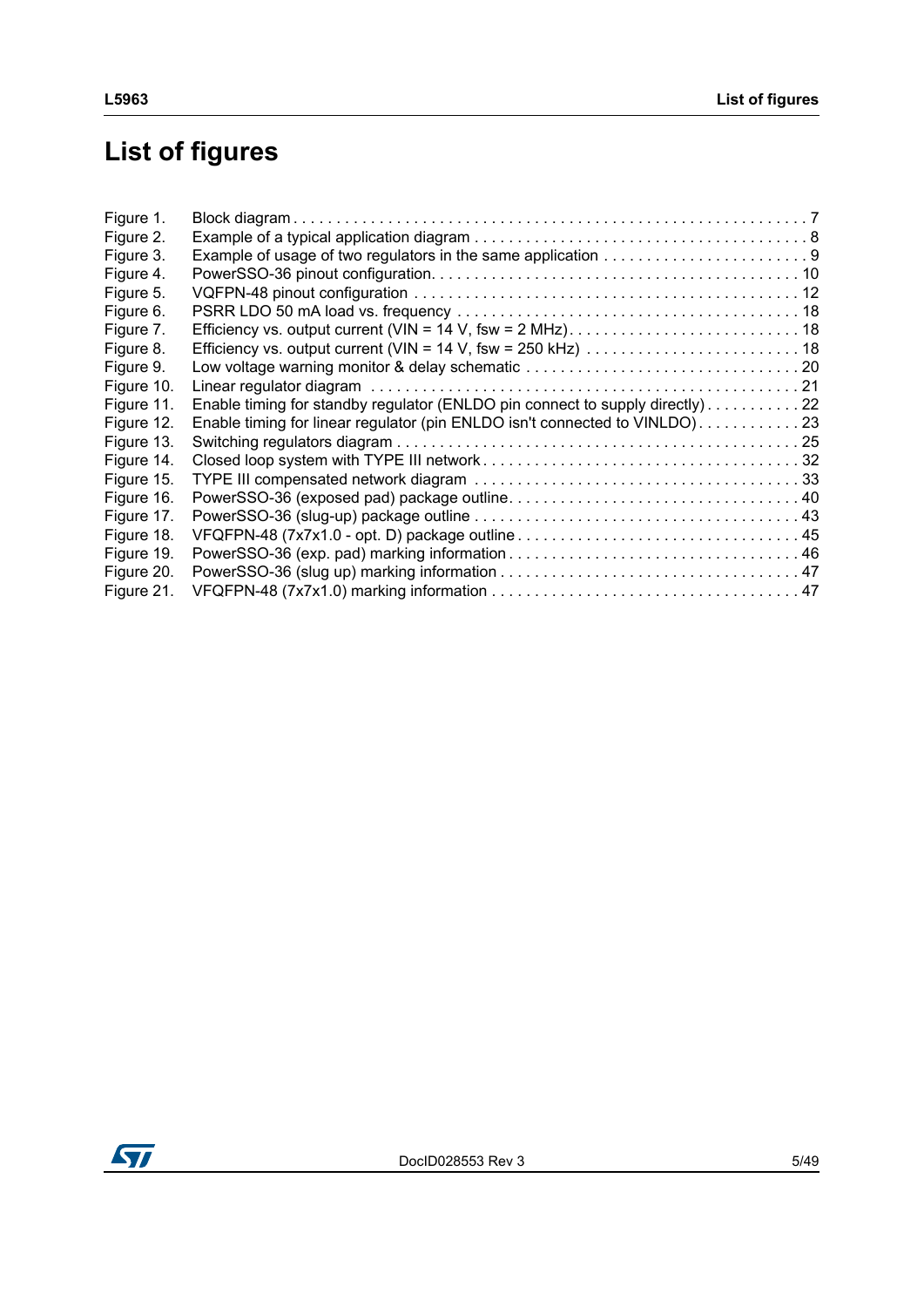### <span id="page-5-0"></span>**1 Overview**

The L5963 integrates two switching mode synchronous step down converters, a linearly regulated power supply, a protected high side driver and voltage detectors. To guarantee a robust operation, all the outputs have independent thermal protection and current limitation.

The two switching mode synchronous step-down converters employ voltage mode control and feed forward functions to provide good load regulation and line regulation. Each converter has its own enable. The users can adjust the output voltage of the two converters by an external resistor divider. If the converters need to work with a frequency different from the free running frequency, in order to consider EMC performance in system level, they can be synchronized to an external clock by applying it on the SYNCIN pin. The frequency should be higher than half of the free running frequency. If there are more than one L5963 in the system they can work in Master-Slave configuration, to make sure all L5963 have the same operating frequency of the Master device. This Master-Slave function is implemented by a dedicated pin SYNCOUT which always gives the operating frequency of DC/DC1.

A dedicated voltage detector is integrated in the first switching converter to monitor DC/DC1 output. When the output voltage of DC/DC1 goes above the threshold, SW1OK is released and goes back to high with configurable delay set by a capacitor on the SW1OKDLY pin.

The linear regulator can work as standby regulator with low  $I<sub>q</sub>$  or as a non-standby regulator. Connecting its enable ENLDO to its supply VINLDO the regulator works as a standby regulator, while connecting ENLDO to a voltage lower than 5 V the regulator works as nonstandby regulator, with higher load capability but also higher quiescent current.

In standby state, i.e. only the linear regulator is powered and works as a standby regulator, with a load below 100 μA the device has a quiescent current of just 25 μA.

The small drop-out voltage of the linear regulator allows its use with low operating supply voltage.

In many cases, the linear regulator has to provide voltages to devices which need the reset function, like a MCU: this is provided by the LDOOK output, that is pulled low when VOUTLDO goes below a threshold. Once VOUTLDO returns above that threshold, with a specified hysteresis, LDOOK goes back to high with a configurable delay set by a capacitor on pin LDOOKDLY.

The high side driver is enabled by a dedicated pin and has a very low drop-out voltage. Protection circuits, like independent thermal protection, OCP, OVP and some special protections (loss of GND, SPU, short to supply and so on), are implemented to make it very robust.

L5963 also embeds a voltage monitor (VDOUT), adjustable by means of an external resistor divider, that can be used to sense the battery or other voltages in the system. Sensing voltage is fed to pin VDIN. For instance, VDOUT might be used to monitor the output of DC/DC2, realizing in this way the Power Good function for that block. VDOUT is pulled low when voltage on VDIN goes below the specified threshold. Once VDIN returns above that threshold, with a specified hysteresis, VDOUT goes back to high with a configurable delay set by a capacitor on pin LDOOKDLY

Two different packages are available. The PowerSSO-36 slug-down allows to dissipate the heat on the board and reduce the application size. The slug has to be connected to the ground plane. This is the package suggested for standard applications. When this is not enough, because the L5963 is used as pre-regulator for high consuming applications and both the 2 DC-DC are working at high currents, the PSSO36 slug-up allows the use of a heat-sink to make easier power dissipation.

6/4[9](#page-48-0) DocID028553 Rev 3

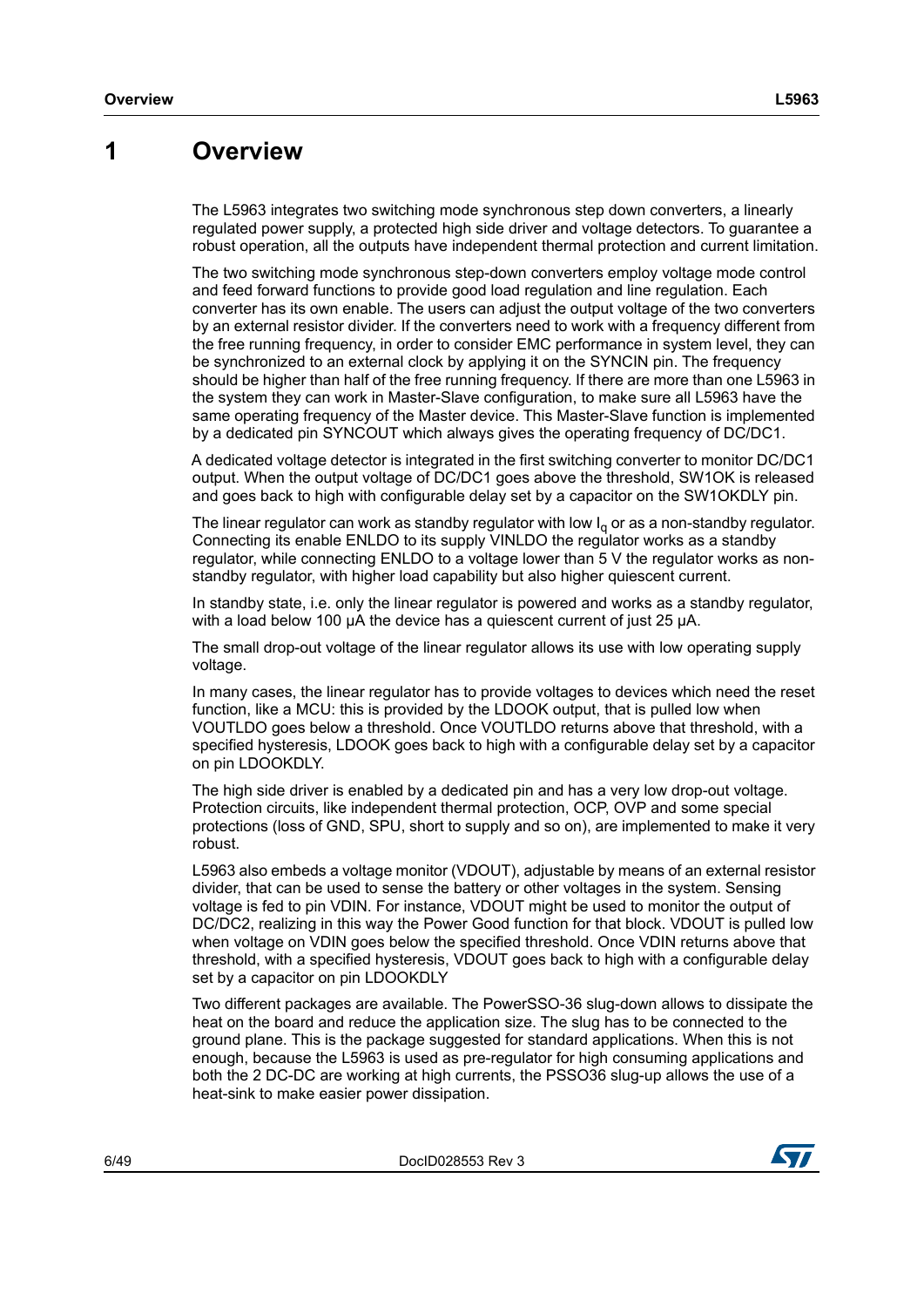# <span id="page-6-0"></span>**2 Block diagram**

<span id="page-6-1"></span>



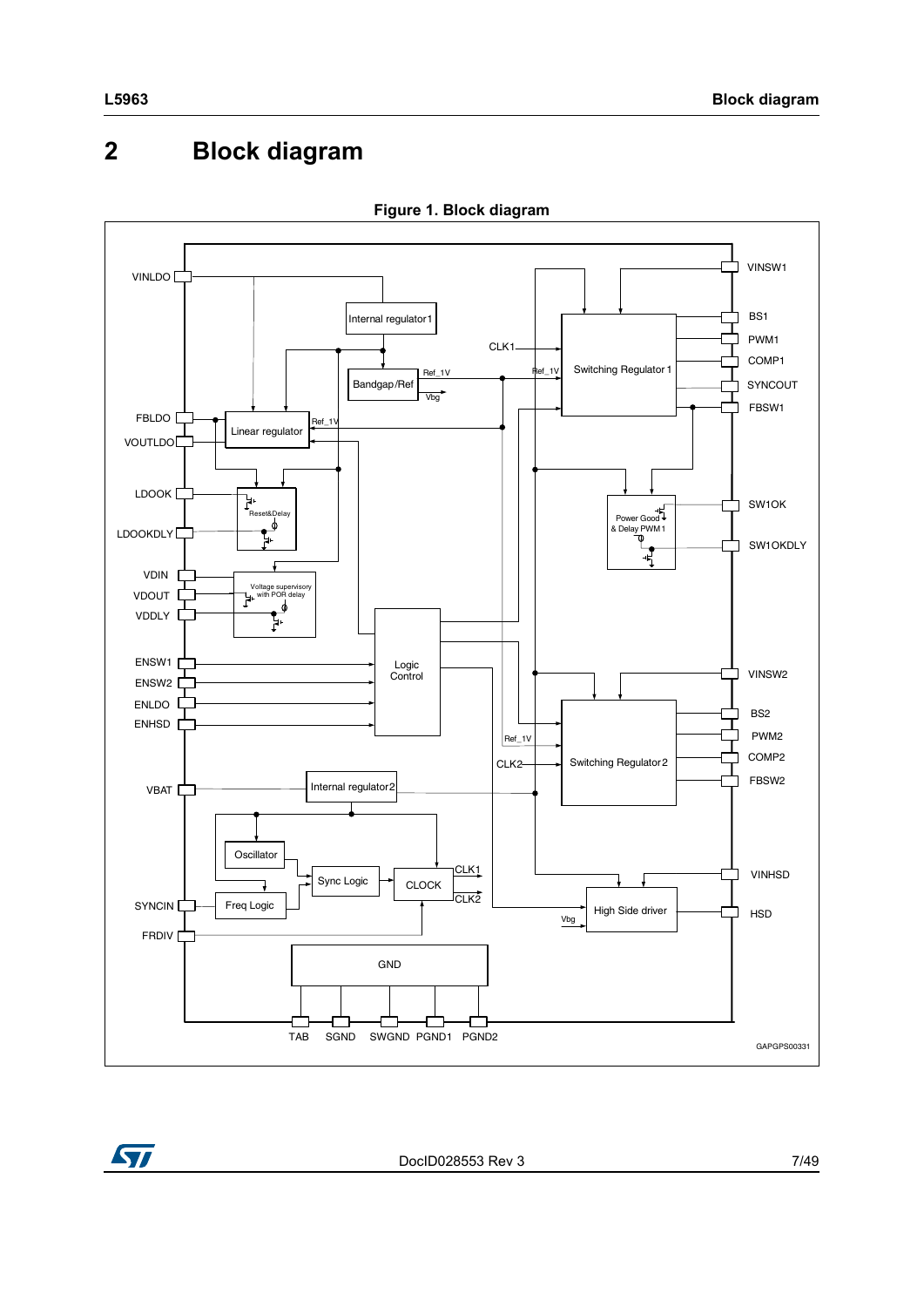# <span id="page-7-0"></span>**3 Application diagrams**

<span id="page-7-1"></span>



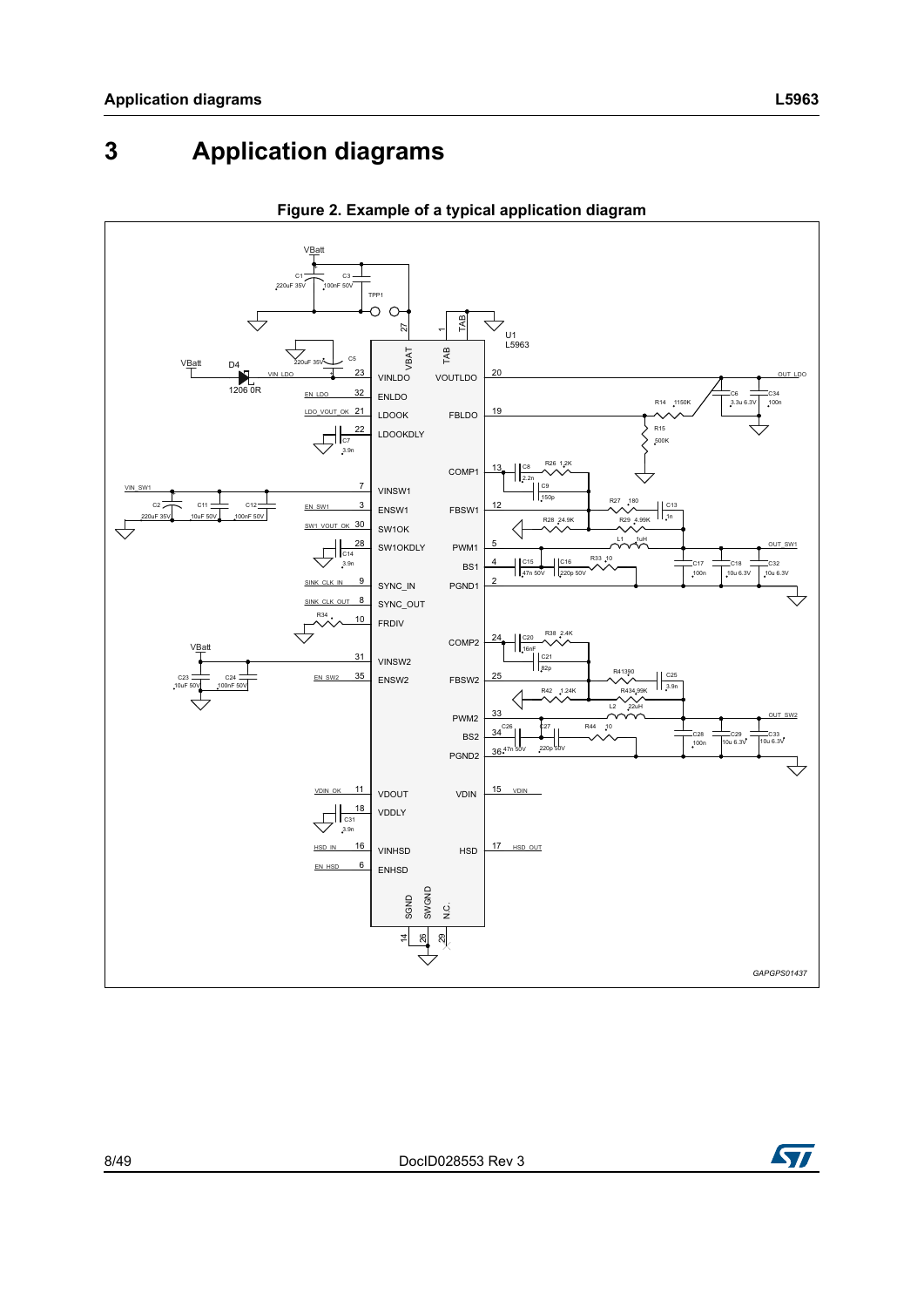<span id="page-8-0"></span>

**Figure 3. Example of usage of two regulators in the same application**

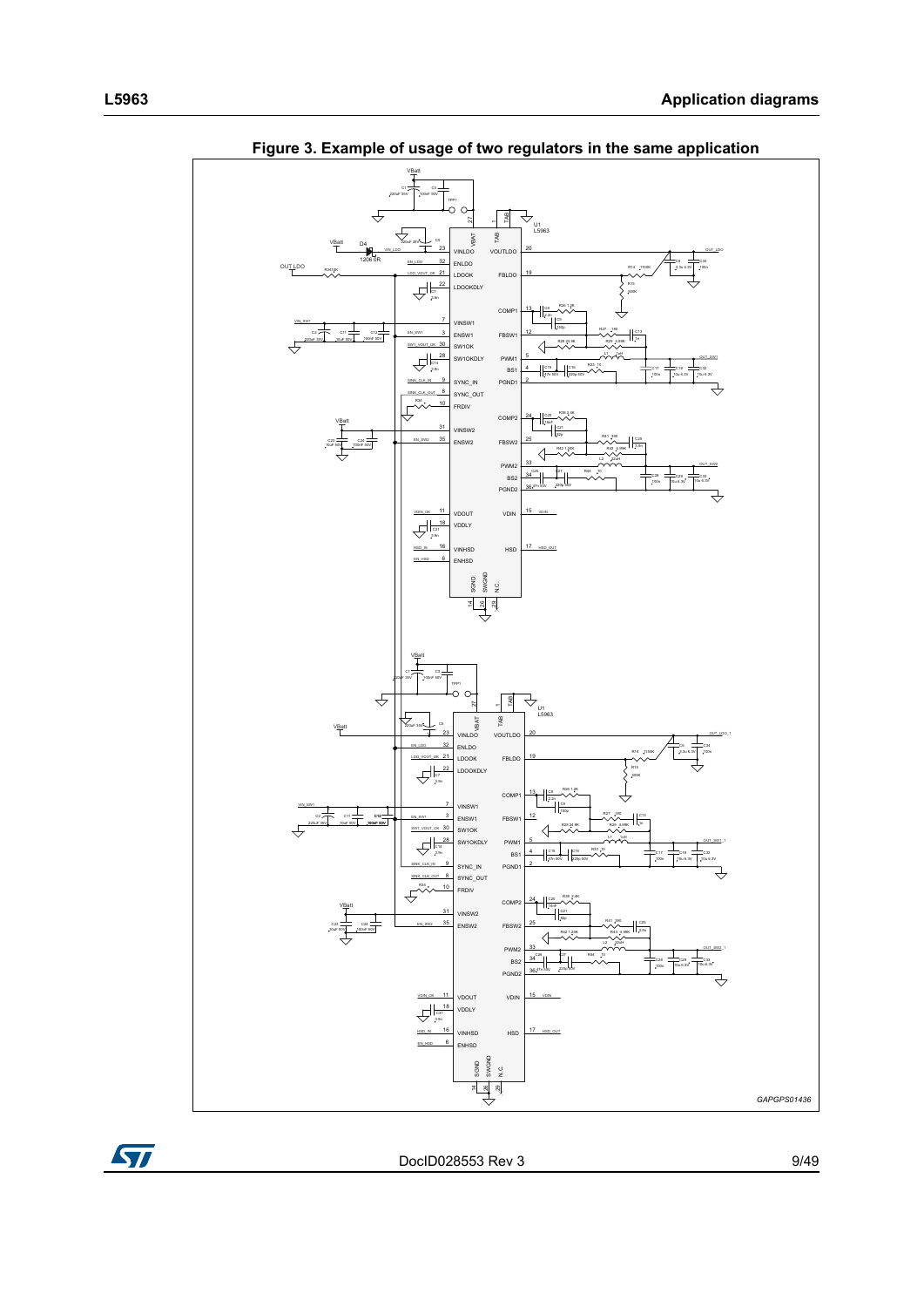# <span id="page-9-0"></span>**4 Pins description**

<span id="page-9-2"></span>



<span id="page-9-1"></span>

| Pin#          | <b>Name</b>       | Type   | <b>Function</b>                                    |
|---------------|-------------------|--------|----------------------------------------------------|
|               | TAB               | n.a.   | Device slug terminal. To be connected to ground    |
| $\mathcal{P}$ | PGND <sub>1</sub> | Ground | Switching regulator 1 power ground                 |
| 3             | ENSW1             | Input  | Switching regulator 1 enable. 1.8/3.3 V compatible |
| Δ             | BS <sub>1</sub>   | Supply | Switching regulator 1 boosted supply               |

1[0/49](#page-48-0) DocID028553 Rev 3

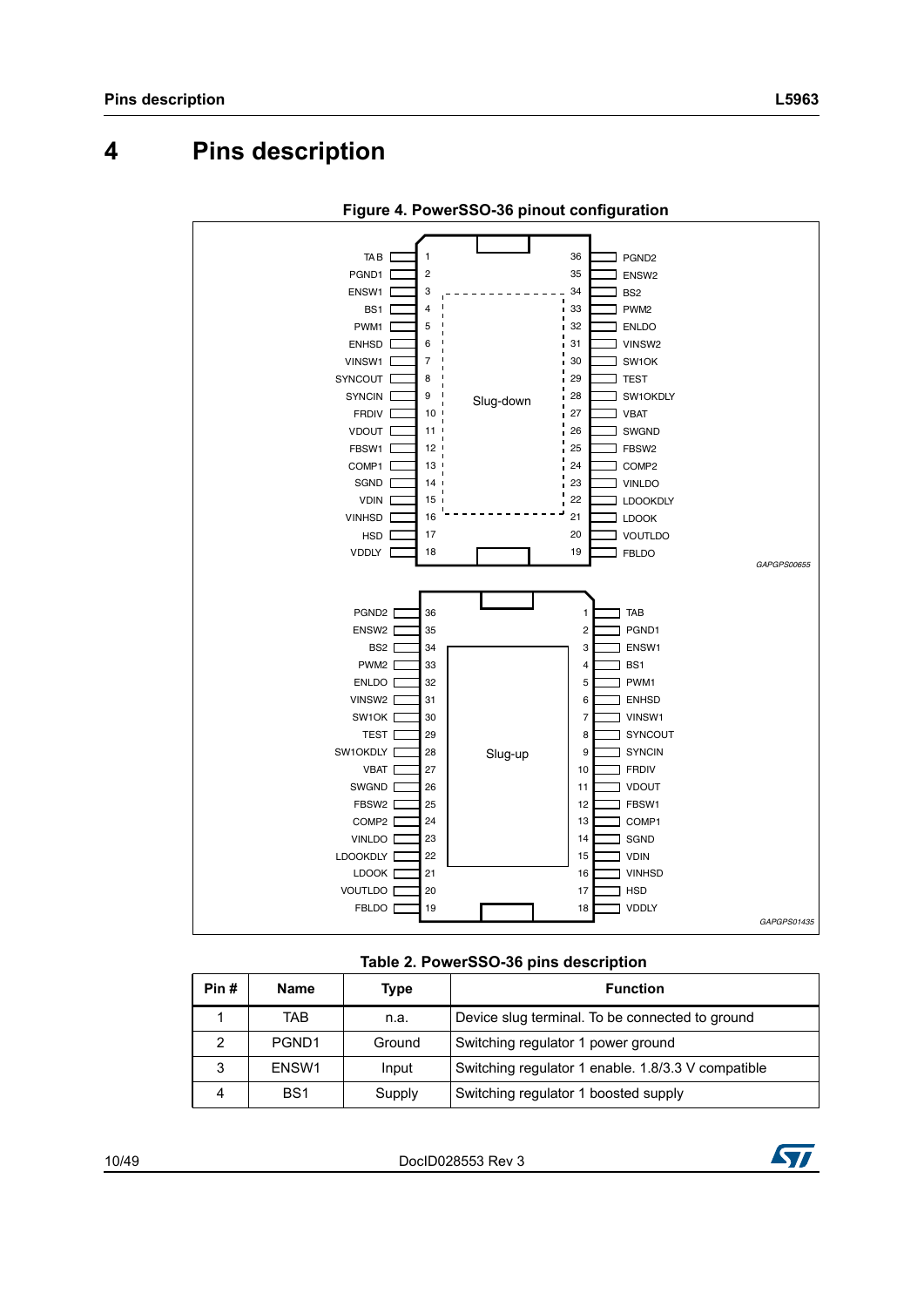| rable 2. PowerSSO-36 pins description (continued) |                    |              |                                                            |
|---------------------------------------------------|--------------------|--------------|------------------------------------------------------------|
| Pin#                                              | <b>Name</b>        | <b>Type</b>  | <b>Function</b>                                            |
| 5                                                 | PWM1               | Output       | Switching regulator 1 switching output                     |
| 6                                                 | <b>ENHSD</b>       | Input        | Enable for High Side Driver. 1.8/3.3 V compatible          |
| $\overline{7}$                                    | VINSW1             | Supply       | Switching regulator 1 supply voltage                       |
| 8                                                 | <b>SYNCOUT</b>     | Output       | External synchronization output (push-pull)                |
| 9                                                 | <b>SYNCIN</b>      | Input        | External synchronization input                             |
| 10                                                | <b>FRDIV</b>       | Input/output | Switching frequency divider setting                        |
| 11                                                | <b>VDOUT</b>       | Output       | Voltage detector output (open drain)                       |
| 12                                                | FBSW1              | Input/output | Switching regulator 1 feedback voltage                     |
| 13                                                | COMP1              | Input/output | Switching regulator 1 compensation                         |
| 14                                                | <b>SGND</b>        | Ground       | Ground for linear blocks                                   |
| 15                                                | <b>VDIN</b>        | Input        | Voltage detector threshold setting                         |
| 16                                                | <b>VINHSD</b>      | Supply       | High Side Driver supply                                    |
| 17                                                | <b>HSD</b>         | Output       | High Side Driver output                                    |
| 18                                                | <b>VDDLY</b>       | Input/output | Voltage Detector delay setting                             |
| 19                                                | <b>FBLDO</b>       | Input/output | LDO feedback voltage                                       |
| 20                                                | <b>VOUTLDO</b>     | Output       | LDO output                                                 |
| 21                                                | <b>LDOOK</b>       | Output       | LDO voltage detector output (open drain)                   |
| 22                                                | <b>LDOOKDLY</b>    | Input/output | LDOOK delay setting                                        |
| 23                                                | <b>VINLDO</b>      | Supply       | LDO supply                                                 |
| 24                                                | COMP <sub>2</sub>  | Input/output | Switching regulator 2 compensation                         |
| 25                                                | FBSW2              | Input/output | Switching regulator 2 feedback voltage                     |
| 26                                                | <b>SWGND</b>       | Ground       | Low-power switching ground                                 |
| 27                                                | <b>VBAT</b>        | Supply       | Common linear blocks supply voltage                        |
| 28                                                | SW1OKDLY           | Input/output | SW1OK delay setting                                        |
| 29                                                | <b>TEST</b>        | n.a.         | Pin for testing purposes. To be left unconnected           |
| 30                                                | SW <sub>1</sub> OK | Output       | Switching regulator 1 voltage detector output (open drain) |
| 31                                                | VINSW2             | Supply       | Switching regulator 2 supply voltage                       |
| 32                                                | <b>ENLDO</b>       | Input        | LDO enable. 1.8/3.3 V compatible                           |
| 33                                                | PWM <sub>2</sub>   | Output       | Switching regulator 2 switching output                     |
| 34                                                | BS <sub>2</sub>    | Supply       | Switching regulator 2 boosted supply                       |
| 35                                                | ENSW <sub>2</sub>  | Input        | Switching regulator 2 enable. 1.8/3.3 V compatible         |
| 36                                                | PGND <sub>2</sub>  | Ground       | Switching regulator 2 power ground                         |

**Table 2. PowerSSO-36 pins description (continued)**

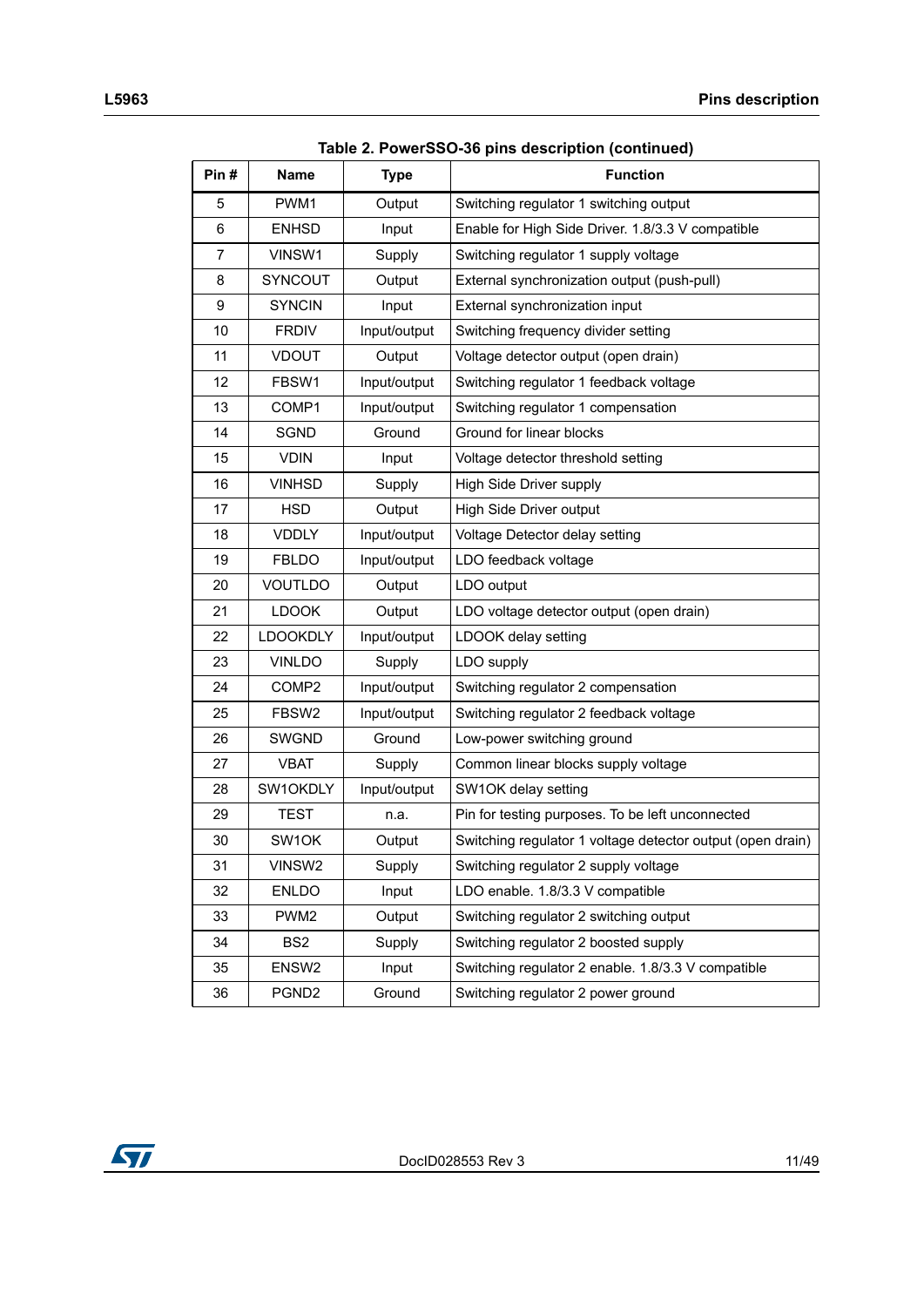<span id="page-11-1"></span>

<span id="page-11-0"></span>

|                | <b>LDOOKDLY</b>   | 37<br>36                            | ढे<br>BS <sub>2</sub>                                                                 |  |
|----------------|-------------------|-------------------------------------|---------------------------------------------------------------------------------------|--|
|                | <b>LDOOK</b>      |                                     | ENSW2                                                                                 |  |
|                |                   | NC.                                 | <b>NC</b>                                                                             |  |
| <b>VOUTLDO</b> |                   |                                     | <b>NC</b>                                                                             |  |
|                | <b>VOUTLDO</b>    |                                     | PGND <sub>2</sub>                                                                     |  |
|                | <b>FBLDO</b>      |                                     | PGND <sub>2</sub>                                                                     |  |
|                | <b>VDDLY</b>      |                                     | PGND1                                                                                 |  |
|                |                   | <b>HSD</b>                          | PGND1                                                                                 |  |
|                | <b>VINHSD</b>     | <b>HSD</b>                          | <b>NC</b><br>ENSW1                                                                    |  |
|                | <b>VINHSD</b>     |                                     | <b>NC</b>                                                                             |  |
|                |                   | $^{25}$ $\frac{2}{4}$<br>NC.        | $a^{12}$<br>BS <sub>1</sub>                                                           |  |
|                |                   |                                     |                                                                                       |  |
|                |                   | COMP <sup>-</sup><br>$\leq$<br>SGND | <b>PW1</b>                                                                            |  |
|                |                   |                                     | MSNIA<br>MSNIA<br>NIONAS<br>SYNCOUT<br>FRDIV<br>VDOUT<br><b>ENHSD</b><br><b>FBSW1</b> |  |
|                |                   |                                     | GAPGPS03147                                                                           |  |
|                |                   |                                     |                                                                                       |  |
|                |                   |                                     | Table 3. VQFPN-48 pins description                                                    |  |
| Pin#           | Name              | <b>Type</b>                         | <b>Function</b>                                                                       |  |
|                |                   |                                     |                                                                                       |  |
| 1              | BS <sub>2</sub>   | Supply                              | Switching regulator 2 boosted supply                                                  |  |
| $\overline{2}$ | ENSW <sub>2</sub> | Input                               | Switching regulator 2 enable. 1.8/3.3 V compatible                                    |  |
| 3              | <b>NC</b>         | N.C.                                | Not connected                                                                         |  |
| 4              | <b>NC</b>         | N.C.                                | Not connected                                                                         |  |
| 5              | PGND <sub>2</sub> | Ground                              | Switching regulator 2 power ground                                                    |  |
| 6              | PGND <sub>2</sub> | Ground                              | Switching regulator 2 power ground                                                    |  |
| $\overline{7}$ | PGND1             | Ground                              | Switching regulator 1 power ground                                                    |  |
| 8              | PGND1             | Ground                              | Switching regulator 1 power ground                                                    |  |
| 9              | <b>NC</b>         | N.C.                                | Not connected                                                                         |  |
| 10             | ENSW1             | Input                               | Switching regulator 1 enable. 1.8/3.3 V compatible                                    |  |
| 11             | <b>NC</b>         | N.C.                                | Not connected                                                                         |  |
| 12             | BS1               | Supply                              | Switching regulator 1 boosted supply                                                  |  |
| 13             | PWM1              | Output                              | Switching regulator 1 switching output                                                |  |
| 14             | <b>ENHSD</b>      | Input                               | Enable for High Side Driver. 1.8/3.3 V compatible                                     |  |

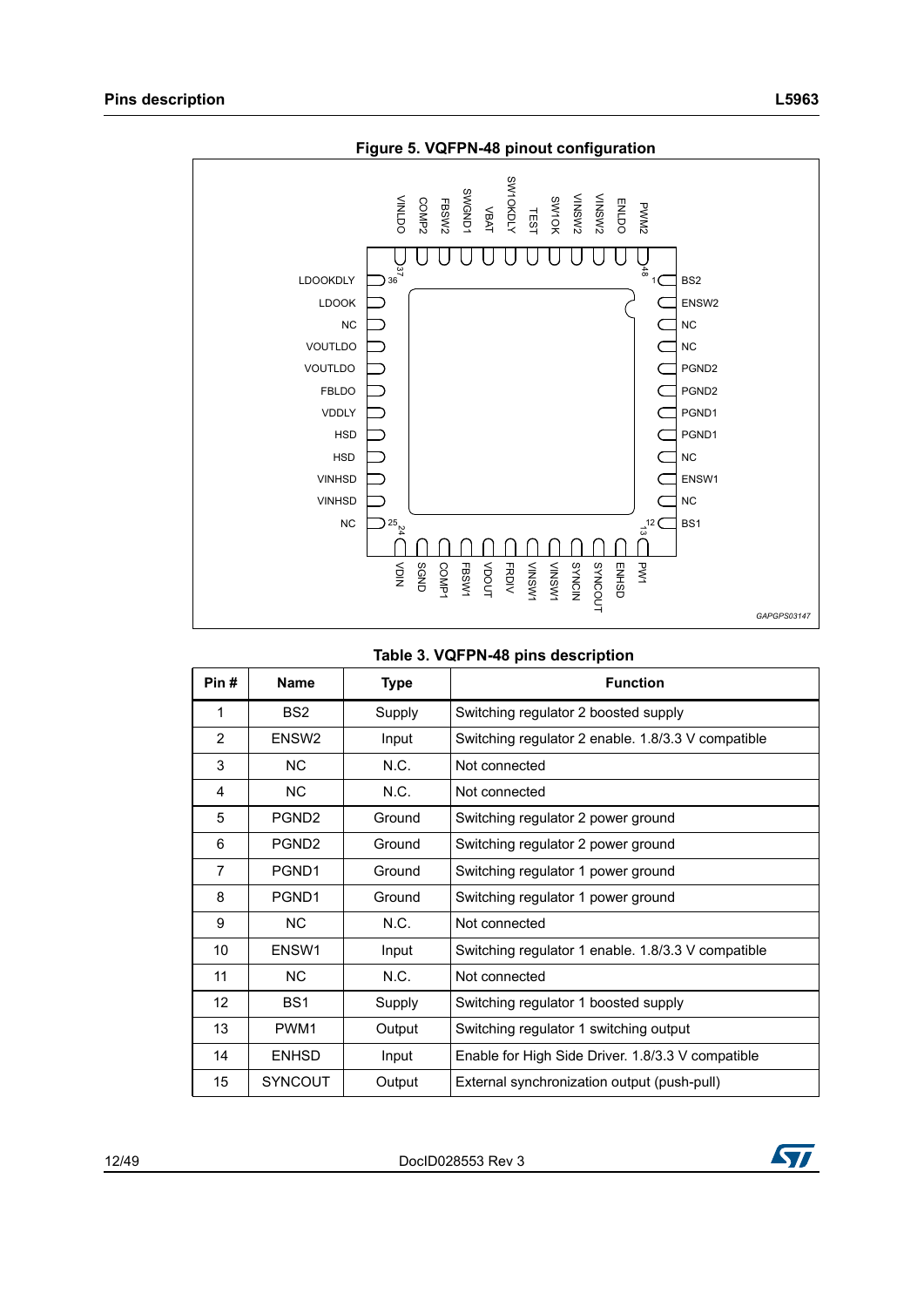| Pin# | <b>Name</b>       | <b>Type</b>  | Table 3. VQFPN-48 pins description (continued)<br><b>Function</b> |
|------|-------------------|--------------|-------------------------------------------------------------------|
| 16   | <b>SYNCIN</b>     | Input        | External synchronization input                                    |
| 17   | VINSW1            | Supply       | Switching regulator 1 supply voltage                              |
| 18   | VINSW1            | Supply       | Switching regulator 1 supply voltage                              |
| 19   | <b>FRDIV</b>      | Input/output | Switching frequency divider setting                               |
| 20   | <b>VDOUT</b>      | Output       | Voltage detector output (open drain)                              |
| 21   | FBSW1             | Input/output | Switching regulator 1 feedback voltage                            |
| 22   | COMP1             | Input/output | Switching regulator 1 compensation                                |
| 23   | SGND              | Ground       | Ground for linear blocks                                          |
| 24   | <b>VDIN</b>       | Input        | Voltage detector threshold setting                                |
| 25   | <b>NC</b>         | N.C.         | Not connected                                                     |
| 26   | <b>VINHSD</b>     | Supply       | High Side Driver supply                                           |
| 27   | <b>VINHSD</b>     | Supply       | High Side Driver supply                                           |
| 28   | <b>HSD</b>        | Output       | High Side Driver output                                           |
| 29   | <b>HSD</b>        | Output       | High Side Driver output                                           |
| 30   | <b>VDDLY</b>      | Input/output | Voltage Detector delay setting                                    |
| 31   | <b>FBLDO</b>      | Input/output | LDO feedback voltage                                              |
| 32   | <b>VOUTLDO</b>    | Output       | LDO output                                                        |
| 33   | <b>VOUTLDO</b>    | Output       | LDO output                                                        |
| 34   | <b>NC</b>         | N.C.         | Not connected                                                     |
| 35   | <b>LDOOK</b>      | Output       | LDO voltage detector output (open drain)                          |
| 36   | <b>LDOOKDLY</b>   | Input/output | LDOOK delay setting                                               |
| 37   | <b>VINLDO</b>     | Supply       | LDO supply                                                        |
| 38   | COMP <sub>2</sub> | Input/output | Switching regulator 2 compensation                                |
| 39   | FBSW2             | Input/output | Switching regulator 2 feedback voltage                            |
| 40   | SWGND1            | Ground       | Low-power switching ground                                        |
| 41   | <b>VBAT</b>       | Supply       | Common linear blocks supply voltage                               |
| 42   | SW1OKDLY          | Input/output | SW1OK delay setting                                               |
| 43   | <b>TEST</b>       | n.a.         | Pin for testing purposes. To be left unconnected                  |
| 44   | SW1OK             | Output       | Switching regulator 1 voltage detector output (open drain)        |
| 45   | VINSW2            | Supply       | Switching regulator 2 supply voltage                              |
| 46   | VINSW2            | Supply       | Switching regulator 2 supply voltage                              |
| 47   | <b>ENLDO</b>      | Input        | LDO enable. 1.8/3.3 V compatible                                  |
| 48   | PWM <sub>2</sub>  | Output       | Switching regulator 2 switching output                            |

**Table 3. VQFPN-48 pins description (continued)**

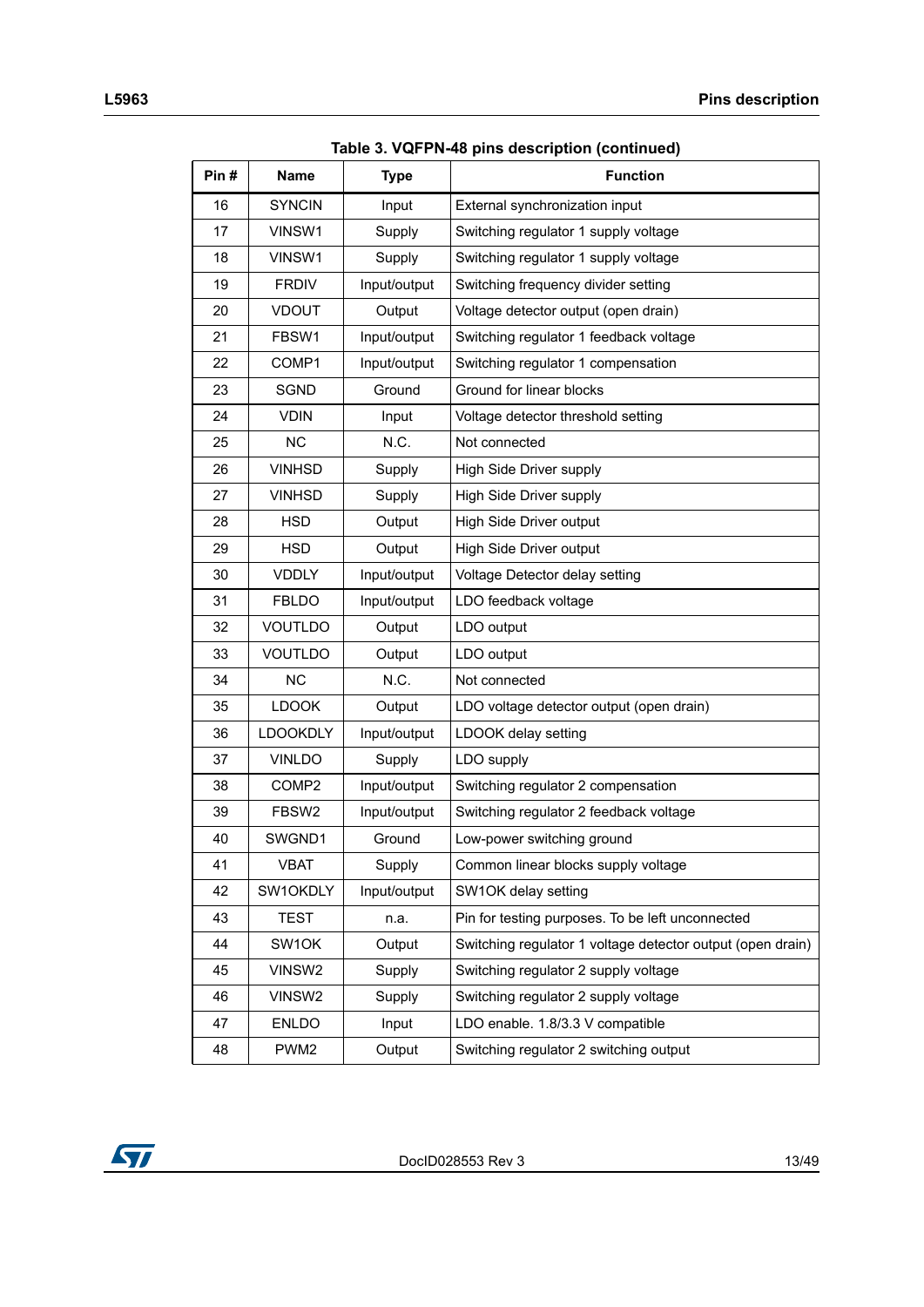# <span id="page-13-0"></span>**5 Electrical specifications**

# <span id="page-13-1"></span>**5.1 Absolute maximum ratings**

<span id="page-13-3"></span>

| awio -n / woonato maximami ratingo                    |                                        |                  |             |  |  |  |
|-------------------------------------------------------|----------------------------------------|------------------|-------------|--|--|--|
| Pin name /<br>symbol                                  | Value<br><b>Parameter</b>              |                  | <b>Unit</b> |  |  |  |
| VBAT <sub>OP</sub><br>$VIN_{OP}$                      | Operating input voltage                | $-0.3$ to $+26$  | V           |  |  |  |
| <b>VBAT<sub>MAX</sub></b><br><b>VIN<sub>MAX</sub></b> | Maximum transient supply voltage       | $-0.3$ to $+40$  | V           |  |  |  |
| PGND1/2,<br>SGND.<br>SWGND, TAB                       | Ground pins voltage                    | $-0.3$ to $+0.3$ | V           |  |  |  |
| <b>ENLDO</b>                                          | LDO enable pin voltage                 | $-0.3$ to $+40$  | $\vee$      |  |  |  |
| $V_{\text{pinop}}$                                    | Other pins operating voltage           | $-0.3$ to $+3.6$ | V           |  |  |  |
| $V_{\text{pinnax}}$                                   | Other pins voltage                     | $-0.3$ to $+4.6$ | V           |  |  |  |
| $T_{op}$                                              | Operating ambient temperature<br>range | $-40$ to $+105$  | °C          |  |  |  |
| $T_{\text{stg}}$                                      | Storage temperature range              | $-55$ to $+150$  | °C          |  |  |  |
| $T_i$                                                 | Junction temperature                   | 150              | °C          |  |  |  |

#### **Table 4. Absolute maximum ratings**

# <span id="page-13-2"></span>**5.2 Thermal data**

|  |  |  | Table 5. Thermal data (PowerSSO-36) |
|--|--|--|-------------------------------------|
|--|--|--|-------------------------------------|

<span id="page-13-4"></span>

| Symbol                    | <b>Parameter</b>                                                          | <b>Board</b> | <b>Value</b> | Unit |
|---------------------------|---------------------------------------------------------------------------|--------------|--------------|------|
| $R_{th\,$ j-a-2s          |                                                                           | 2s           | 53           | °C/W |
| R <sub>th j-a-2s2p</sub>  | Thermal resistance junction-to-ambient (Max)<br>(slug down configuration) | 2s2p         | 27           | °C/W |
| R <sub>th j-a-2s2pv</sub> |                                                                           | 2s2p+vias    | 22           | °C/W |
| $R_{th\ i\text{-case}}$   | Thermal resistance junction-to-case (Max)                                 | 1.5          | °C/W         |      |

#### **Table 6. Thermal data (VQFPN-48)**

<span id="page-13-5"></span>

| Symbol                    | <b>Parameter</b>                             | <b>Board</b> | Value | Unit |
|---------------------------|----------------------------------------------|--------------|-------|------|
| $R_{th\ j-a-2s}$          |                                              | 2s           | 66    | °C/W |
| $R_{th\,$ j-a-2s2p        | Thermal resistance junction-to-ambient (Max) | 2s2p         | 32    | °C/W |
| R <sub>th j-a-2s2pv</sub> |                                              | 2s2p+vias    | 26    | °C/W |
| $R_{th\ i\text{-case}}$   | Thermal resistance junction-to-case (Max)    | 2.2          | °C/W  |      |

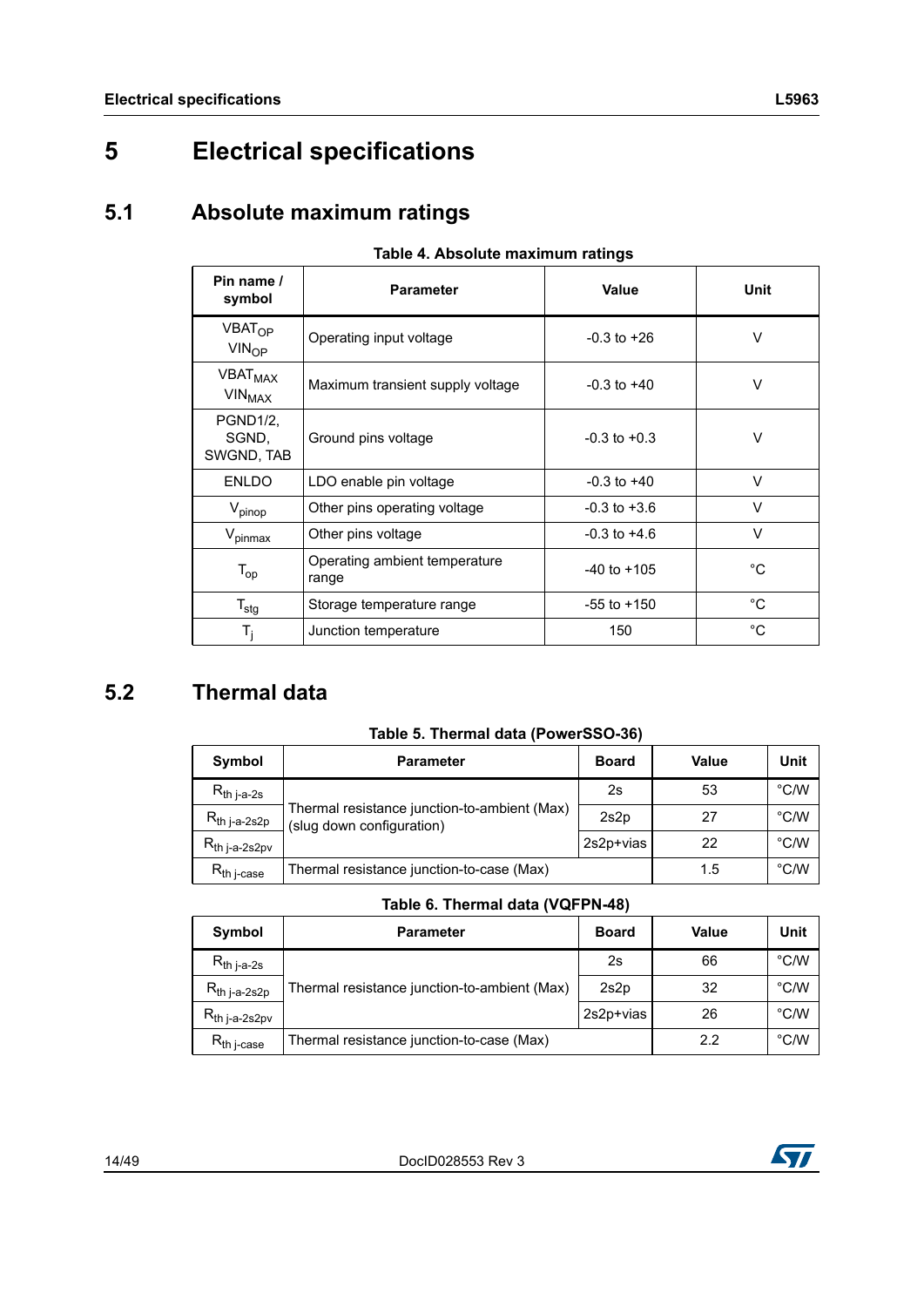# <span id="page-14-0"></span>**5.3 Electrical characteristics**

VBAT  $_$  VIN = 14.4 V, T<sub>amb</sub> = 25 °C unless otherwise specified.

<span id="page-14-1"></span>

| Symbol                     | <b>Parameter</b>                                                             | <b>Test conditions</b>                                           | Min                      | <b>Typ</b>               | <b>Max</b>     | Unit      |  |
|----------------------------|------------------------------------------------------------------------------|------------------------------------------------------------------|--------------------------|--------------------------|----------------|-----------|--|
| Inputs and controls        |                                                                              |                                                                  |                          |                          |                |           |  |
| <b>VBAT<sub>OP</sub></b>   | VBAT operating range                                                         | Standby mode<br>VOUTLDO = 1.2 V/100 mA<br>VOUTLDO = 3.3 V/100 mA | 3.5<br>$\overline{4}$    | $\overline{\phantom{0}}$ | 26<br>26       | V<br>V    |  |
|                            | Total quiescent current                                                      | Shutdown mode                                                    | $\overline{\phantom{a}}$ | 1.5                      | $\overline{2}$ |           |  |
| $I_q$                      |                                                                              | Standby mode; $Iload_{LDO} = 100 \mu A$                          | $\overline{a}$           | 23                       | 28             | μA        |  |
| OV <sub>VBAT</sub>         | Overvoltage shut-down<br>threshold on VBAT                                   | <b>VBAT</b> rising                                               | 27                       | 29                       | 31             | $\vee$    |  |
| UV <sub>VBAT</sub>         | Undervoltage shut-down<br>threshold on VBAT                                  | <b>VBAT</b> falling<br>VDOUT forced to 0 V                       | 2.7                      | 3                        | 3.3            | V         |  |
| Hys <sub>UV</sub>          | Hysteresis on UV <sub>VBAT</sub>                                             | $\overline{a}$                                                   | $\overline{\phantom{a}}$ | 0.1                      | 0.5            | V         |  |
| ENmin                      | Min voltage for enable pins<br>high level                                    |                                                                  | 1.6                      |                          |                | $\vee$    |  |
| <b>ENmax</b>               | Max voltage for enable pins<br>low level                                     |                                                                  | $\overline{\phantom{0}}$ |                          | 1              | V         |  |
|                            |                                                                              | $fsw_{SW2} = fsw_{SW1}$                                          | 0                        | $\blacksquare$           | 30             |           |  |
|                            | Thresholds of value of resistor<br>connected between FRDIV pin<br>and ground | $fsw_{SW2} = fsw_{SW1/2}$                                        | 60                       | $\blacksquare$           | 70             | $k\Omega$ |  |
| R <sub>FRDIV</sub>         |                                                                              | $fsw_{SW2}$ = $fsw_{SW1/4}$                                      | 110                      | $\overline{a}$           | 115            |           |  |
|                            |                                                                              | $fsw_{SW2} = fsw_{SW1/8}$                                        | 180                      | $\overline{\phantom{a}}$ | $\infty$       |           |  |
| Voltage detector           |                                                                              |                                                                  |                          |                          |                |           |  |
| <b>THR<sub>VDIN</sub></b>  | Voltage Detector input voltage<br>threshold                                  |                                                                  | 0.9                      | 0.94                     | 0.98           | V         |  |
| <b>Hys</b> <sub>VDIN</sub> | Voltage Detector input voltage<br>hysteresis                                 |                                                                  | $\overline{\phantom{a}}$ | 30                       | 40             | mV        |  |
| Vmax <sub>VDOUT</sub>      | VDOUT saturation voltage                                                     | I = 1 mA in VDOUT pin                                            |                          |                          | 0.1            | V         |  |
| <b>I</b> VDDLY             | VDDLY output current                                                         | $\overline{a}$                                                   | 6                        | 9                        | 12             | μA        |  |
| <b>THR<sub>VDDLY</sub></b> | <b>VDDLY</b> threshold                                                       | $\overline{a}$                                                   | 2.1                      | 2.3                      | 2.5            | V         |  |
| Linear regulator           |                                                                              |                                                                  |                          |                          |                |           |  |
| VFBLDO                     | Feedback voltage                                                             | $Iload = 100 mA$                                                 | 990                      | 1000                     | 1010           | mV        |  |
| <b>UVLDO</b>               | Undervoltage shut-down<br>threshold on LDO                                   | VINLDO decreasing                                                | $\overline{\phantom{0}}$ | 2.2                      | 2.4            | V         |  |
| Hys <sub>LDO</sub>         | Hysteresis on UVLDO                                                          | $\overline{a}$                                                   | $\overline{\phantom{a}}$ | $\overline{\phantom{a}}$ | 100            | mV        |  |
| LdR <sub>LDO</sub>         | FBLDO load regulation                                                        | 10 mA < $I_{load}$ < 250 mA                                      |                          | 5                        | $\overline{a}$ | mV        |  |
| LnR <sub>LDO</sub>         | FBLDO line regulation                                                        | $3.5 <$ VINLDO < 26 V<br>$Iload = 100 mA$                        |                          | 1                        |                | mV        |  |

#### **Table 7. Electrical characteristics**

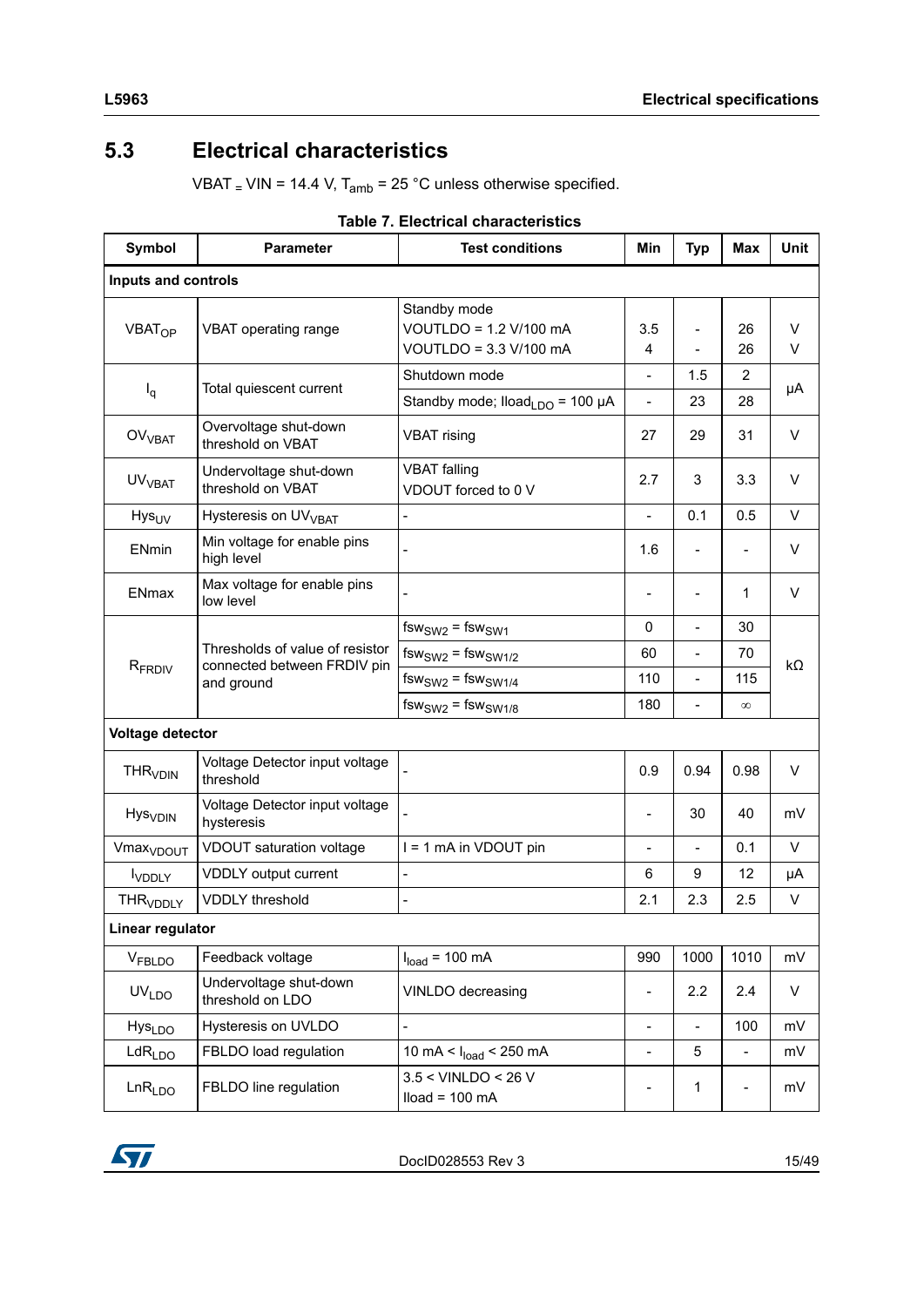| Symbol                                       | <b>Parameter</b>                                                  | <b>Test conditions</b>                                                  | Min                      | <b>Typ</b>               | <b>Max</b>               | <b>Unit</b>  |
|----------------------------------------------|-------------------------------------------------------------------|-------------------------------------------------------------------------|--------------------------|--------------------------|--------------------------|--------------|
| $\Delta V_{\text{FBLDO}}$ /                  | <b>FBLDO</b>                                                      | 5 mA $\leftrightarrow$ 250 mA Iload transition                          | $-5$                     |                          | 5                        | %            |
| VFBLDO                                       | Undershoot/overshoot <sup>(1)</sup><br>8 ↔ 18 V VINLDO transition |                                                                         | $-5$                     | $\overline{\phantom{0}}$ | 5                        |              |
| Vdo <sub>LDO</sub>                           | Drop-out voltage                                                  | VOUTLDO = $3.3$ V<br>$Iload = 250 mA$<br>VOUTLDO decreasing of 100 mV   | $\blacksquare$           | 270                      | 320                      | mV           |
| <b>Ishort</b> <sub>LDO</sub>                 |                                                                   | VOUTLDO shorted to ground                                               | $\overline{\phantom{a}}$ | 350                      | 420                      | mA           |
| $\mathsf{Ishort}_{\mathsf{ST-BY}}$           | Short circuit current limit                                       | VOUTLDO (st-by) shorted to<br>ground                                    |                          | 65                       | 80                       | mA           |
| <b>PSRR<sub>LDO</sub></b>                    | Power supply rejection ratio                                      | $Iload = 50 mA$ , 10 Hz < $f$ < 10 kHz<br>1 Vac <sub>pp</sub> on VINLDO |                          | 70                       |                          | dB           |
| $n_{LDO}$                                    | Output noise                                                      | 20 Hz < f < 20 kHz<br>$Iload = 5 mA$                                    | $\blacksquare$           | 100                      | $\overline{a}$           | μV           |
| TSD <sub>LDO</sub>                           | Thermal shut-down<br>temperature                                  | Temperature rising                                                      | 150                      | 160                      | $\overline{a}$           | $^{\circ}C$  |
| <b>Hys<sub>TSDLDO</sub></b>                  | Hysteresis on thermal<br>shutdown temperature                     |                                                                         | 5                        | $\blacksquare$           | 15                       | $^{\circ}$ C |
| Co                                           | Output capacitance <sup>(1)</sup>                                 | $\overline{a}$                                                          | 3                        | $\overline{a}$           | $\overline{a}$           | μF           |
| <b>ESR</b>                                   | Output capacitor ESR(1)                                           | $\overline{a}$                                                          | $\overline{\phantom{a}}$ | $\overline{\phantom{0}}$ | 0.2                      | Ω            |
| Voltage detector on LDO                      |                                                                   |                                                                         |                          |                          |                          |              |
| THR <sub>LDOOK</sub> /<br>V <sub>FBLDO</sub> | LDOOK threshold as<br>percentage of FBLDO voltage                 |                                                                         | 91                       | 94                       | 97                       | %            |
| <b>HysLDOOK</b>                              | Hysteresis on LDOOK                                               | $\overline{a}$                                                          | $\overline{\phantom{a}}$ | 90                       | $\overline{a}$           | mV           |
| <b>VmaxLDOOK</b>                             | LDOOK saturation voltage                                          | I = 1 mA in LDOOK pin                                                   | $\blacksquare$           | $\overline{a}$           | 0.2                      | V            |
| Tglitch <sub>LDOOK</sub>                     | Glitch filter time for LDO-OK                                     | $\overline{a}$                                                          | 5                        | 12                       | 20                       | μs           |
| <b>ILDOOKDLY</b>                             | LDOOKDLY output current                                           | $\overline{a}$                                                          | $\overline{7}$           | 10                       | 13                       | μA           |
| THR <sub>LDOOKDLY</sub>                      | LDOOKDLY threshold                                                | $\overline{a}$                                                          | $\overline{c}$           | 2.2                      | 2.4                      | V            |
| Switching regulators <sup>(2)</sup>          |                                                                   |                                                                         |                          |                          |                          |              |
| <b>VFBSWx</b>                                | Feedback voltage                                                  | $Iload = 100 mA$                                                        | 980                      | 1000                     | 1020                     | mV           |
| $\text{LdR}_{\text{SWx}}$                    | FBSWx load regulation <sup>(3)</sup>                              | 50 mA < $I_{load}$ < 1 A                                                | $\overline{\phantom{a}}$ | 1                        | $\overline{\phantom{0}}$ | mV           |
| LnR <sub>SWx</sub>                           | FBSWx line regulation <sup>(3)</sup>                              | $3.5$ V < VINSWx < 26 V                                                 |                          | 1                        | $\overline{\phantom{0}}$ | mV           |
| UV <sub>SW1</sub>                            | Undervoltage shut-down<br>threshold on SW1                        | VINSWx decreasing                                                       | $\overline{\phantom{a}}$ | 2.8                      | 3                        | V            |
| Hys <sub>SW1</sub>                           | Hysteresis on $UV_{SW1}$ <sup>(3)</sup>                           | $\overline{a}$                                                          | $\blacksquare$           | 0.15                     | $\overline{\phantom{0}}$ | V            |
| UV <sub>SW2</sub>                            | Undervoltage shut-down<br>threshold on SW2                        | VINSWx decreasing                                                       | $\overline{\phantom{a}}$ | 2.8                      | 3                        | V            |
| Hys <sub>SW2</sub>                           | Hysteresis on UV <sub>SW2</sub> <sup>(3)</sup>                    | $\overline{a}$                                                          | $\blacksquare$           | 0.15                     | $\overline{a}$           | V            |
| $\Delta V_{\rm FBSWx}$ /                     | FBSWx pin                                                         | 500 mA $\leftrightarrow$ 1.5 A lload transition                         | -5                       | $\overline{\phantom{0}}$ | 5                        | %            |
| <b>V<sub>FBSWx</sub></b>                     | undershoot/overshoot <sup>(3)</sup>                               | 8 ↔ 18 V VINSWx transition                                              | $-5$                     | $\overline{\phantom{a}}$ | 5                        | %            |

**Table 7. Electrical characteristics (continued)**

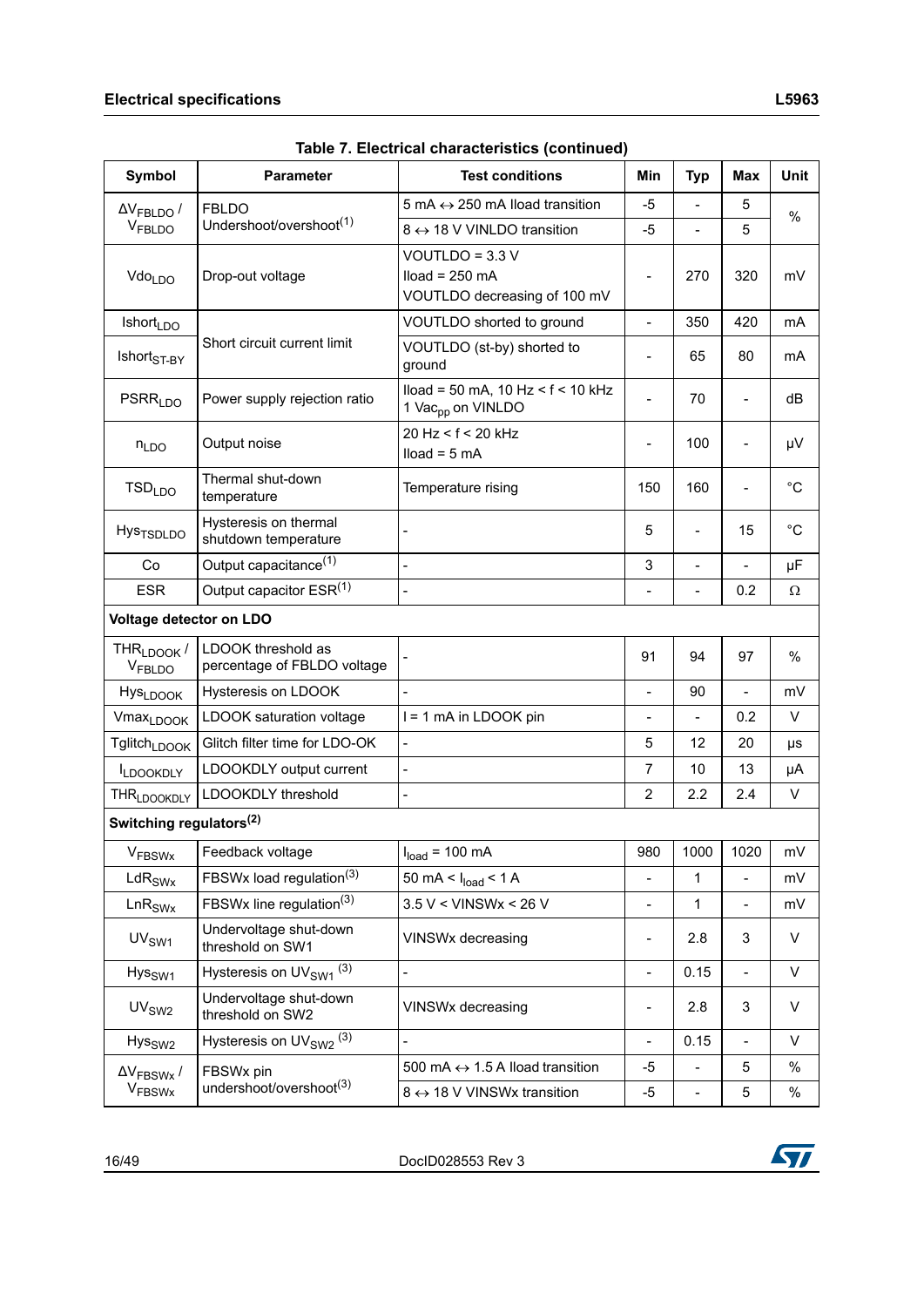| avic 7. Electrical characteristics (continued |                                                   |                                                                                              |                              |                          |                |              |  |
|-----------------------------------------------|---------------------------------------------------|----------------------------------------------------------------------------------------------|------------------------------|--------------------------|----------------|--------------|--|
| Symbol                                        | <b>Parameter</b>                                  | <b>Test conditions</b>                                                                       | Min                          | <b>Typ</b>               | Max            | Unit         |  |
| $\lim_{SW1}$                                  | Peak current limitation on sw1                    | $\mathbf{r}$                                                                                 | 2.5                          | 3                        | 3.5            | A            |  |
| $\lim_{SW2}$                                  | Peak current limitation on sw2                    | $\overline{a}$                                                                               | 3                            | 3.5                      | 4              | A            |  |
| fsw                                           | Free-run switching frequency                      | $\overline{a}$                                                                               | 225                          | 250                      | 275            | kHz          |  |
| fsync                                         | Switching frequency range $(3)$                   | 50% duty-cycle wave on SYNC pin                                                              | 250                          | $\overline{a}$           | 2000           | kHz          |  |
| $R$ on $_{HS}$                                | High side MOS on<br>resistance <sup>(3)</sup>     | VINSWx $> 3.5$ V; including bonding<br>wires                                                 |                              | 85                       | L,             | $m\Omega$    |  |
| Ron <sub>LS</sub>                             | Low side MOS on resistance <sup>(3)</sup>         | Including bonding wires                                                                      | $\qquad \qquad \blacksquare$ | 105                      | $\blacksquare$ | $m\Omega$    |  |
| η                                             | Efficiency <sup>(3)</sup>                         | Free run frequency<br>VOUTSW1/2 = $5$ V; Iload = $2.5$ A<br>VOUTSW1/2 = $5$ V; Iload = $1$ A | $\overline{a}$               | 90<br>93                 | $\overline{a}$ | %            |  |
| $\Delta V_{\text{FBSWx}}$ / $\Delta t$        | FB pin slope at turn-on <sup>(3)</sup>            | Including bonding wires                                                                      | $\overline{a}$               | 0.95                     | $\overline{a}$ | V/ms         |  |
| <b>TSD<sub>SWx</sub></b>                      | Thermal shutdown temperature                      | Temperature rising                                                                           | 150                          | 160                      | $\frac{1}{2}$  | $^{\circ}$ C |  |
| <b>Hys<sub>TSDSWx</sub></b>                   | Hysteresis on thermal<br>shutdown temperature     |                                                                                              | 5                            |                          | 15             | $^{\circ}$ C |  |
| THR <sub>SW1OK</sub> /<br>V <sub>FBSW1</sub>  | SW1OK threshold as<br>percentage of FBSW1 voltage |                                                                                              | 91                           | 94                       | 97             | %            |  |
| Hys <sub>SW1OK</sub>                          | Hysteresis on SW1OK                               | $\overline{a}$                                                                               | $\overline{a}$               | 35                       | 50             | mV           |  |
| Vmax <sub>SW1OK</sub>                         | SW1OK saturation voltage                          | I = 1 mA in SW1OK pin                                                                        | $\overline{a}$               | $\overline{\phantom{0}}$ | 0.2            | V            |  |
| Tglitch <sub>SW1OK</sub>                      | Glitch filter time for SW1-OK                     |                                                                                              | 9                            | 13                       | 17             | μs           |  |
| SW <sub>1</sub> OKDLY                         | SW1OKDLY output current                           | $\frac{1}{2}$                                                                                | 6                            | 10                       | 13             | μA           |  |
| THR <sub>SW1OKDLY</sub>                       | SW1OKDLY threshold                                | $\overline{a}$                                                                               | $\overline{2}$               | 2.2                      | 2.4            | V            |  |
| $t_{on-min}$                                  | Minimum on time <sup>(3)</sup>                    |                                                                                              |                              | 20                       | $\overline{a}$ | ns           |  |
| <b>High side driver</b>                       |                                                   |                                                                                              |                              |                          |                |              |  |
| Vdrop <sub>HSD</sub>                          | Output saturation                                 | $Iload = 0.5 A$                                                                              | $\overline{a}$               | 140                      | 170            | mV           |  |
| <b>Ishort<sub>HSD</sub></b>                   | Short circuit current limit                       |                                                                                              | 0.7                          | 1                        | 1.3            | Α            |  |
| <b>TSD<sub>HSD</sub></b>                      | Thermal shut-down<br>temperature                  | Temperature rising                                                                           | 150                          | 160                      |                | °C           |  |
| Hys <sub>TSDHSD</sub>                         | Hysteresis on thermal<br>shutdown temperature     |                                                                                              | 5                            |                          | 15             | $^{\circ}C$  |  |

| Table 7. Electrical characteristics (continued) |  |
|-------------------------------------------------|--|
|-------------------------------------------------|--|

<span id="page-16-0"></span>1. Not tested at ATE.

2. Tests involving switching frequencies higher than 1 MHz are guaranteed by design.

<span id="page-16-1"></span>3. Test guaranteed by application measurements.

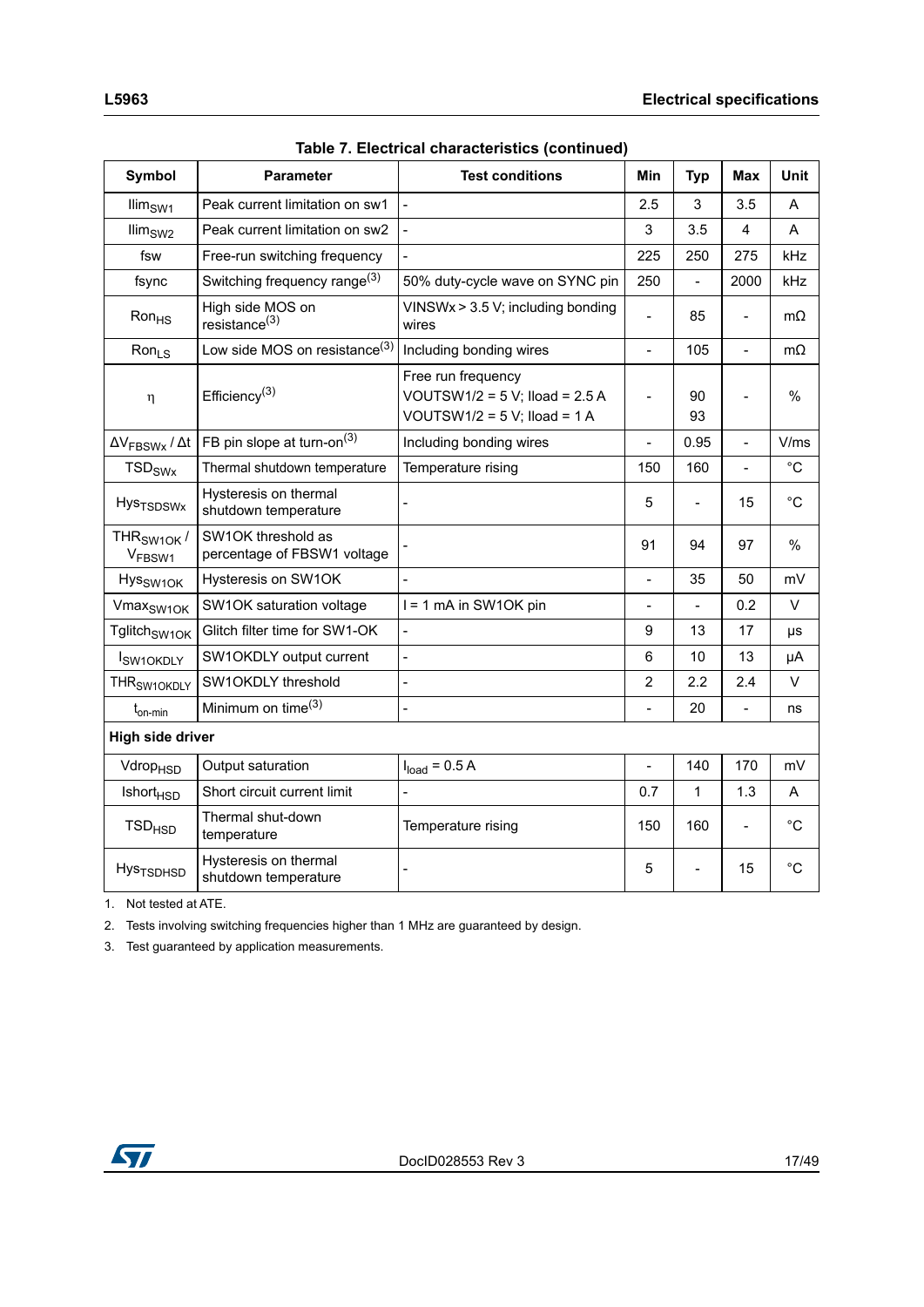<span id="page-17-2"></span><span id="page-17-1"></span><span id="page-17-0"></span>

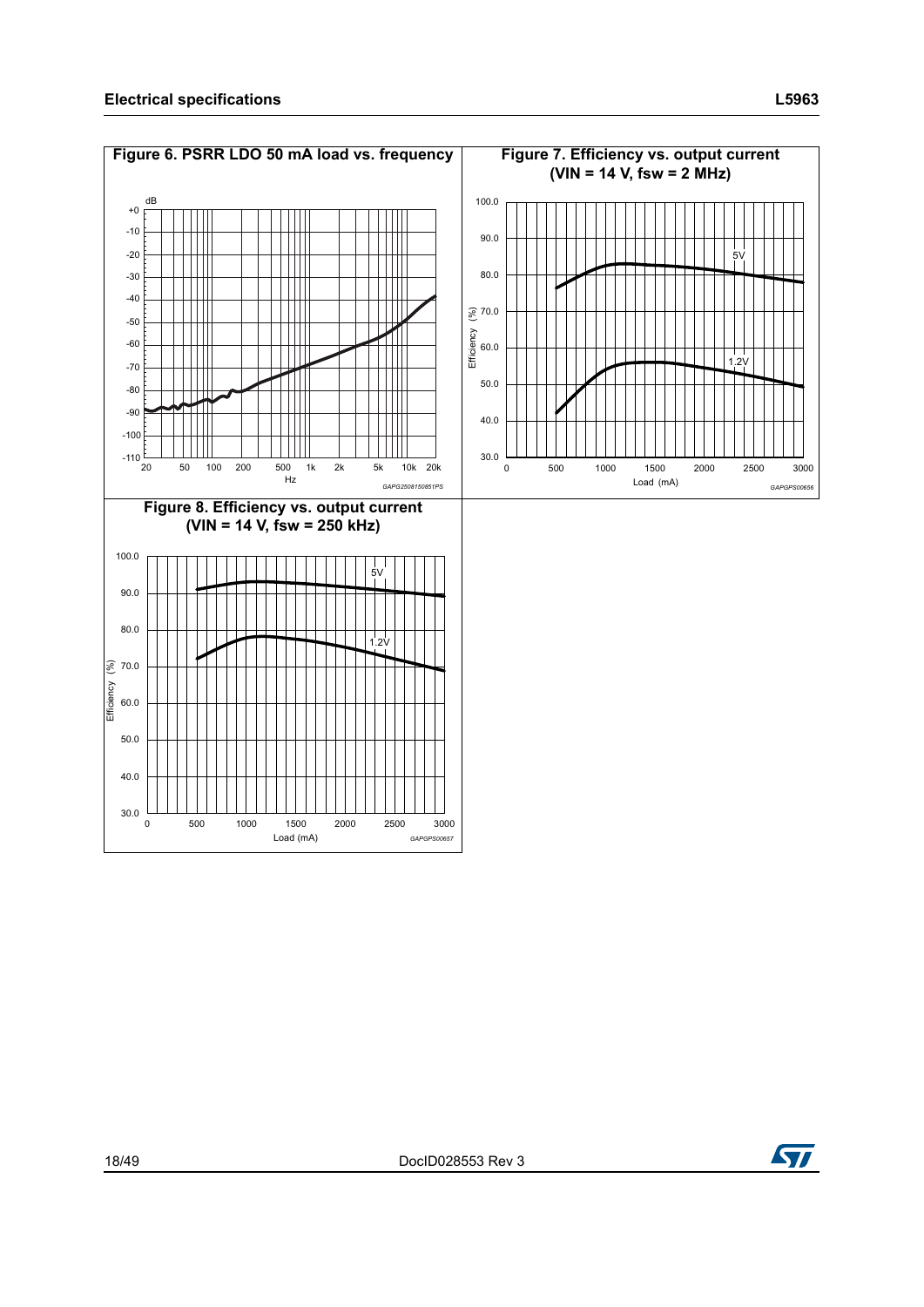# <span id="page-18-0"></span>**6 Functional Description**

### <span id="page-18-1"></span>**6.1 Operative modes**

L5963 has three main operative modes:

- Shutdown mode: all enable pins are low and the device is completely off. In this condition the quiescent current is typically 1.5 μA.
- Standby mode: the linear regulator is configured as stand-by regulator by connecting ENLDO directly to VINLDO. In this condition the quiescent current is typically 25 μA.
- Normal mode: the linear regulator works as LDO and/or other blocks (DC/DC or HSD) are turned on.

### <span id="page-18-2"></span>**6.2 Blocks functional description**

### <span id="page-18-3"></span>**6.2.1 Unregulated supply input voltage (VINLDO)**

This terminal provides the power for internal circuitry to bias band-gap reference, standby regulator and other circuitry in the device.

If backup function is needed, an external capacitor connected to this pin shall be charged through an external diode which is used to block reverse discharging. With backup function, when the system battery is removed or drops too low suddenly, the internal bias and regulator can operate correctly for a certain time, which avoids MCU to work abnormally and allows MCU to have enough time to turn-off.

### <span id="page-18-4"></span>**6.2.2 Low voltage warning monitor (related pins: VDIN, VDOUT, VDDLY)**

An external voltage can be sensed through the VDIN pin. This voltage is scaled using an external resistor network and compared with an internal threshold to detect a low voltage condition (*[Figure 9.](#page-19-3)*). Once the input voltage is below the threshold, the low voltage warning output terminal (VDOUT) is pulled low after the designed glitch-filtering  $(\sim 12 \,\mu s)$ . VDOUT is an open drain output. If the input returns above the threshold with the specified hysteresis, VDOUT is released after a defined delay, determined by the capacitor on pin VDDLY. The threshold is fixed to 0.95 V typ.

The capacitor on VDDLY pin sets VDOUT delay. A current source  $(\sim 9 \mu A)$  on this pin charges the external capacitor to generate the required delay, programmable by adjusting the value of the capacitor.

This voltage monitor can also be used to monitor DC/DC2 output. Changing the ratio of the external resistor divider the low voltage warning threshold can be adjusted.

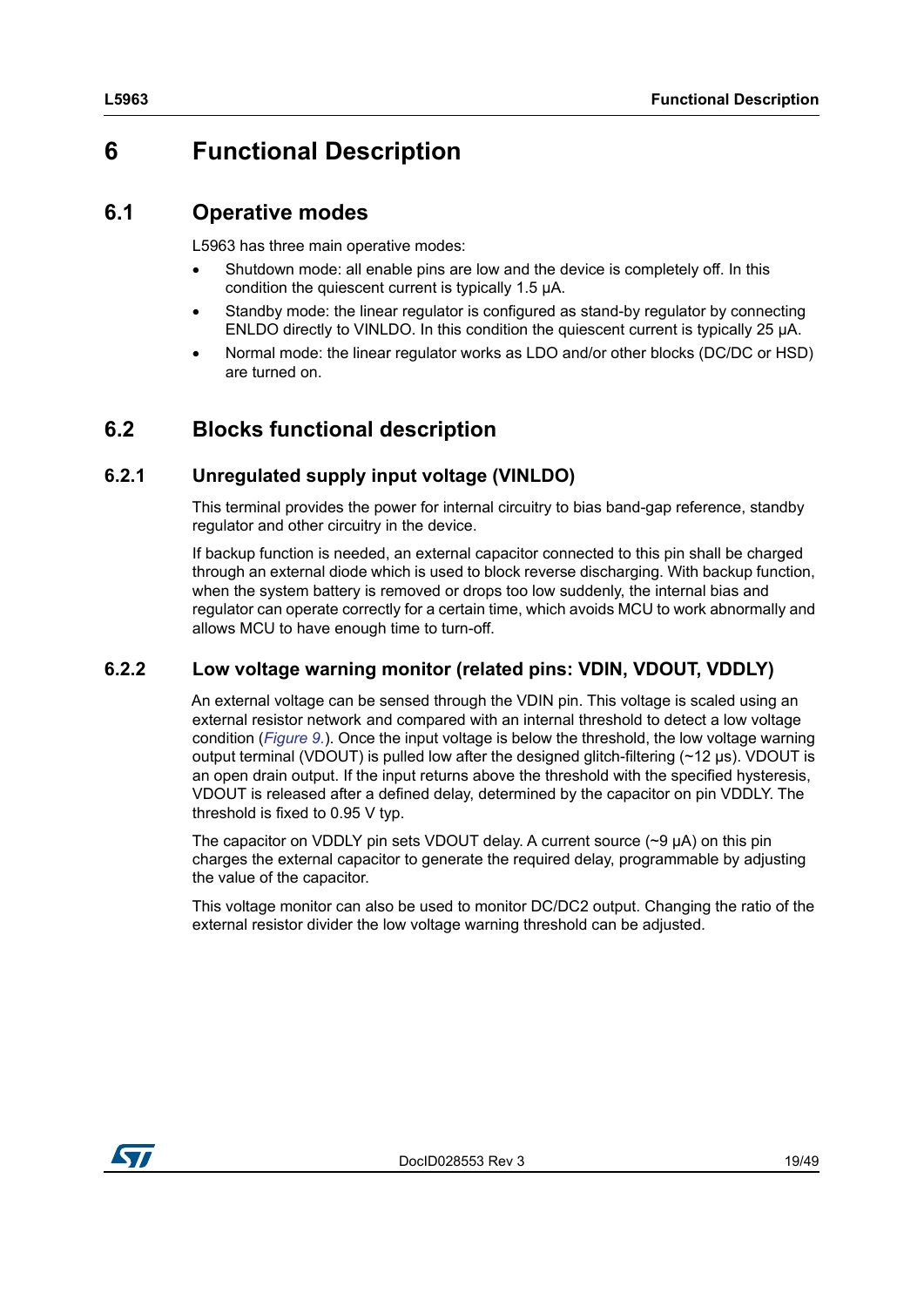<span id="page-19-3"></span>

**Figure 9. Low voltage warning monitor & delay schematic**

### <span id="page-19-0"></span>**6.2.3 Power-good reset (related pins: LDOOK, LDOOKDLY)**

LDOOK monitors the regulator output VOUTLDO. Its circuit topology is the same as the voltage detector one (*[Figure](#page-19-3) 9*). Its threshold is fixed to 95% typ of the feedback voltage, and the hysteresis is always ~2% typ. Pin LDOOK is an open drain output, and pin LDOOKDLY is used to adjust the delay in the release of LDOOK output.

### <span id="page-19-1"></span>**6.2.4 Power-good function of DC/DC1 (related pins: SW1OK, SW1OKDLY)**

SW1OK monitors DC/DC1 output. Its circuit topology is the same as the voltage detector one (*[Figure](#page-19-3) 9*). Its threshold can't be adjusted, it is always 95% typ of the feedback voltage, and the hysteresis is ~35mV typ. Pin SW1OK is an open drain output, and pin SW1OKDLY is used to adjust its delay.

### <span id="page-19-2"></span>**6.2.5 Over voltage shutdown**

Two internal over voltage shutdown (OV) blocks are included in L5963. One (OV1) senses VBAT pin, the other (OV2) detects VINLDO pin.

If VBAT gets too high, to prevent any damage, DC/DC1, DC/DC2 and the high-side driver are disabled by OV1. They will be turned on once VBAT returns below the detection threshold with the specified hysteresis.

If the linear regulator works as a non-standby regulator and VINLDO gets too high, to prevent any damage the LDO is disabled by OV2. It is turned on once VINLDO returns below the detection threshold with the specified hysteresis.

On the contrary, the linear regulator works as a standby regulator, OV2 doesn't intervene and the regulator continues to work even if VINLDO increases.

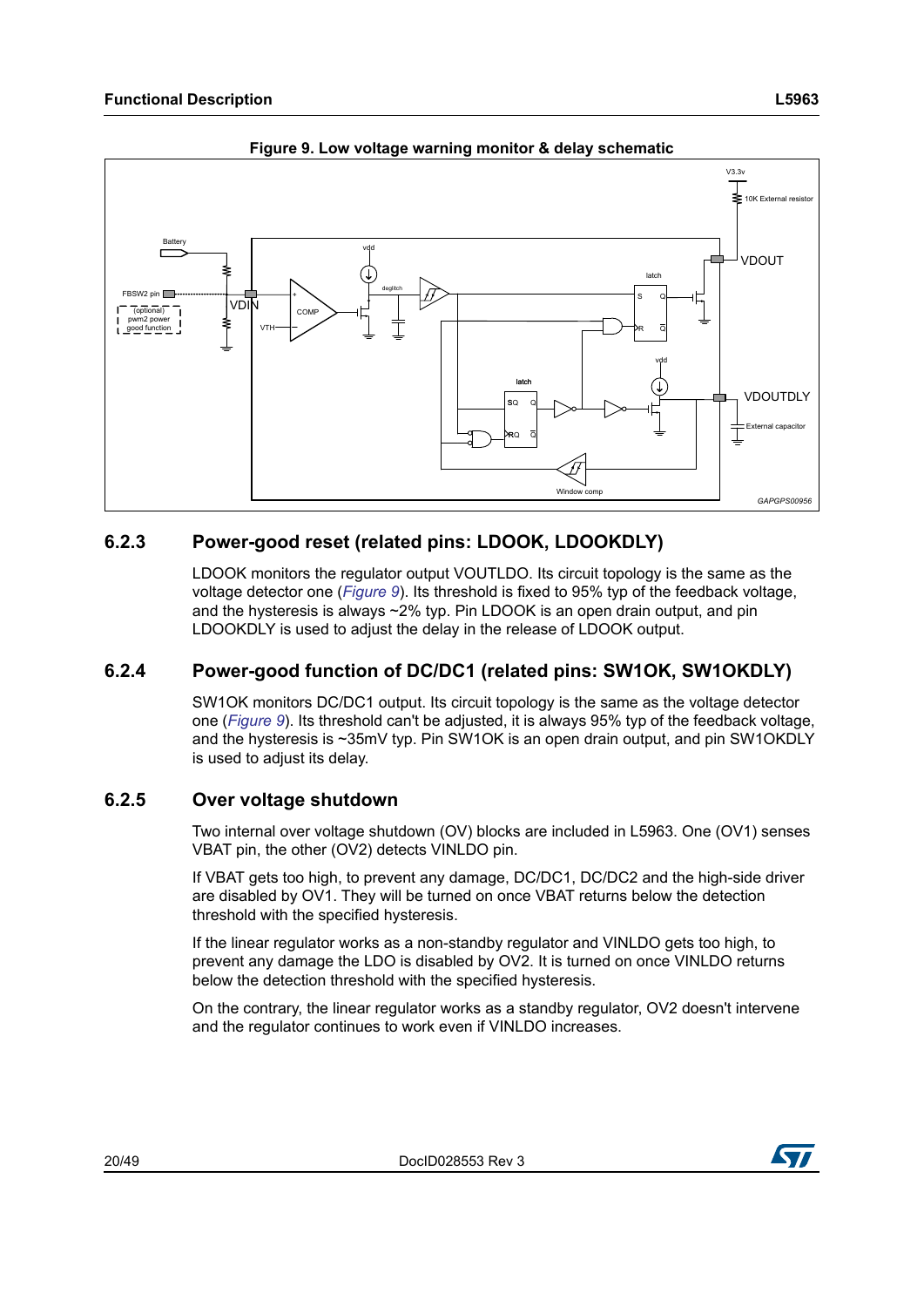### <span id="page-20-0"></span>**6.2.6 Power ground (PGND1 and PGND2)**

PGND1 pin and PGND2 pin are power ground references for the DC/DC1 and DC/DC2 respectively. All switching nodes are referred to these two pins.

### <span id="page-20-1"></span>**6.2.7 Signal ground (SGND)**

This pin is the ground reference for standby regulator, HSD and internal bias.

### <span id="page-20-2"></span>**6.2.8 PWM signal ground (SWGND)**

This pin is the ground reference for signal part of DC/DC1 and DC/DC2.

### <span id="page-20-3"></span>**6.2.9 TAB**

TAB is connected to the device substrate.

This pin must be connected to GND to guarantee the substrate is always at the lowest potential to avoid parasitic activation.

### <span id="page-20-4"></span>**6.2.10 Linear regulator**

<span id="page-20-5"></span>

**Figure 10. Linear regulator diagram** 

The linear regulator has two operative modes: standby mode and non-standby mode. Its output voltage is set by an external resistor divider through the feedback pin FBLDO.

As a standby regulator, the current capability is reduced to 50 mA and the quiescent current minimized.

In this case, the external resistor divider should be in the Mega ohm order to reduce total quiescent current.

As a non standby regulator, it has higher load capability (up to 250 mA).

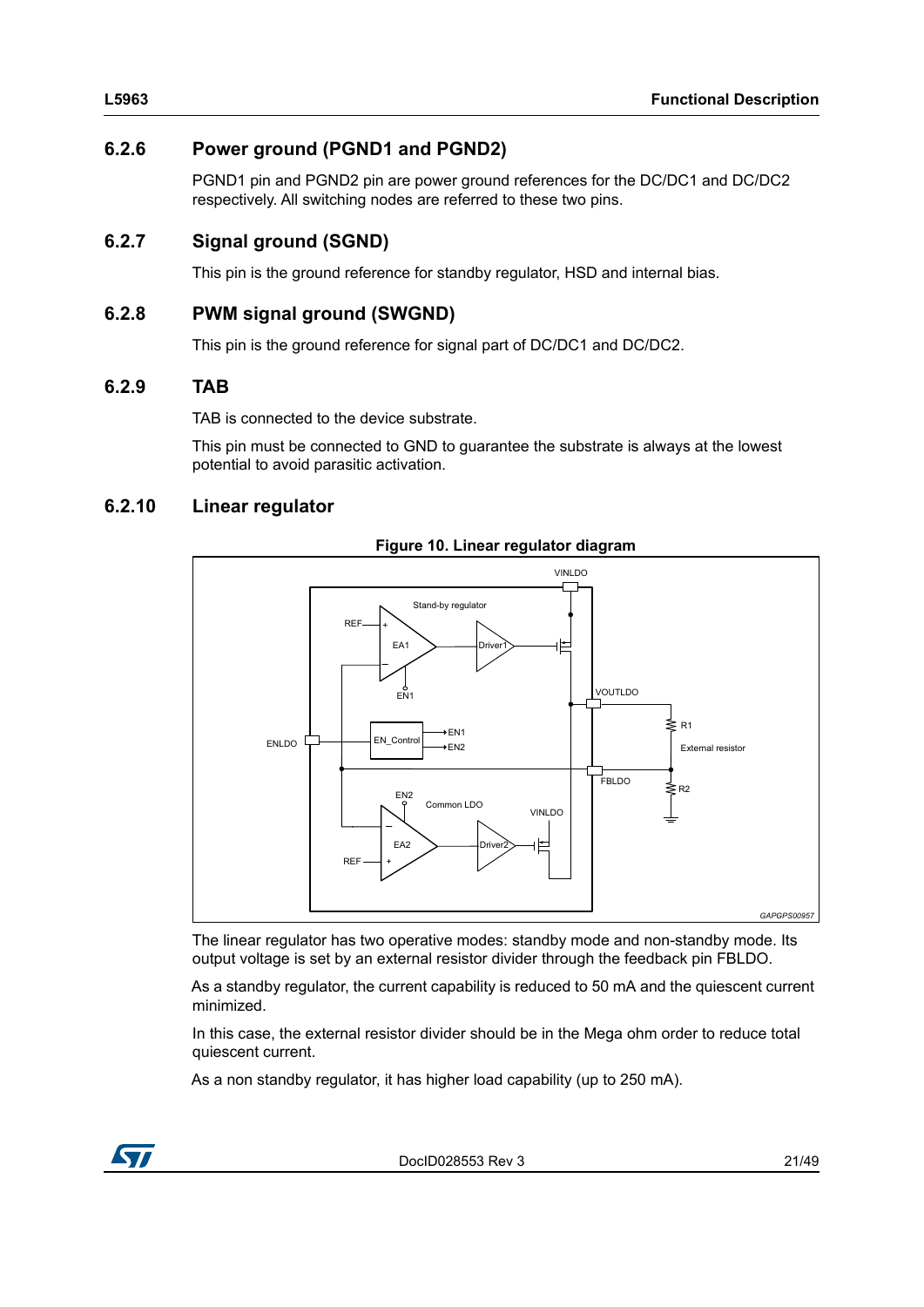Connecting ENLDO pin directly to its supply VINLDO (it should be higher than 5 V), the regulator works as a standby regulator. Once ENLDO is ever higher than 5 V, the regulator works as a standby regulator till VINLDO is powered down, to reset a flag stored in an internal register.

<span id="page-21-0"></span>

**Figure 11. Enable timing for standby regulator (ENLDO pin connect to supply directly)**

The linear regulator works as a non-standby regulator if ENLDO is <5 V.

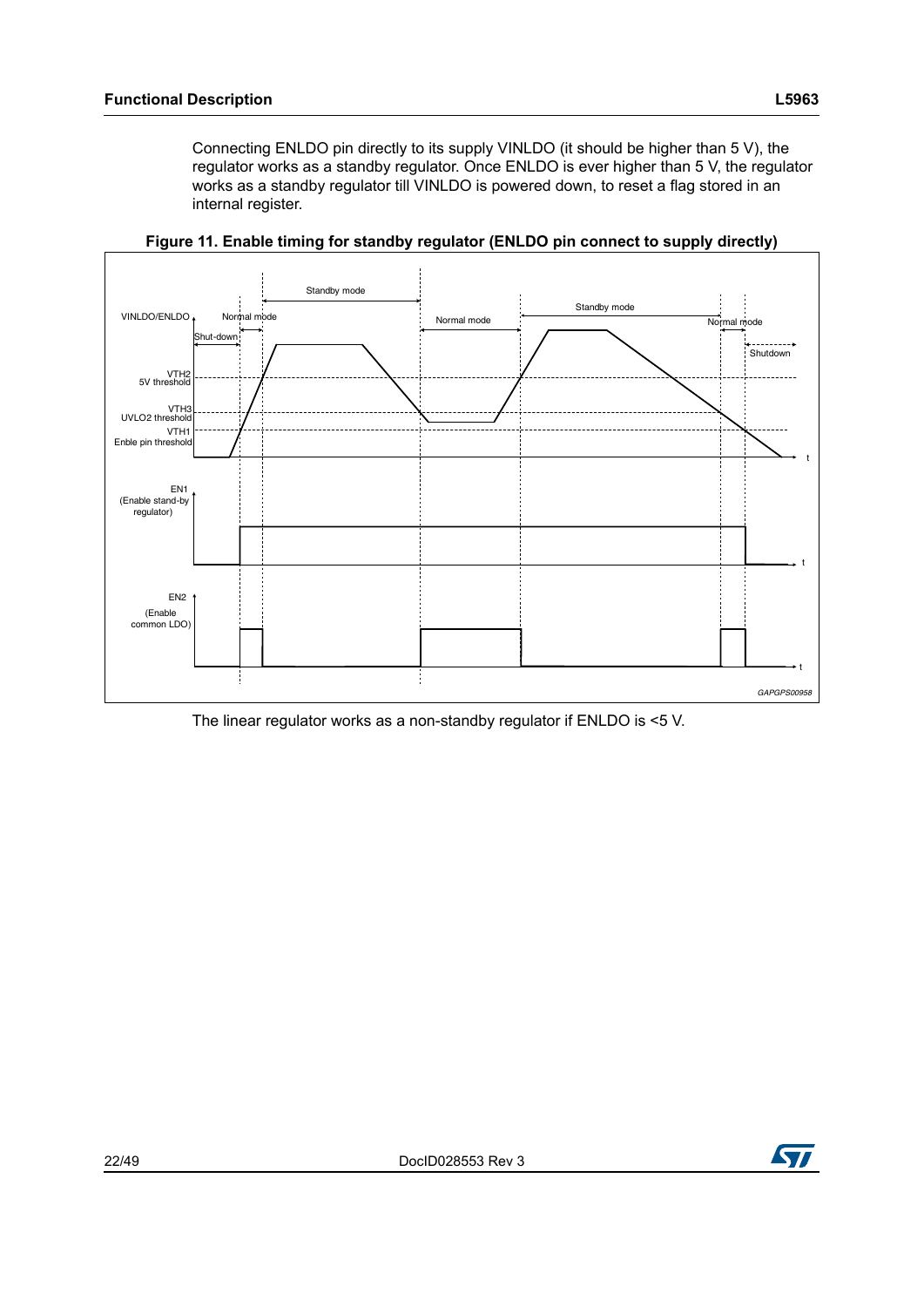

<span id="page-22-1"></span>**Figure 12. Enable timing for linear regulator (pin ENLDO isn't connected to VINLDO)**

The linear regulator operates with output voltages down to 1.2 V, and offers a maximum dropout voltage of 500 mV at rated load current.

This regulator has an independent thermal protection and a current-limiting circuit.

It should be always supplied (by VINLDO) with a voltage not lower than 3.5 V because, even if not used, it gives the common supply to all internal blocks which have to stay alive when the battery drops too low (backup functionality).

### <span id="page-22-0"></span>**6.2.11 High-side driver (HSD)**

The HSD pin is the output of the high side driver. It has a dedicated enable pin ENHSD. Following protections are implemented:

- Over-current protection
- Short to supply
- Short to ground
- Short through the load to -1 V
- Unpowered short to supply
- Loss of ground
- Over voltage protection

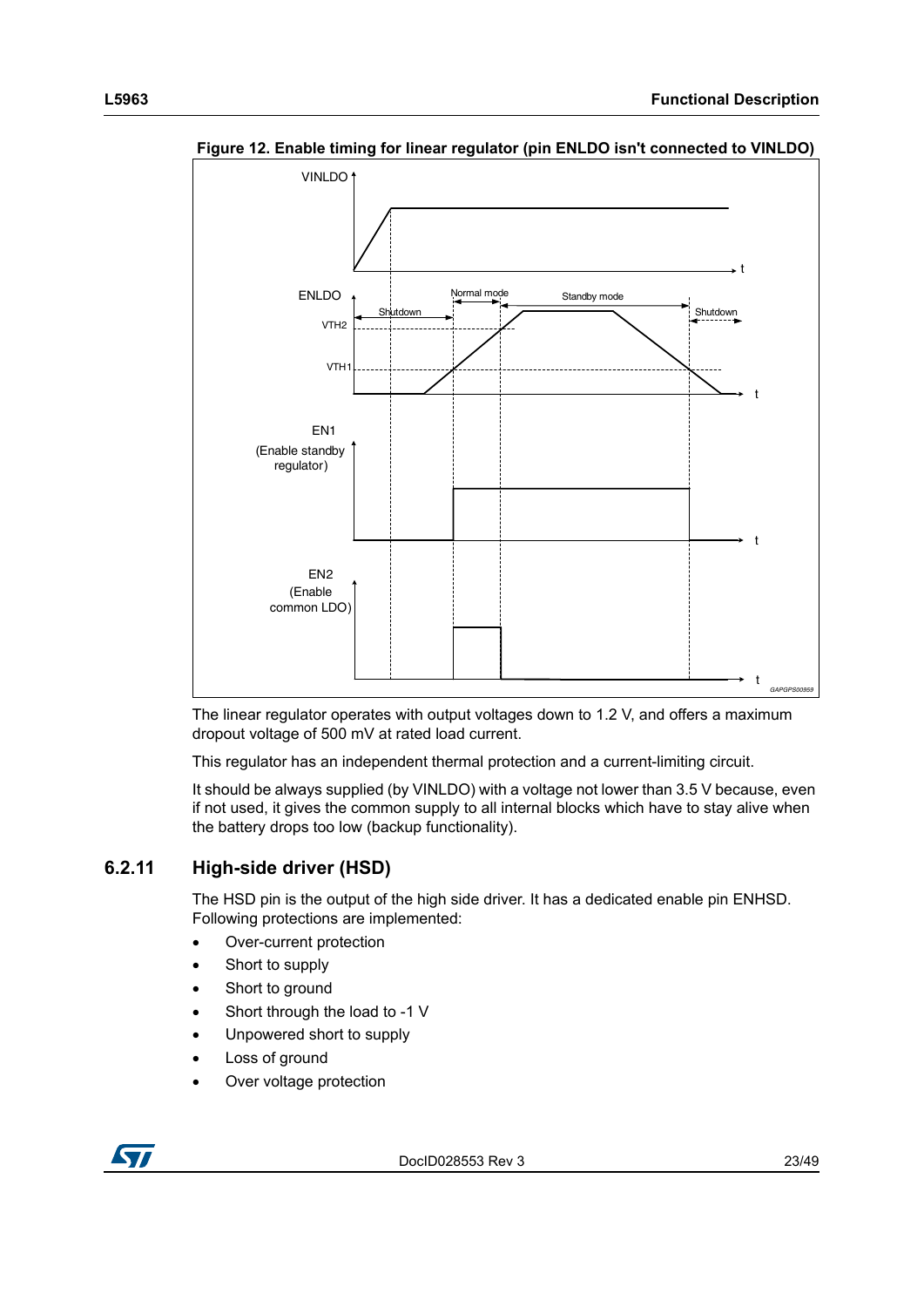### **Thermal protection**

The HSD has an independent thermal shutdown protection.

If the local die temperature exceeds the thermal shutdown detection threshold, the HSD is disabled. It is enabled once the local die temperature falls below the detection threshold with the specified hysteresis. The invoking of thermal shut down on HSD does not directly affect any other outputs or circuitry in the IC.

### **Short to ground**

The high side driver output is protected against shorts to ground. The faulted output returns to its pre-fault operating condition once the fault is removed.

### **Short to supply**

The high-side driver is protected against shorts to battery. In such an event, the IC is not damaged. External components connected directly to the IC are not damaged by such exposure.

### **Loss of ground protection**

The high side driver is protected against excessive leakage current to an external ground during a loss of supply ground (i.e. ground is open). During this event, the HSD is disabled and the IC is not damaged.

### **Loss of battery protection (Unpowered shorts to battery, SPU)**

The high-side driver is protected against unpowered shorts to battery. In such an event, in typical applicative conditions, the IC will not suffer any damage.

#### **Below-ground protection**

The HSD output can be brought below ground by the inductive load. In this case, Power PMOS is turned on to charge the output, protecting itself.

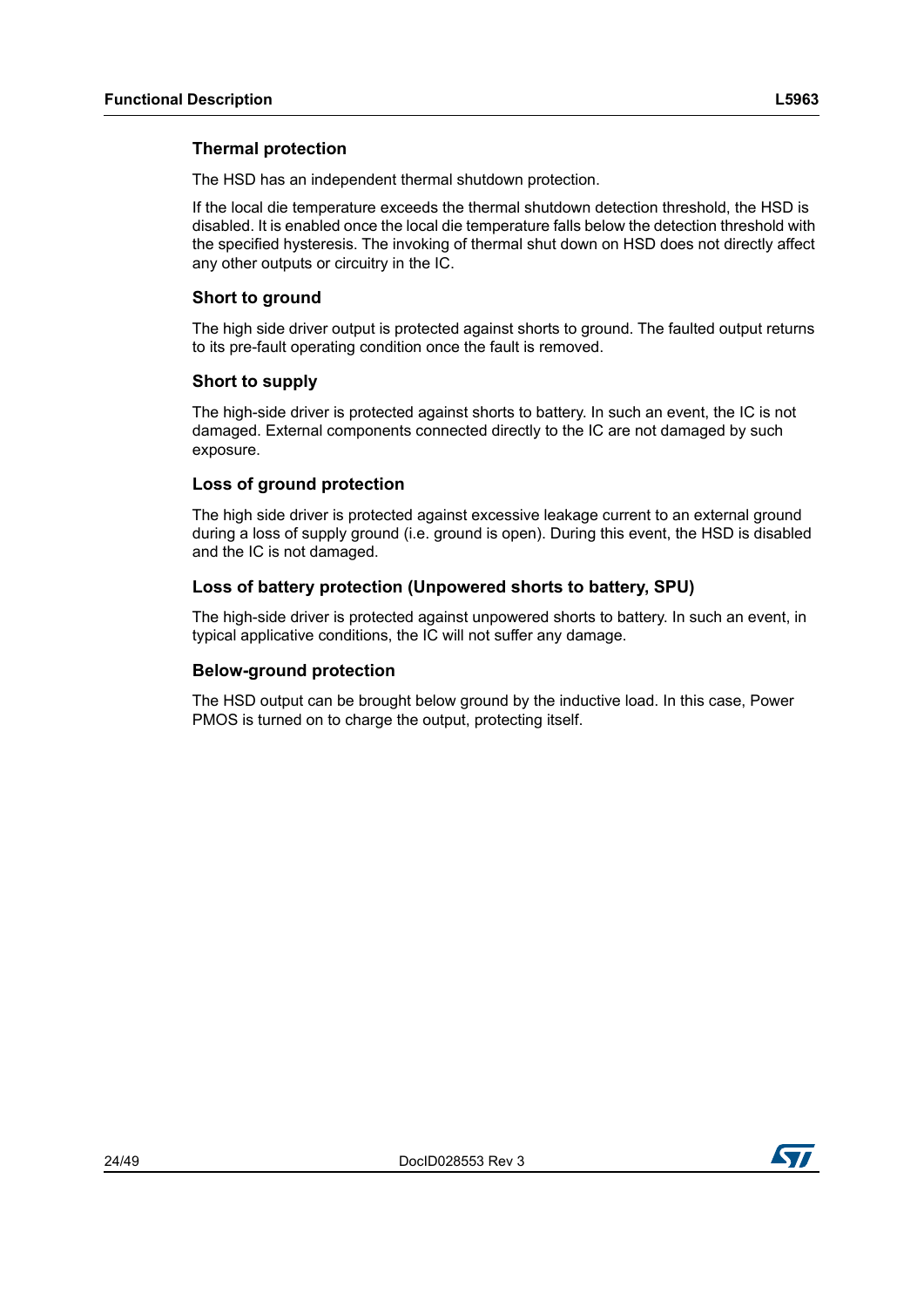## <span id="page-24-0"></span>**6.2.12 Switching regulators**

<span id="page-24-1"></span>

**Figure 13. Switching regulators diagram**

L5963 embeds two synchronous DC/DC converters that incorporate all the control and necessary protection circuitries to satisfy a wide range of applications. DC/DC1 and DC/DC2 are enabled by pin ENSW1 and pin ENSW2 respectively. The two switching converters employ voltage mode control and feed forward function to provide good load regulation and line regulation.



DocID028553 Rev 3 25/[49](#page-48-0)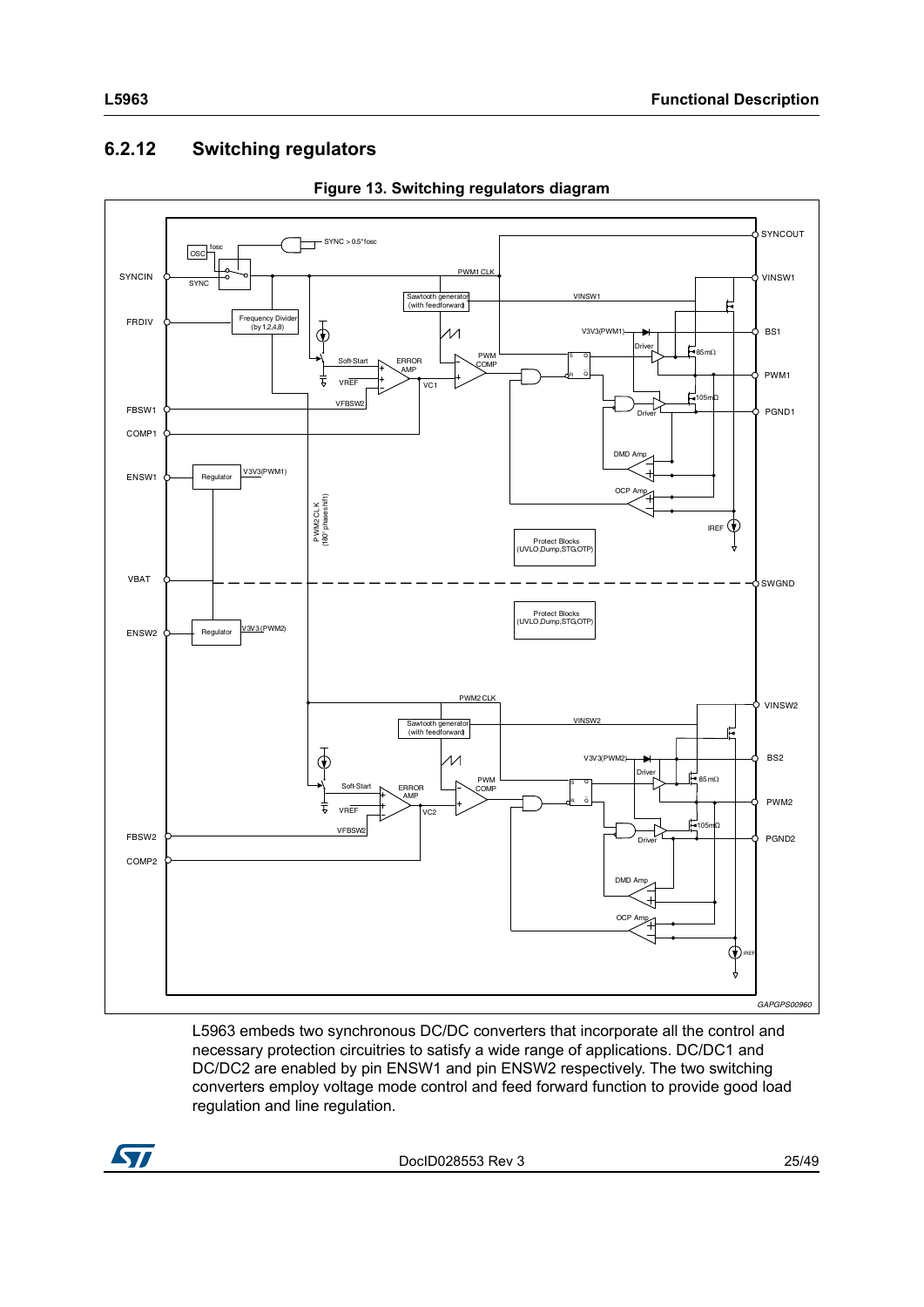Both switching regulators can operate up to a 100% duty cycle. Once every four switching periods, the PWM output is forced low for 100ns typ to refresh the bootstrap capacitor.

Their features include:

- Wide input voltage range (from 3.5 V to 26 V)
- Min output of 1 V
- 250 kHz free-run frequency and synchronization range from 250 kHz to 2 MHz. The voltage feed forward is implemented in all frequency range
- Internal 85 mΩ high-side and 105 mΩ low-side switching MOSFET
- Up to 3 A load current capability
- Power ok (SW1OK) output
- Internal soft start function to minimize startup inrush current
- Pulse-by-pulse current limiting (OCP)
- Discontinuous mode detection (DMC)
- Over temperature protection (OTP)
- UVLO with stop threshold at 2.8 V (typ)
- Load dump protection
- Externally adjustable compensation
- Stable with ceramic output capacitors

### **Oscillator/switching frequency**

The internal oscillator provides a constant frequency clock of 250 kHz. The switching frequency of DC/DC1 and DC/DC2 are determined by the internal frequency clock and the external synchronization clock.

When no clock is applied to the SYNCIN pin or the synchronization clock is lower than 125 kHz (half of the internal clock), the two switching regulators work both with the internal 250 kHz clock. When the SYNCIN pin has a synchronization clock larger than 125 kHz, the external synchronization clock is adopted.

There is a phase shift of 180° between PWM1 and PWM2, and the frequency of PWM2 can be the same, 1/2, 1/4, 1/8 of PWM1 one. The division factor is programmed by FRDIV pin. The switching clock of DC/DC1 can be sent out by pin SYNCOUT to synchronize another device, in view of reducing EM disturbance.

### **Internal high-side and low-side Power MOSFET / Bootstrap structure**

The two synchronous switching regulators don't need the external Schottky diode. Each of them integrates a high-side and a low-side n-channel Power MOSFET, which allows a very low drop voltage under high load current operation (up to 3 A).

The Bootstrap structure is used to drive the high-side n-channel Power MOSFET. A Bootstrap capacitor of about 47 nF is needed.

### **Internal soft start function (SS)**

To reduce the inrush current during startup, an internal soft start is implemented. The total soft start time is about 400 μs and it doesn't change with operating frequency.

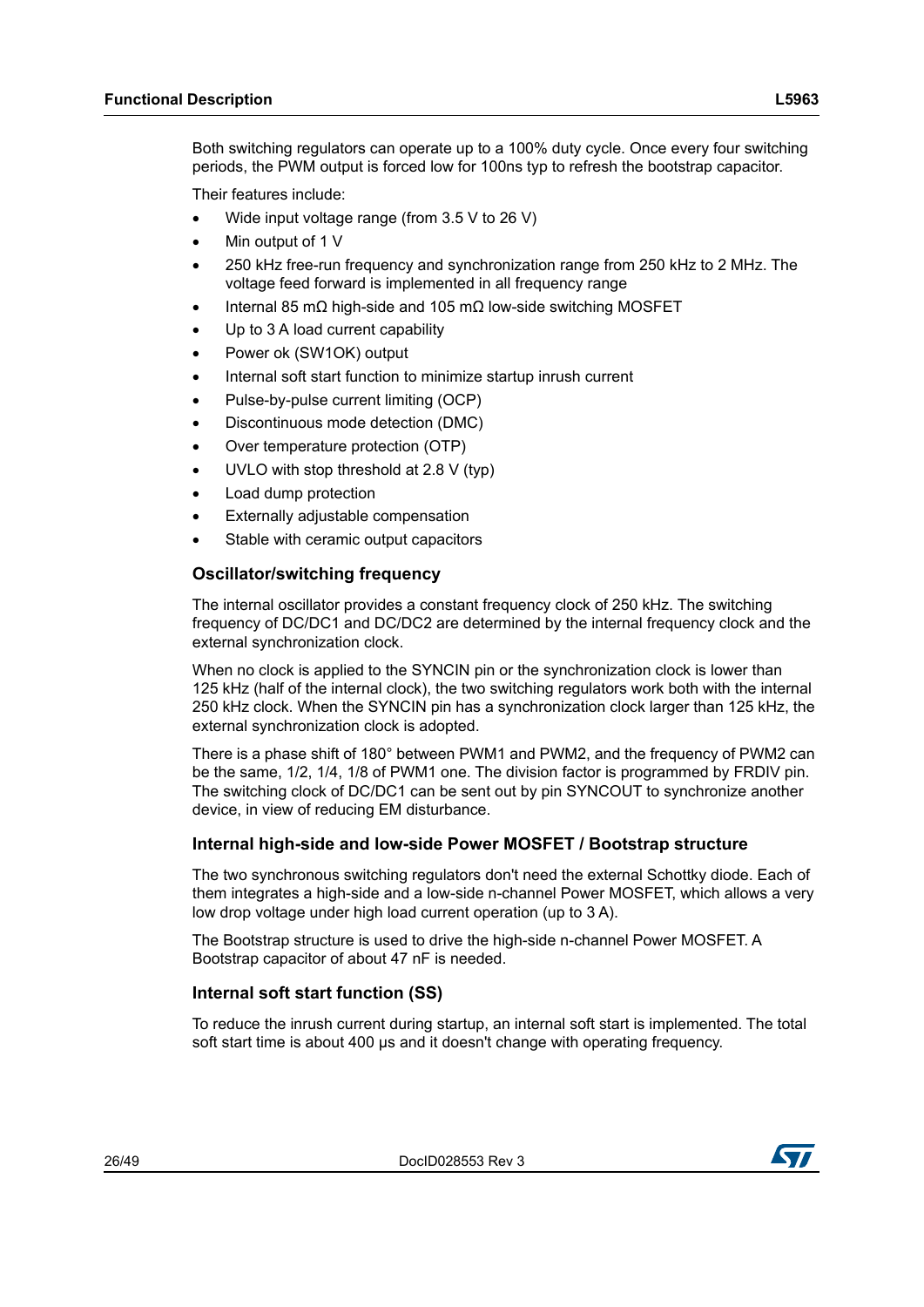### <span id="page-26-0"></span>**Pulse-by-pulse current limiting (OCP)**

The current in the upper MOSFET is monitored and if it exceeds the pulse-by-pulse overcurrent threshold (ILIM) then the upper MOSFET is turned off. Normal PWM operation resumes on the next oscillator clock pulse. DC/DCs' embed leading edge blanking to prevent falsely triggering the pulse-by-pulse current limit when the upper MOSFET is turned on. The blanking time is about 100 ns, so the minimum switching on time should be bigger than 100 ns:

#### **Equation 1**

$$
\frac{D}{f_{sw}} > 100 \text{ns} \Rightarrow f_{sw} < \frac{D}{100 \text{ns}} = \frac{V_{our}}{V_{in}} \cdot \frac{1}{100 \text{ns}}
$$

From the above equation, when the input and output voltage are already known, the switching frequency should be within the range of the above equation, otherwise the OCP function is not guaranteed. Pulse-by-pulse current limiting is always active. The threshold of OCP is about 3.5 A for dc-dc1 and 4A for dc-dc2.

### **Low-Side Over Current Protection (LS OCP)**

LS OCP protects DC/DCs by limiting inductor current, when either the load is too high at high frequency or when the output of the converter is shorted to ground.

The current in the low-side MOSFET is monitored and, if it exceeds the pulse-by-pulse overcurrent threshold (ILIM), it prevents the turning on of the high-side MOSFET in the successive switching period.

In high frequency and high load conditions, the inductor current cannot decrease even if HS OCP is triggered due to the blanking time, which results in the inductor current getting higher and higher every switching period. If inductor current reaches LS OCP threshold, that is set to a level higher than HS OCP one, PWM switching is stopped, waiting for the inductor current to decrease to a lower value. PWM switching will recover as soon as LS OCP is released.

If high load and high frequency conditions remain, for instance in case of a short circuit being present on the regulator output, another LS OCP will occur. Upon removal of the short circuit PWM switching will immediately recover, bringing the regulator back to normal operation.

### **Discontinuous Mode Detection (DMD)**

In order to save quiescent current when switching regulators are working in light load condition, L5963 embeds a Discontinuous Mode Detection (DMD) circuit: DMD prevents inductor current to continuously flow to ground during  $T_{\text{off}}$  by turning off LS MOSFET and leaving PWM in tristate.

#### **Over temperature protection (OTP)**

Each DC/DC has its own OTP, which detects the local temperature and shuts down the regulator when temperature reaches the specified threshold.

#### **Dump protection**

If the voltage on VBAT supply exceeds the over-voltage shut-down threshold, DC/DCs are disabled. Once VBAT returns to working conditions, the output recovers to the normal state.

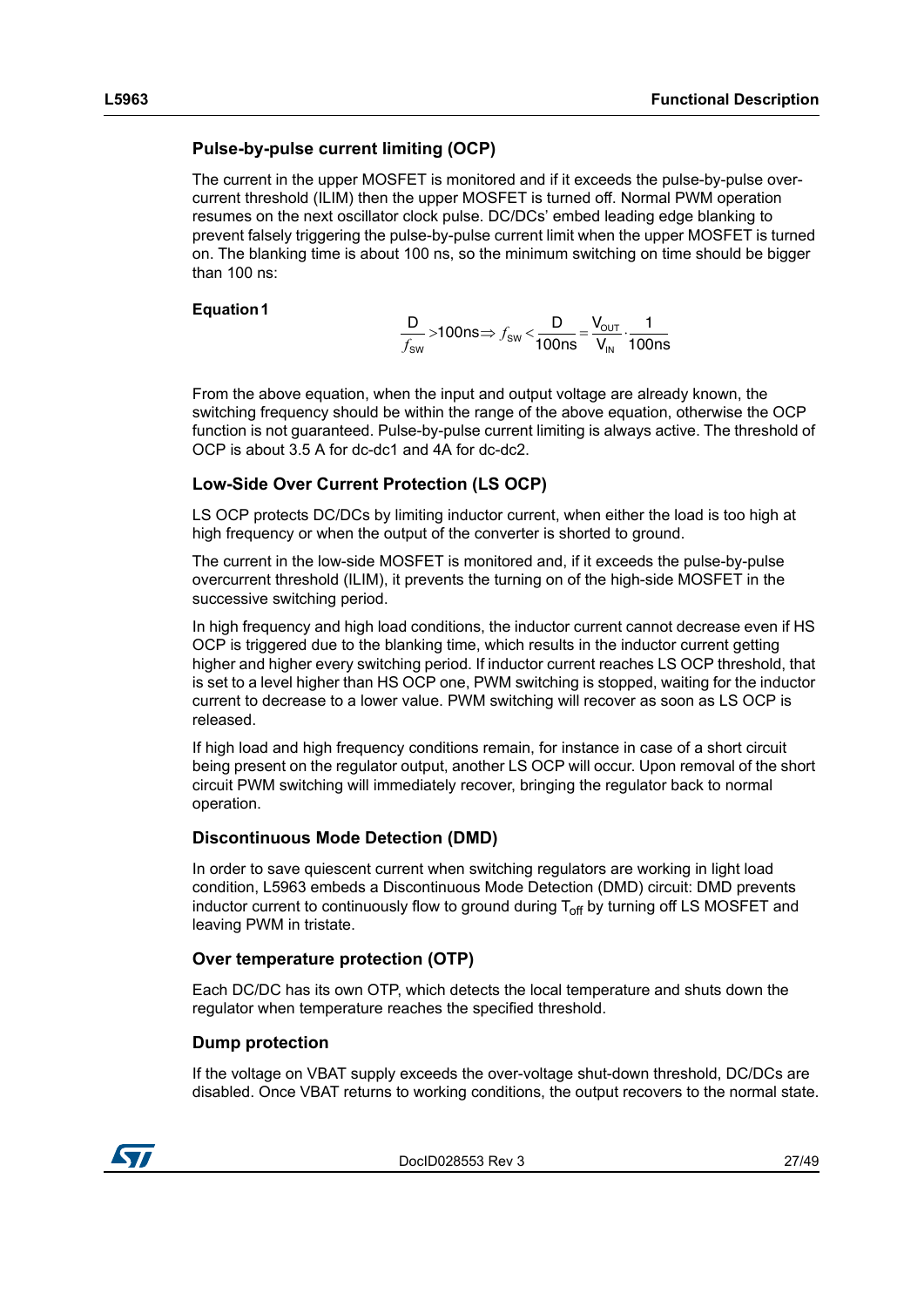### **Under voltage lock out (UVLO)**

The UVLO circuit generates the shutdown signal to turn off DC/DCs when VBAT is lower than the specified threshold. They are turned back on once VBAT goes above the detection threshold with the specified hysteresis.

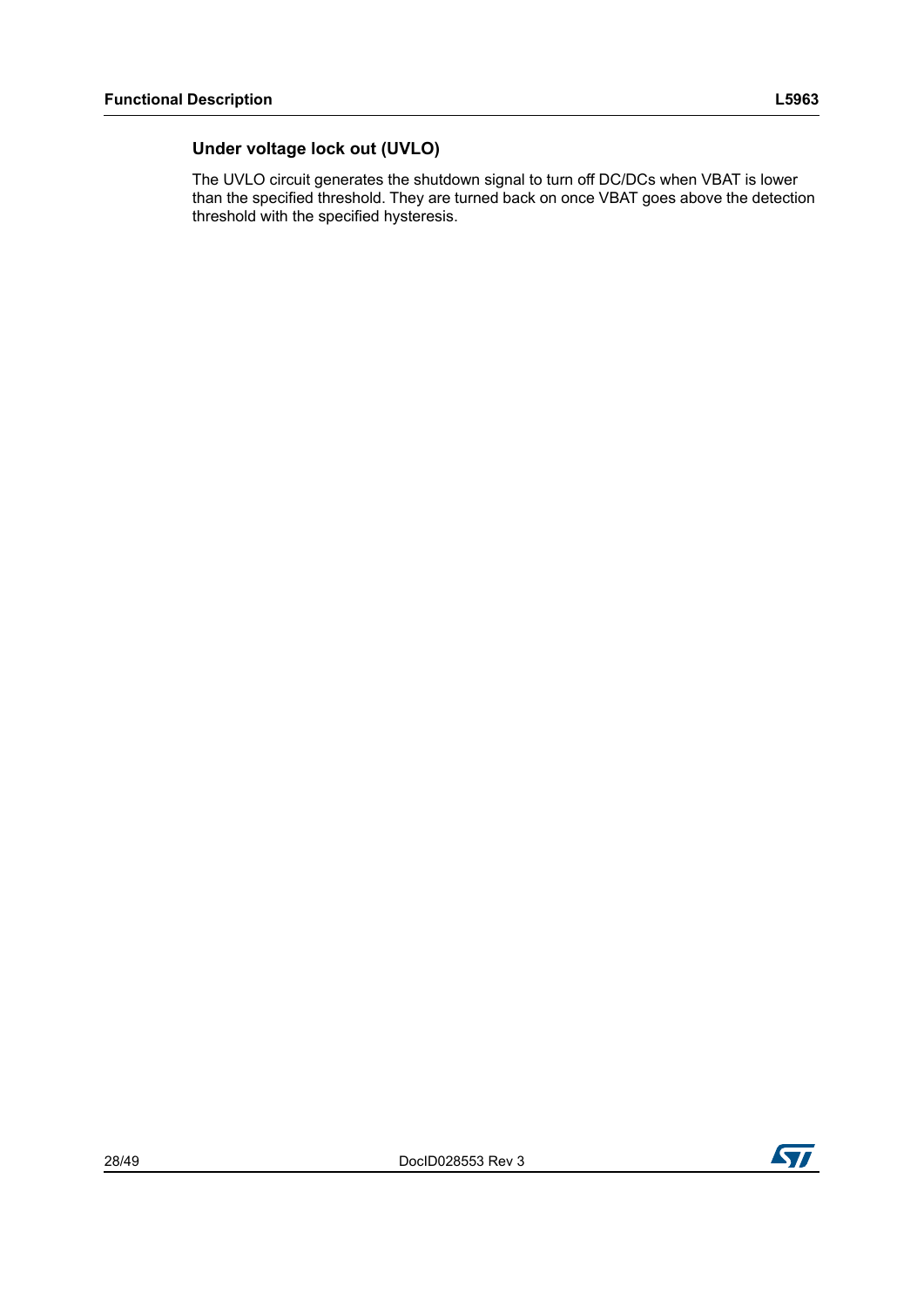# <span id="page-28-0"></span>**7 Application information**

# <span id="page-28-1"></span>**7.1 Output inductor (Lo)**

The value of the output inductor (Lo) is usually calculated to satisfy the peak-to-peak ripple current requirement. For the best compromise of cost, size and performance, it is suggested to keep the inductor current ripple between 20% and 40% of the maximum current.

For example, if  $\Delta I_L = I_{Ripple} = 0.3 \times I_{OUT(max)}$ .

Where,  $I_{\text{OUT(max)}}$  is the maximum output current.

Then, the inductor value can be estimated by the following equation:

#### **Equation 2**

$$
L \geq \frac{V_{\text{OUT}}}{\int_{\text{SW}} \times \Delta I_L} \left(1 - \frac{V_{\text{OUT}}}{V_{\text{IN} (max)}}\right)
$$

Where,  $f_{SW}$  is the switching frequency,  $V_{IN(max)}$  is the maximum input voltage.

If  $V_{\text{OUT}}$  = 3.3 V,  $V_{\text{IN(max)}}$  = 26 V,  $f_{\text{SW}}$  = 250 kHz,  $\Delta I_L$  = 0.3 x 3 A = 0.9 A

#### **Equation 3**

$$
L \geq \frac{3.3}{250 \times 10^3 \times 0.9} \times \left(1 - \frac{3.3}{26}\right) \mu H = 12.8 \mu H
$$

The next higher available value should be used, so  $L = 15 \mu H$ .

The peak current flowing in Inductor is  $I_{L(peak)} = I_{OUT(max)} + \Delta I_L / 2$ .

If the Inductor value decreases, the peak current increases. The peak current has to be lower than the current limit of the device.

An inductor having saturation current higher than the device current limit has to be chosen.

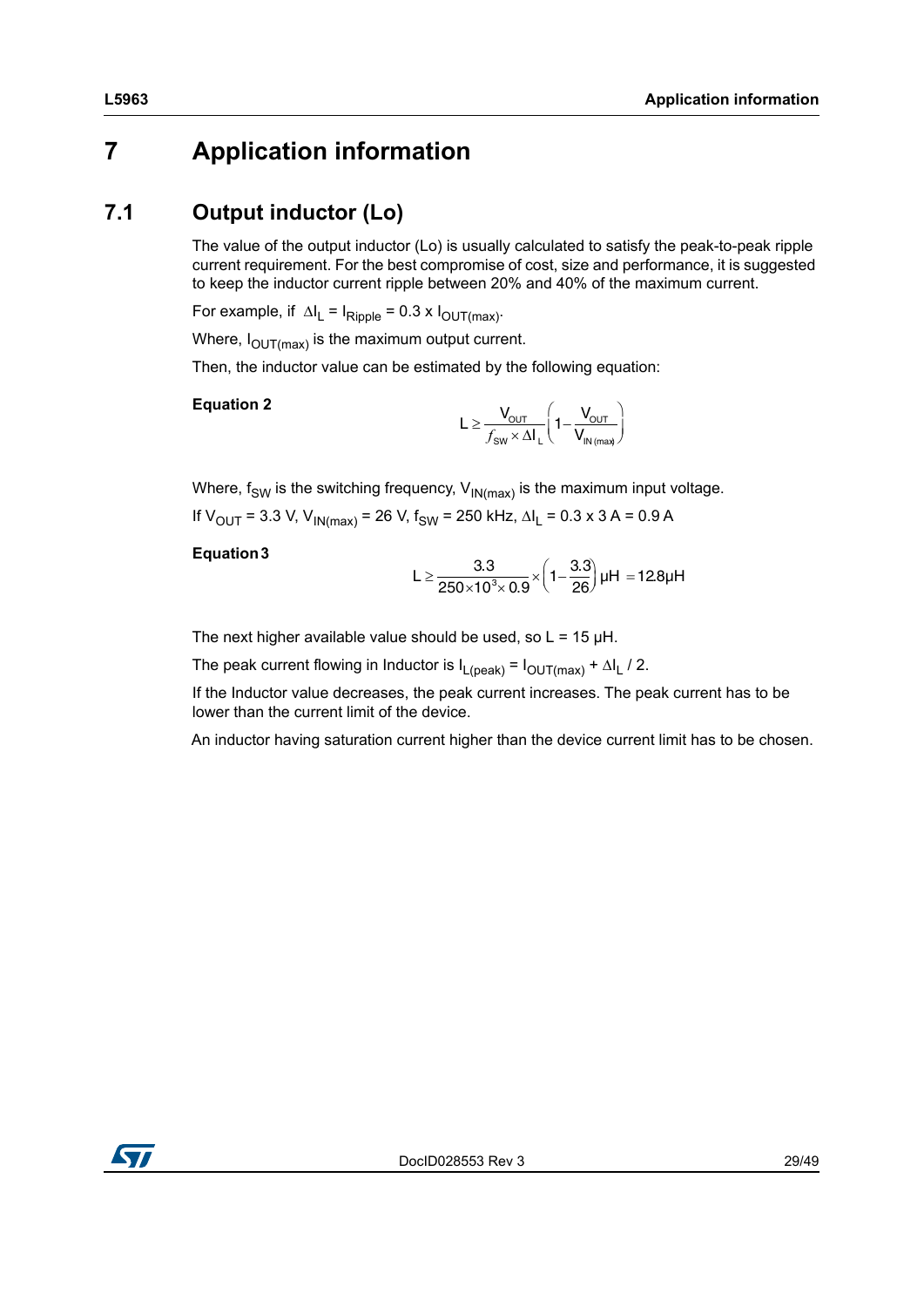<span id="page-29-0"></span>Output capacitors are selected to support load transients and output ripple current, as well as to get loop stability.

The amount of voltage ripple can be calculated by the output ripple current flowing in the Inductor:

#### **Equation 4**

$$
\Delta V_{\text{out}} = ESR \times \Delta I_L + \frac{\Delta I_L}{8 \times C_{\text{out}} \times f_{\text{sw}}}
$$

Usually the first term is dominant. However, if a ceramic capacitor (which is recommended) is adopted, the first term on the above equation can be neglected as the ESR value is very low.

For example, in case  $V_{\text{out}} = 3.3$  V,  $V_{\text{in}} = 14$  V,  $f_{\text{SW}} = 250$  kHz,  $\Delta I_L = 0.3$  x 3 A = 0.9 A, in order to have a  $\Delta V_{\text{out}}$  = 5%\*  $V_{\text{out}}$  =0.165 V, a 4.7 µF ceramic capacitor is needed. In case of not negligible ESR (electrolytic or tantalum capacitors), the capacitor is chosen taking into account its ESR value.

In the above example, if a 100 μF with ESR = 100 m $\Omega$  electrolytic capacitor is chosen, the voltage drop on ESR dominates and the voltage ripple is 90 mV.

The output capacitor is also important to sustain the output voltage during a load transient. In general, minimizing the ESR value and increasing the output capacitance results in a better transient response. The ESR can be minimized by simply adding more capacitors in parallel, or by using higher quality capacitors. If ceramic capacitors are chosen, in presence of a fast load transient the output voltage will change by the amount.

#### **Equation 5**

$$
\Delta V_{\text{out}} = \frac{L}{2} \times \frac{I_{\text{out(max)}}^2 - I_{\text{out(min}}^2}{C_{\text{out}} \times V_{\text{out}}}
$$

Where:

 $I_{out(max)}$ ,  $I_{out(min)}$  refer to the worst case load in the system and  $\Delta V_{out}$  is the tolerance of the regulated output voltage, 5% of  $V_{\text{out}}$ .

For example,  $V_{\text{out}}$  = 5 V, V<sub>in</sub> = 14 V, I<sub>out(max)</sub> = 1.5 A, I<sub>out(min)</sub> = 0.5 A, L = 22 µH

#### **Equation 6**

$$
C_{out} = \frac{L}{2} \times \frac{I_{out (max)^2} - I_{out (min)^2}}{\Delta V_{out} \times V_{out}} = 17.6 \,\mu\text{F}
$$

So two 10 μF ceramic capacitors in parallel are needed.

The output capacitor is also important for loop stability: it fixes the double LC filter pole and the zero due to its ESR. In *Section [7.5: Compensation network](#page-30-2)*, it will be illustrated how to consider its effect in the system stability.

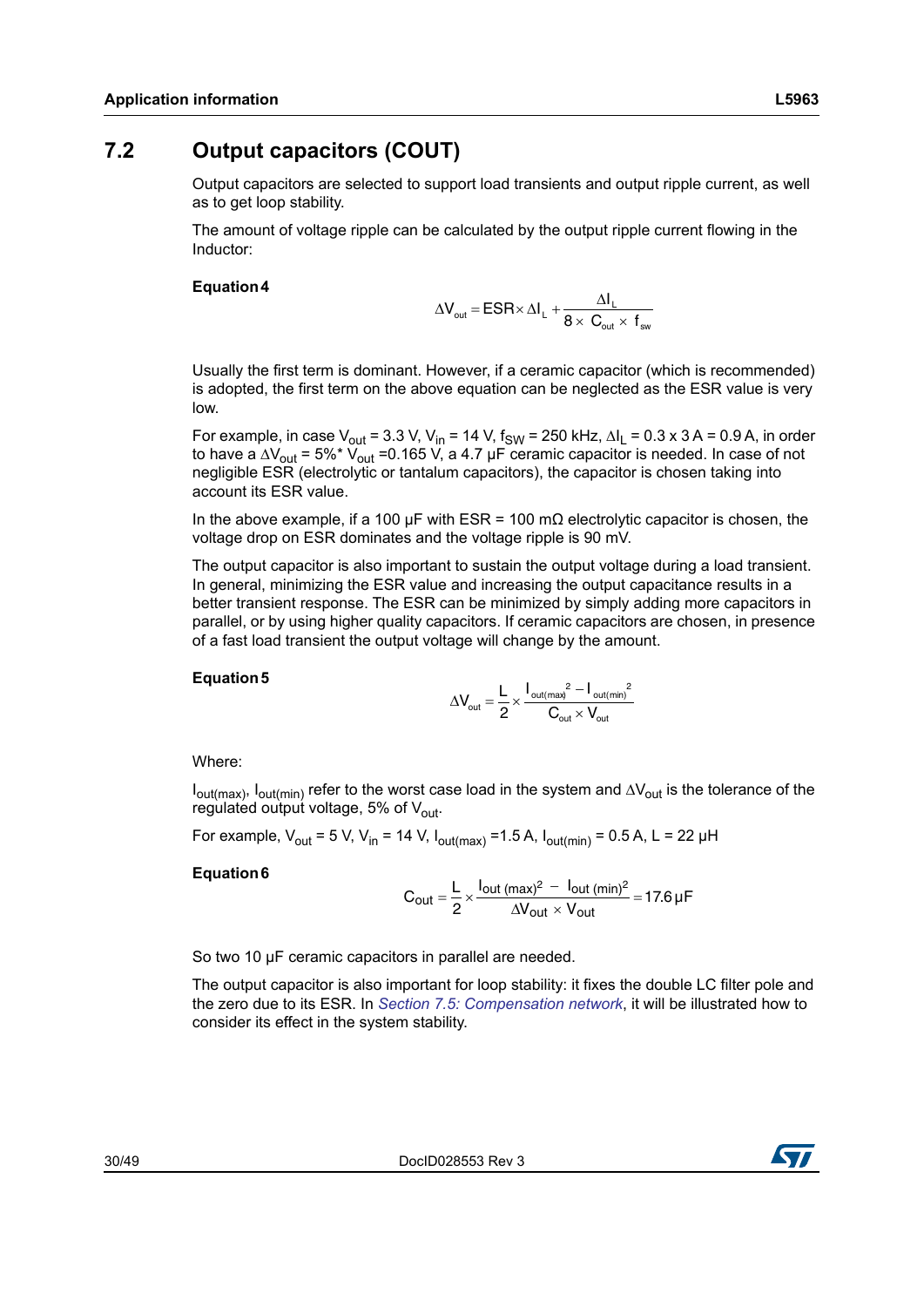## <span id="page-30-0"></span>**7.3** Input capacitors (C<sub>IN</sub>)

The input capacitors must be chosen to support the maximum input operating voltage and the maximum RMS input current required by the device.

The input capacitors must deliver the RMS current according to below equation:

#### **Equation 7**

$$
I_{rms} = I_0 \sqrt{D \times (1 - D)}
$$

Where Io is the maximum DC output current and D is the duty cycle. This function has a maximum at D = 0.5 and it is equal to  $I_0/2$ .

#### **Equation 8**

$$
D = \frac{V_{out} + V_{dl}}{V_{in} - V_{dh} + V_{dl}}
$$

 $V_{\text{dl}}$  is the voltage drop across the low side DMOS, and  $V_{\text{dl}}$  is the voltage drop across the high side DMOS.

For example, with 20% duty cycle, the input/output current multiplier is 0.400. Therefore, if the regulator is delivering 3 A of steady-state load current, the input capacitor(s) must support  $0.400 \times 3$  A or 1.2 Arms.

Ceramic capacitors can deliver quite a bit of current but their total capacitance is relatively low. Electrolytic capacitors typically offer much more capacitance than ceramic capacitors, but can typically deliver a current of 100 to 500 mArms. So a good design will employ both types of capacitors with the ceramic capacitors placed closest to the input pins of the device. As a result, ceramic capacitors which have very low ESR and inductance are the best for filtering the high frequency switching noise, and electrolytic capacitors are typically able to provide more current over extended periods of time where VIN would otherwise droop.

# <span id="page-30-1"></span>**7.4 Bootstrap capacitor (CBOOT)**

A bootstrap capacitor must be connected between the BOOT and SW pins to provide floating gate drive to the high-side MOSFET. For most applications 47 nF is sufficient. This should be a ceramic capacitor with a voltage rating of at least 6 V.

### <span id="page-30-2"></span>**7.5 Compensation network**

The compensation network has to assure stability and good dynamic performance. The loop of the device is based on the voltage mode control, compatible with TYPE III compensation network (*[Figure](#page-31-0) 14*). The error amplifier is a voltage operational amplifier with large bandwidth, which is much larger than the closed-loop one.

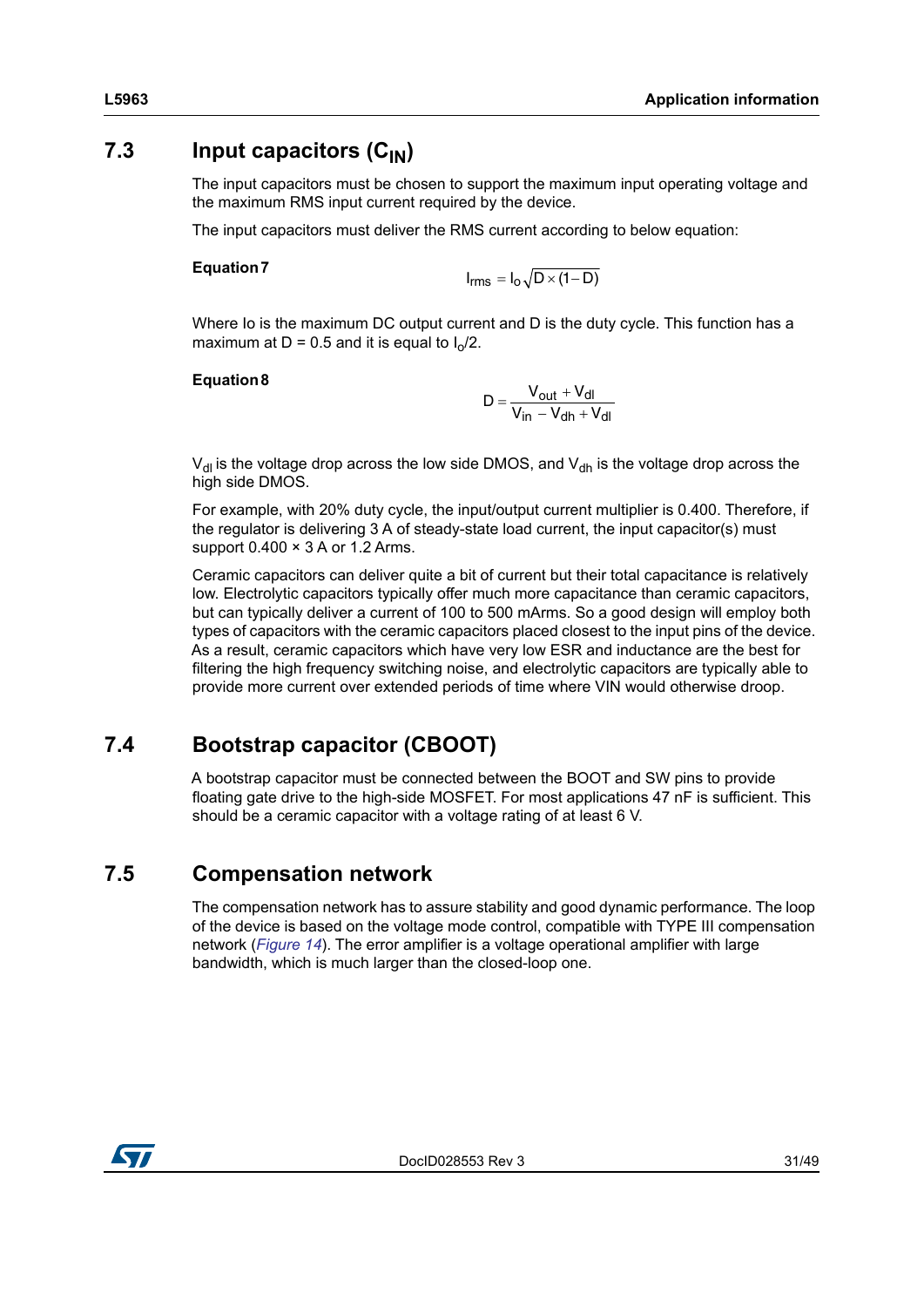<span id="page-31-0"></span>



The above figure shows the closed loop system with a TYPE III compensation network and presents the closed loop transfer function. See the guidelines for calculation of TYPE III network below:

- 1. Choose a value for  $R_1$ , usually between 2 k and 5 kΩ.
- 2. Choose a gain  $(R_2/R_1)$  that shifts the Open Loop Gain up to give the desired bandwidth. This allows the 0 dB crossover to occur in the frequency range where the Type III network has its second plateau in the gain. The following equation calculates an  $R_2$  that accomplishes this, given the system parameters and a chosen  $R_1$ .

#### **Equation 9**

$$
R_{2} = \frac{DWB}{F_{LC}} \times \frac{\Delta V_{osc}}{V_{IN}} \times R_{1}
$$

3. C2 is calculated by placing the zero at 50% of the output filter double pole frequency:

#### **Equation 10**

$$
C_2 = \frac{1}{\pi \times R_2 \times F_{LC}}
$$

4. C1 can be calculated by placing the first pole at the ESR zero frequency:

#### **Equation 11**

$$
C_1 = \frac{C_2}{2 \times \pi \times R_2 \times C_2 \times F_{ESR} - 1}
$$

5. Set the second pole at half the switching frequency and also set the second zero at the output filter double pole. This combination brings the following equation:

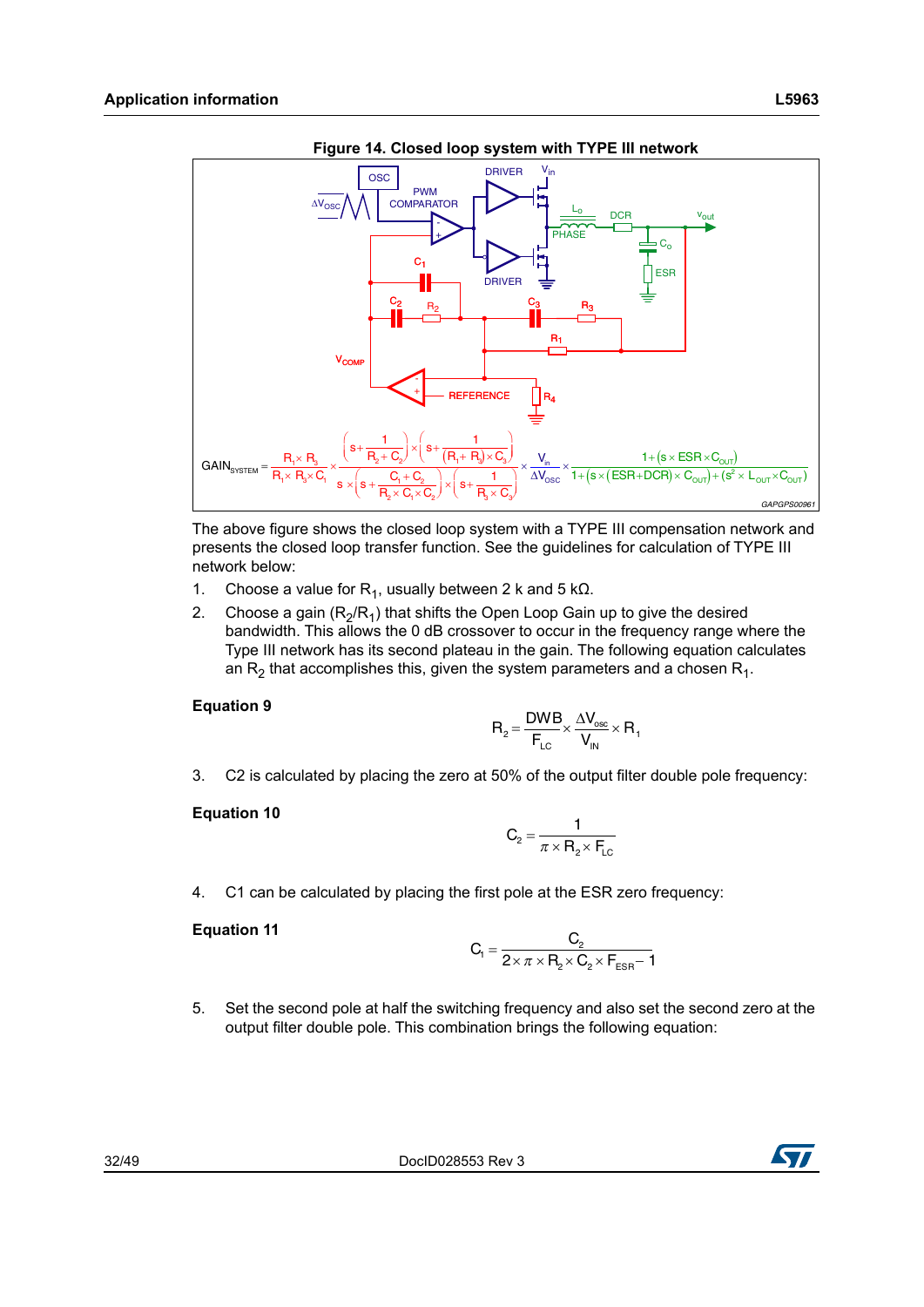#### **Equation 12**

$$
R_3 = \frac{R_1}{\frac{F_{\text{sw}}}{2 \times F_{\text{LC}}}-1} \; ; \quad C_3 = \frac{1}{\pi \times R_3 \times F_{\text{sw}}}
$$

The figure below shows the asymptotic Bode gain plot for the TYPE III compensated system and the gain and phase equations for the compensated system

<span id="page-32-0"></span>



Here an example of calculating the external components network step by step. Suppose the requirements for a dc-dc regulator are the following:

| Input voltage minimum $V_{in(min)}$                | 8 V                                                |
|----------------------------------------------------|----------------------------------------------------|
| Input voltage maximum V <sub>in(max)</sub>         | 26 V                                               |
| Input voltage typical V <sub>in(typ)</sub>         | 14 V                                               |
| Output voltage buck regulator 1- VBUCK 1           | Min = 4.75 V, Max = 5.25 V                         |
| Converter switching frequency, fsw                 | 250 kHz                                            |
| Maximum output current on buck regulator 1-VBUCK 1 | 3 A                                                |
| Maximum ripple current I <sub>Ripple</sub>         | $0.3^*$ $I_{\text{out}}$                           |
| Load transition requirement                        | 500 mA $\leftrightarrow$ 1.5 A in $\Delta t$ = TBD |

Assume TYPE III Compensation network.

**STEP 1** - Calculate the inductor value

Using *[Equation 13](#page-32-1)*, to find the inductor value, assume inductor ripple current of 0.9 A.

<span id="page-32-1"></span>**Equation 13**

$$
L \geq \frac{V_{\text{out}}}{F_{\text{sw}} \times \Delta I_{L}} \Bigg(1 - \frac{V_{\text{out}}}{V_{\text{in (max)}}}\Bigg) = \frac{5}{250 \times 10^{3} \times 0.9} \Bigg(1 - \frac{5}{26}\Bigg) \; \mu H \approx 18 \; \mu H
$$



DocID028553 Rev 3 33/[49](#page-48-0)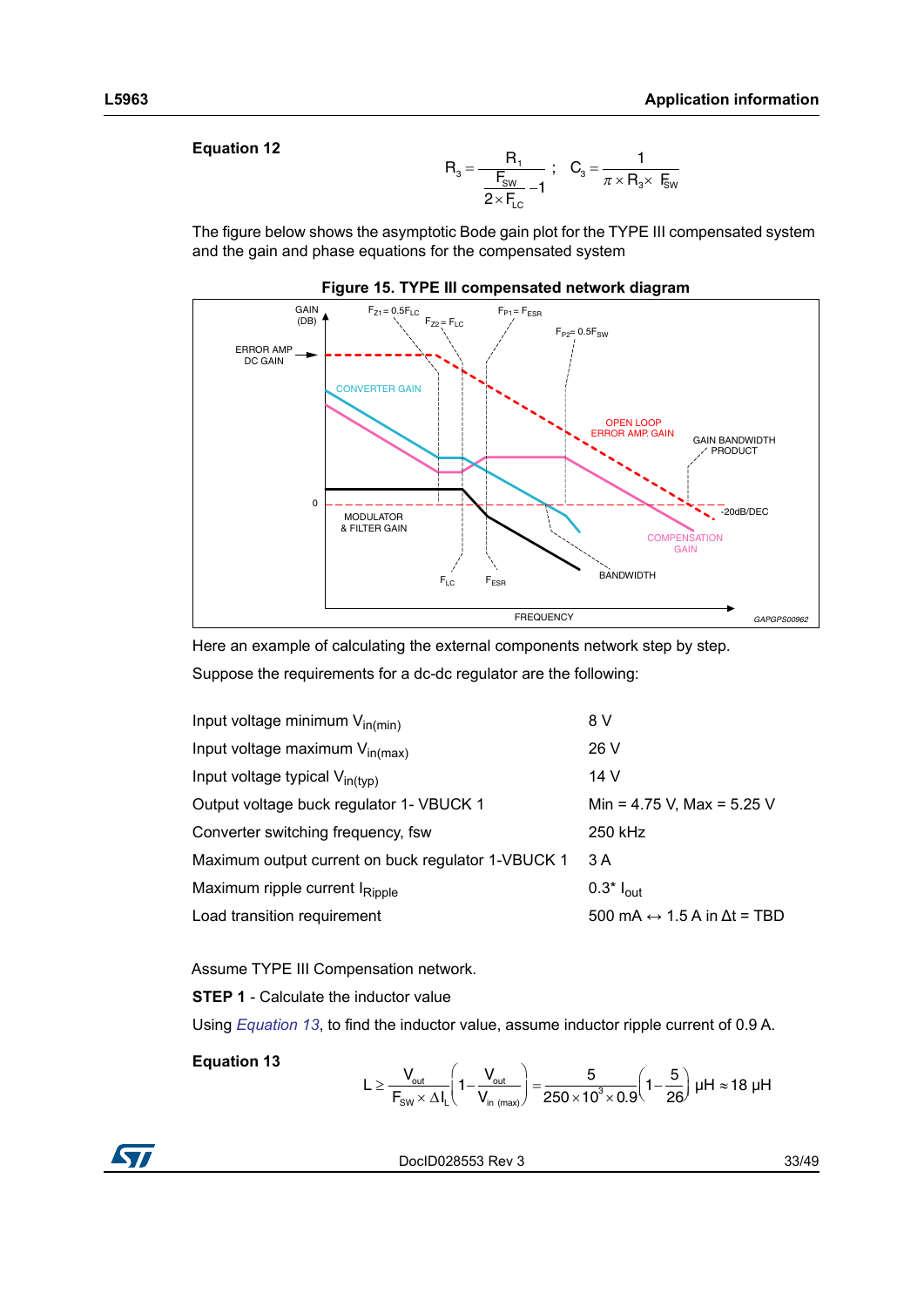The next higher available value should be used, so  $L = 22 \mu H$ .

**STEP 2** - Inductor peak current

Using *[Equation 14](#page-33-0)*, the peak inductor current is:

<span id="page-33-0"></span>**Equation 14**

$$
I_{L(peak)} = I_{out(max)} + \Delta I_L / 2 = 3A + (0.9/2) A = 3.45 A
$$

**STEP 3** - Calculate the output capacitance

Using *[Equation 15](#page-33-1)*, the output capacitance is:

#### <span id="page-33-1"></span>**Equation 15**

$$
C_{\text{out }}=\frac{L}{2} \times \frac{I_{\text{out (max)}}^2 \ - \ I_{\text{out (min)}}^2}{\Delta V_{\text{out}} \times V_{\text{out}}} = \frac{22 \times 10^{-6}}{2} \times \frac{1.5^2 - 0.5^2}{5\% \times 5 \times 5} \ = 17.6 \ \mu F
$$

So choose two 10 μF ceramic capacitors in parallel, and the voltage ripple is within the spec.

#### **Equation 16**

$$
\Delta V_{\text{out}} = ESR \times \Delta I_{\text{L}} + \frac{\Delta I_{\text{L}}}{8 \times C_{\text{out}} \times f_{\text{sw}}} = \frac{0.9}{8 \times 20 \times 10^{-6} \times 250 \times 10^{3}} = 22.5 \text{ mV}
$$

(ESR can be neglect due to ceramic cap)

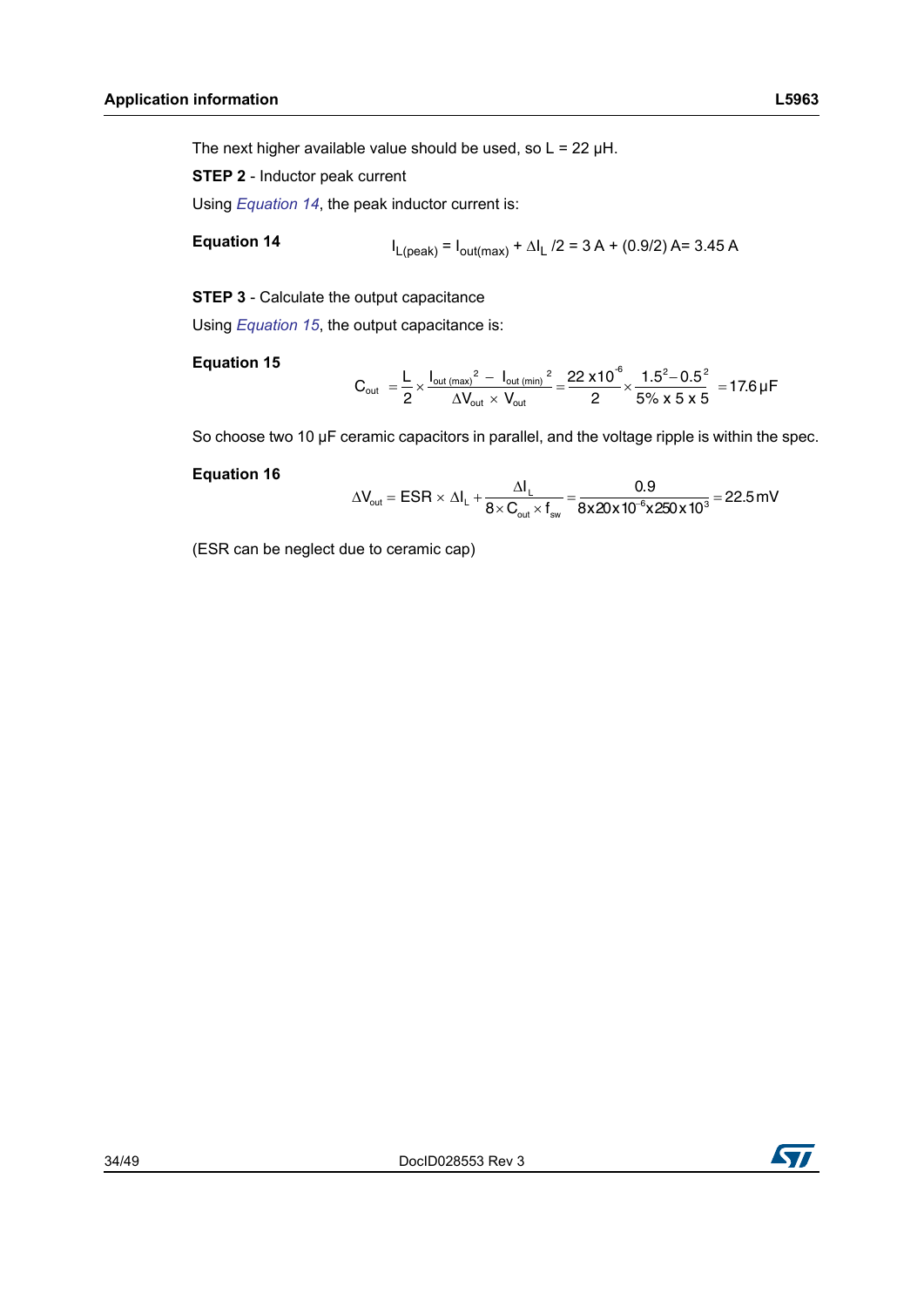**STEP 4** - Calculate loop compensation values.

Using *[Equation 17](#page-34-0)* to determine the "double pole":

#### <span id="page-34-0"></span>**Equation 17**

$$
f_{LC} = \frac{1}{2\pi \times \sqrt{L \cdot C_{out}}} = \frac{1}{2 \times 3.14 \times \sqrt{22 \times 10^{-6} \times 20 \times 10^{-6}}} = 7.59 \text{ kHz}
$$

Using *[Equation 18](#page-34-1)* to determine the zero due to the ESR of the output capacitor C<sub>out</sub> with ESR =  $10$  m $\Omega$ :

#### <span id="page-34-1"></span>**Equation 18**

$$
f_{ESR} = \frac{1}{2\pi \times C_{out} \times ESR} = \frac{1}{2 \times 3.14 \times 20 \times 10^{-6} \times 10 \times 10^{-3}} = 796 \text{ kHz}
$$

DBW =  $f_c$  = 0.14 x  $f_{sw}$  = 35kHz Choose R1 =  $5 k\Omega$ , using *[Equation 19](#page-34-2)*:

#### <span id="page-34-2"></span>**Equation 19**

$$
R4 = \frac{R1}{\frac{V_{\text{out}}}{V_{\text{REF}} - 1}} = \frac{5k}{\frac{5}{1} - 1} = 1.25k\Omega
$$

 $R4 = 1.24$  kΩ

PWM modulator gain.

#### **Equation 20**

$$
Gain_{\text{modulator}} = \frac{V_{\text{IN}}}{\Delta V_{\text{OSC}}} = \frac{14}{1.5}
$$

Where  $V_{IN}$  is the typical input operating voltage,  $\Delta V_{OSC}$  is the saw-tooth peak-to-peak value. Using *[Equation 21](#page-34-3)*:

#### <span id="page-34-3"></span>**Equation 21**

$$
R2 = \frac{DBW}{f_{LC}} \times \frac{\Delta V_{OSC}}{V_{IN}} \times R1 = \frac{35k}{7.59k} \times \frac{1.5}{14} \times 5k = 2.46k
$$

 $R2 = 2.4 kO$ Using *[Equation 22](#page-34-4)*:

#### <span id="page-34-4"></span>**Equation 22**

$$
C2 = \frac{1}{\pi \times R2 \times f_{LC}} = \frac{1}{3.14 \times 2.4 \times 10^3 \times 7.59 \times 10^3} = 17.5 \times 10^{-9} \text{ F}
$$

Choose C2 = 16 nF

Using *[Equation 23](#page-34-5)*:

#### <span id="page-34-5"></span>**Equation 23**

$$
C1 = \frac{1}{2\pi \times 10^{-9} \text{ F}} = \frac{16 \times 10^{-9}}{2 \times 3.14 \times 2.4 \times 10^{9} \times 16 \times 10^{-9} \times 796 \times 10^{3} - 1} = 83.3 \times 10^{-9} \text{ F}
$$

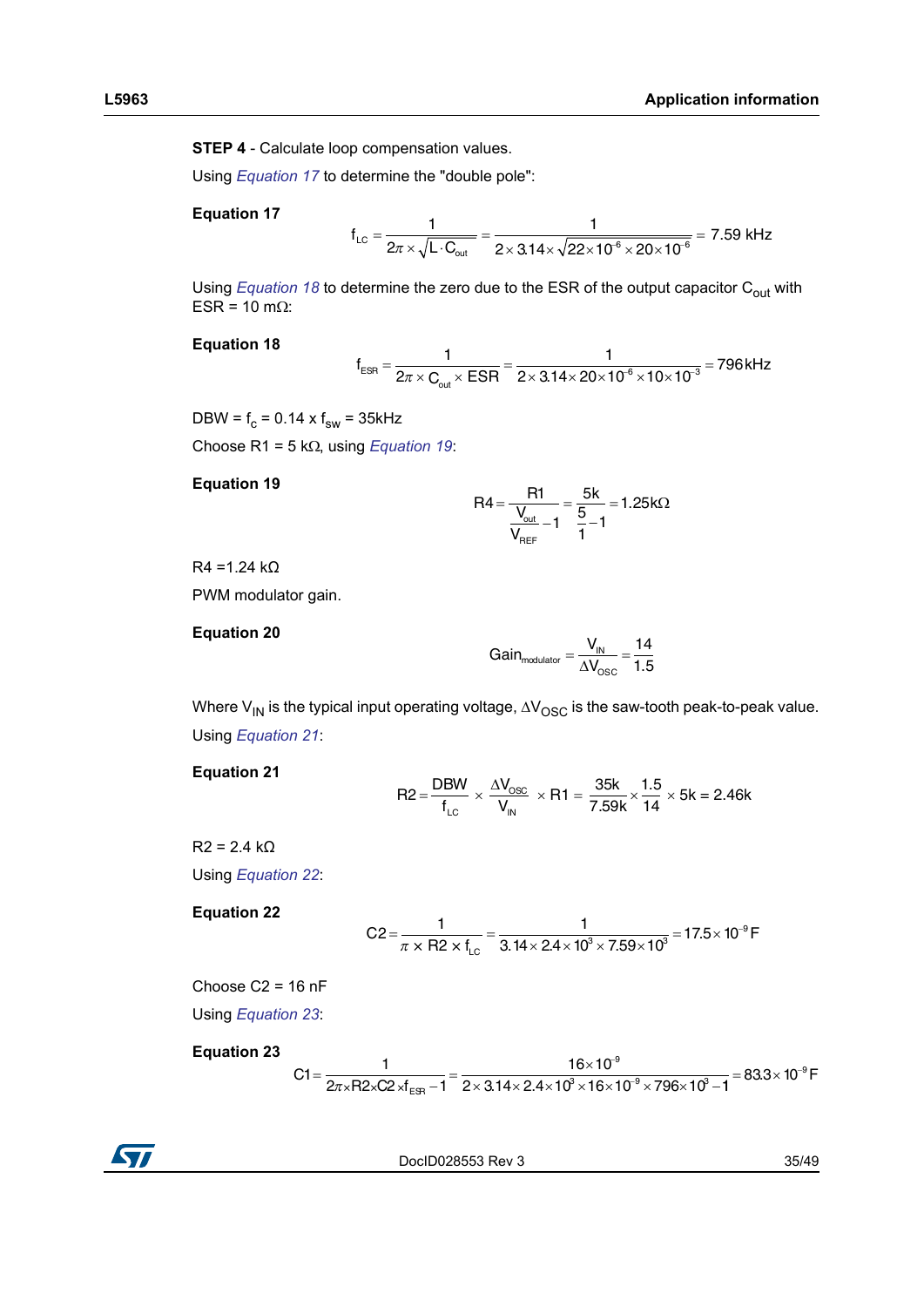Choose C1= 82 nF.

Using *[Equation 24](#page-35-1)*:

<span id="page-35-1"></span>**Equation 24**

$$
R3 = \frac{R1}{\frac{f_{sw}}{2 \times f_{LC}} - 1} = \frac{5k}{\frac{250 \times 10^3}{2 \times 7.59 \times 10^3} - 1} = 323\Omega
$$

Choose R3 = 330 Ω.

Using *[Equation 25](#page-35-2)*:

#### <span id="page-35-2"></span>**Equation 25**

$$
C3 = \frac{1}{\pi \times R3 \times f_{SW}} = \frac{1}{3.14 \times 330 \times 250 \times 10^3} = 3.86 \times 10^{-9} \text{ F}
$$

Choose  $C3 = 3.9$  nF.

This is a table to summarize components value for different output voltage cases:

|  |  | Table 8. Components value for different output voltage cases |  |  |  |  |  |
|--|--|--------------------------------------------------------------|--|--|--|--|--|
|--|--|--------------------------------------------------------------|--|--|--|--|--|

<span id="page-35-0"></span>

| $V_{OUT}(V)$ | Fsw (Hz) | Lo $(\mu H)$ | Co (µF) | $R1$ (k $\Omega$ ) | $R2 (k\Omega)$ | $R3(\Omega)$ | $R4 (k\Omega)$ | C1(pF) |     | $C2$ (nF) $ C3$ (nF) |
|--------------|----------|--------------|---------|--------------------|----------------|--------------|----------------|--------|-----|----------------------|
| 5            | 2M       | 2.7          | 4.7     | 4.99               | 1.2            | 220          | 1.24           | 33     | 5.6 | 0.68                 |
|              | 250k     | 22           | 2x10    | 4.99               | 2.4            | 390          | 1.24           | 82     | 16  | 3.9                  |
| 3.3          | 2M       | 2.2          | 10      | 4.99               | 1.5            | 180          | 2.15           | 56     | 6.2 | 0.82                 |
|              | 250k     | 15           | 2x10    | 4.99               | 2              | 470          | 2.15           | 100    | 16  | 3.3                  |
|              | 2M       | 1.5          | 2x10    | 4.99               | 1.8            | 160          | 24.9           | 100    | 5.6 | 1                    |
| 1.2          | 250k     | 6.8          | 2x10    | 4.99               | 1.2            | 680          | 24.9           | 150    | 16  | 2.2                  |

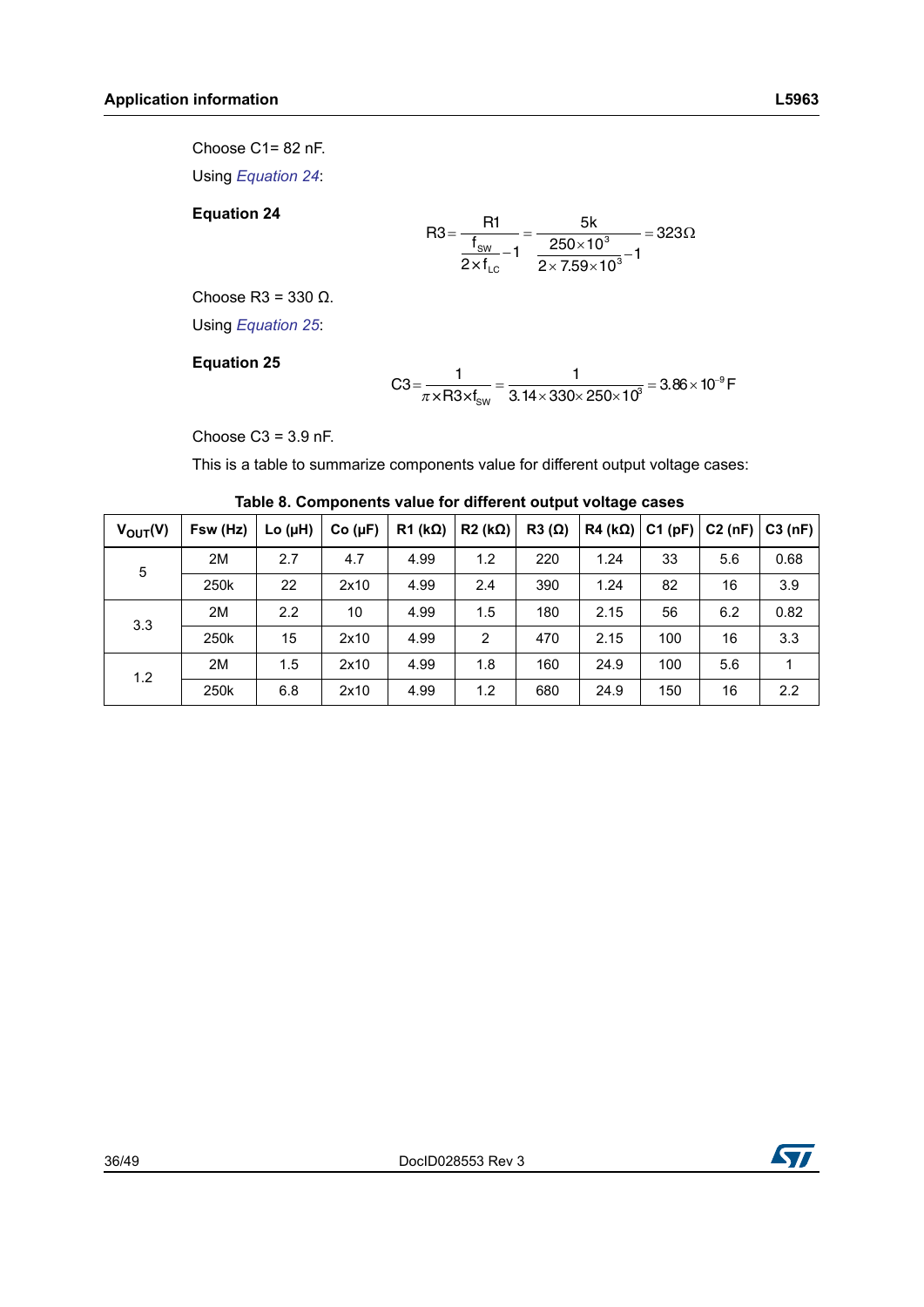# <span id="page-36-0"></span>**8 Thermal design**

The PCB design should take into account also thermal aspects.

The maximum power manageable by the IC depends on how the board is designed and on the package junction to ambient thermal resistance.

The temperature inside the IC (junction temperature) should not exceed 150 °C or one or more thermal shut-down protections intervene.

The total power dissipation is approximately given by the sum of the power dissipation of the two dc-dc regulators and the linear regulator:

$$
Pd = Pdpwm1 + Pdpwm2 + Pdldo
$$

Where:

 $Pd_{\text{issDC/DC}} = \text{Iload}_{\text{DC/DC}} \times \text{Vout}_{\text{DC/DC}} \times (1-\eta)/\eta;$ 

is the efficiency, as shown in *[Figure](#page-17-1) 7* and *[8](#page-17-2)*.

 $P_{\text{dissLDO}} = \text{Iload}_{\text{LDO}} x$  (VINLDO-VOUTLDO)

The junction temperature is estimated in this way:

$$
T_j = T_a + Pd \times R_{thj-a}
$$

Where:

 $T_a$  is the maximum ambient temperature;

Rthj-amb is the junction to ambient thermal resistance, as defined in *[Table](#page-13-4) 5* and *[Table](#page-13-5) 6*.

The slug has to be connected to the ground plane, whenever possible.

According to below formula and considering TSD\_TH thermal shutdown minimum threshold at 150 °C, maximum suggested power dissipation, for a slug-down configuration, can be easily retrieved:

$$
P_{DISS_suggested} = (T_{SHD} - T_{amb}) / R_{thj-a}
$$

#### **Table 9. Maximum suggested power for L5963 in PSSO36 slug-down package**

<span id="page-36-1"></span>

| Symbol                   | T <sub>amb</sub> 105 °C | $\mathsf{T}_{\mathsf{amb}}$ 80 °C |
|--------------------------|-------------------------|-----------------------------------|
| $R_{th\ j-a-2s}$         | 0.85W                   | 1.32W                             |
| $R_{th\ j-a-2s2p}$       | 1.66 W                  | 2.6 W                             |
| $R_{th\ j-a-2s2p\n$ vias | 2.05W                   | 3.2W                              |

| Table 10. Maximum suggested power for L5963 in QFN48 package |  |  |  |
|--------------------------------------------------------------|--|--|--|
|--------------------------------------------------------------|--|--|--|

<span id="page-36-2"></span>

| Symbol                   | T <sub>amb</sub> 105 °C | T <sub>amb</sub> 80 °C |
|--------------------------|-------------------------|------------------------|
| $R_{th\,$ j-a-2s         | 0.68 W                  | 1.06W                  |
| $R_{th\ j-a-2s2p}$       | 1.41 W                  | 1.19W                  |
| $R_{th\ j-a-2s2p\n$ vias | 1.73 W                  | 2.7 W                  |

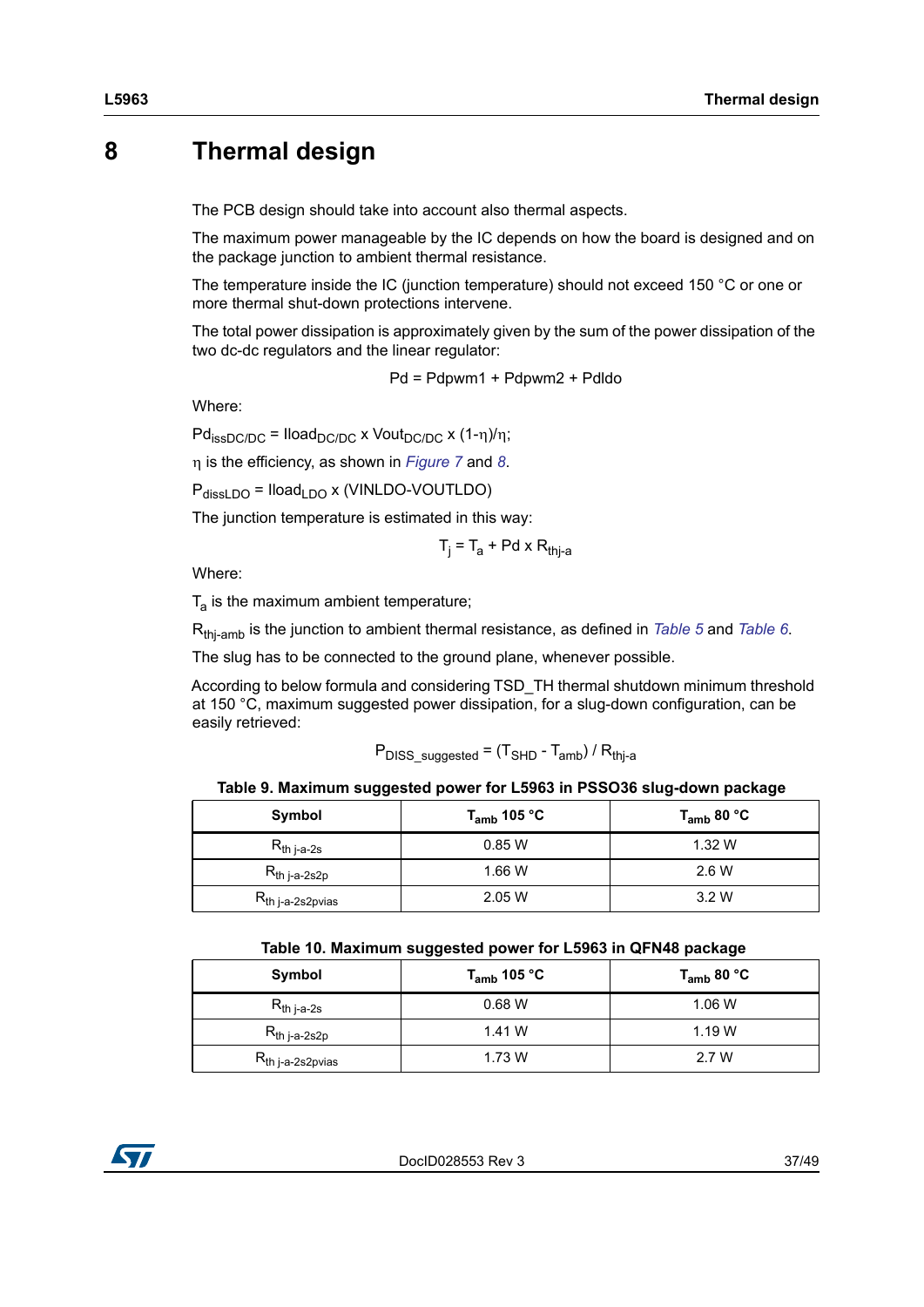It is possible to improve performance and application thermal behavior, adopting some expedients:

- Use the bottom layer as heat-sink,
- Shield inner layer tracks with ground planes,
- Use large paths for ground connections, instead of narrow and long paths with sharp corners, and transfer all ground connections to other layers by a proper number of vias,
- Place compensation network very close to the chip to reduce noise,
- Put coils and capacitors close to the pins, and build output path with large and short tracks.

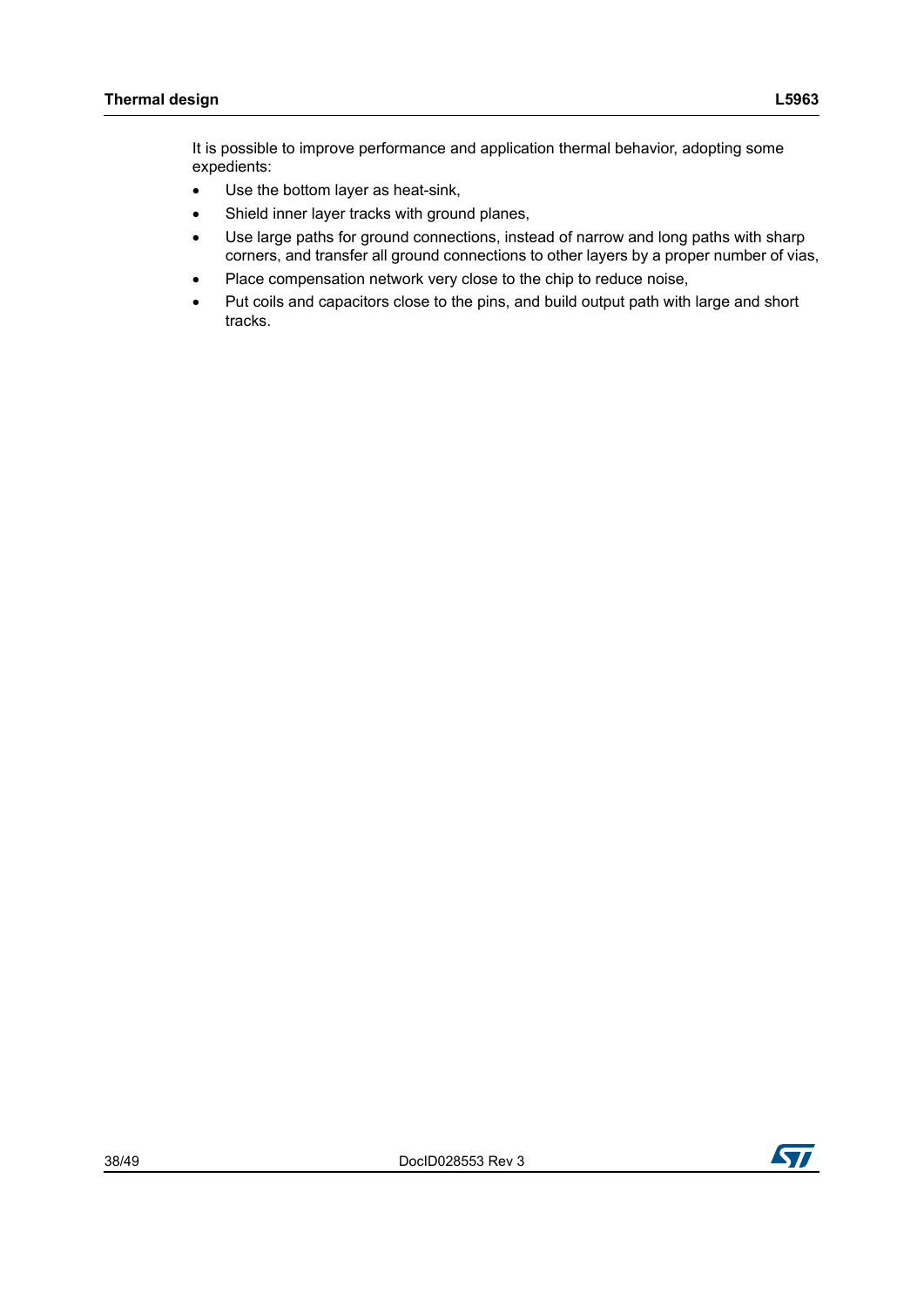# <span id="page-38-0"></span>**9 Package information**

In order to meet environmental requirements, ST offers these devices in different grades of ECOPACK® packages, depending on their level of environmental compliance. ECOPACK® specifications, grade definitions and product status are available at: *[www.st.com](http://www.st.com)*. ECOPACK® is an ST trademark.

# <span id="page-38-1"></span>**9.1 Package variation**

This device use package Variations Option B to define exposed pad (see *[Table](#page-39-1) 11*) or slug-up (see *[Table](#page-42-1) 12*) dimensions.

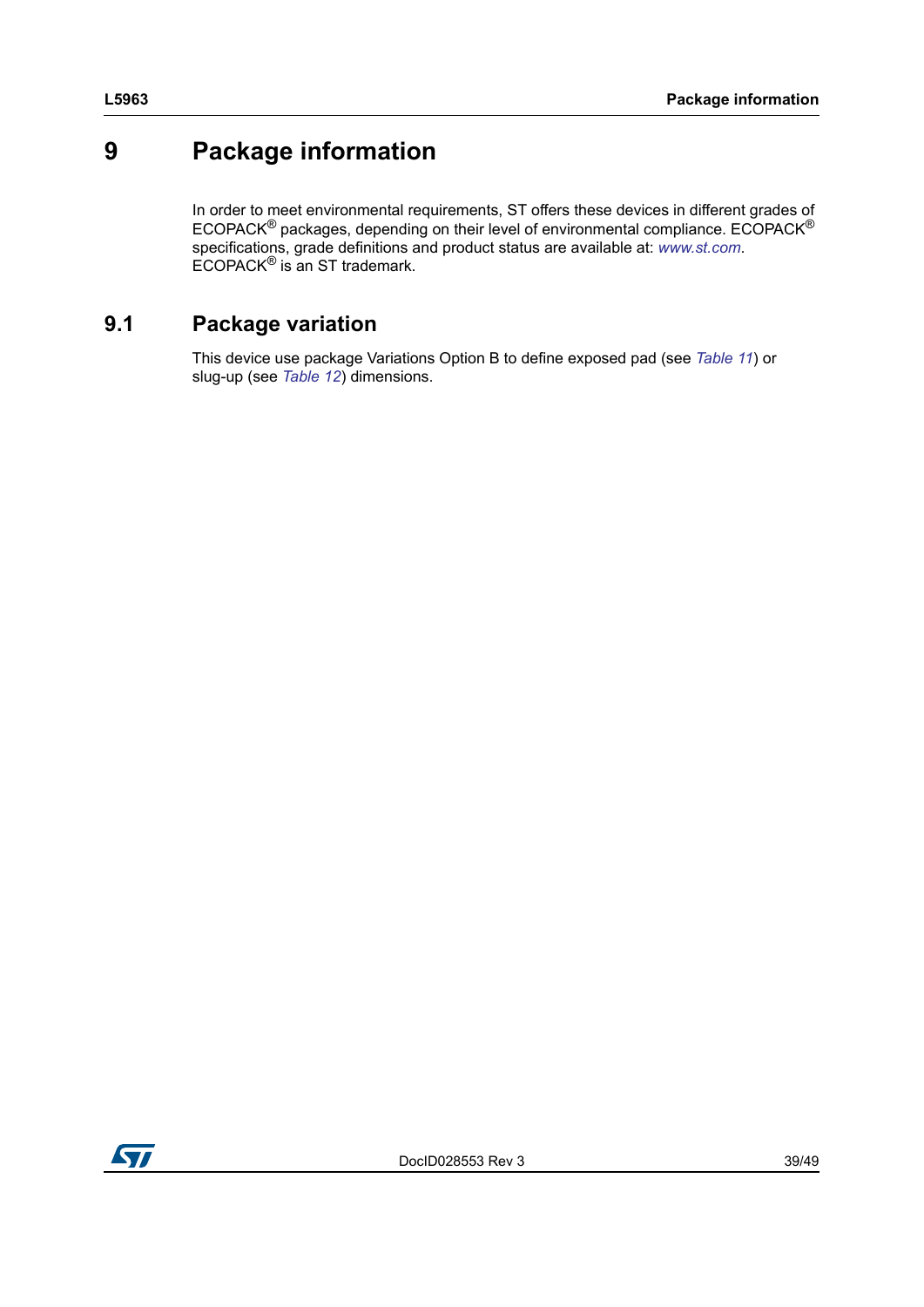# <span id="page-39-0"></span>**9.2 PowerSSO-36 (exposed pad) package information**

<span id="page-39-2"></span>

#### **Figure 16. PowerSSO-36 (exposed pad) package outline**



<span id="page-39-1"></span>

|            | <b>Dimensions</b> |                          |              |             |                 |              |  |  |  |  |
|------------|-------------------|--------------------------|--------------|-------------|-----------------|--------------|--|--|--|--|
| <b>Ref</b> |                   | <b>Millimeters</b>       |              |             | Inches $(1)$    |              |  |  |  |  |
|            | Min.              | Typ.                     | Max.         | Min.        | Typ.            | Max.         |  |  |  |  |
| $\Theta$   | $0^{\circ}$       | $\overline{\phantom{a}}$ | $8^{\circ}$  | $0^{\circ}$ | $\overline{a}$  | $8^{\circ}$  |  |  |  |  |
| $\Theta$ 1 | $5^{\circ}$       | -                        | $10^{\circ}$ | $5^{\circ}$ |                 | $10^{\circ}$ |  |  |  |  |
| $\Theta$ 2 | $0^{\circ}$       | -                        |              | $0^{\circ}$ | $\qquad \qquad$ |              |  |  |  |  |
| Α          | 2.15              | -                        | 2.45         | 0.0846      | $\overline{a}$  | 0.0965       |  |  |  |  |

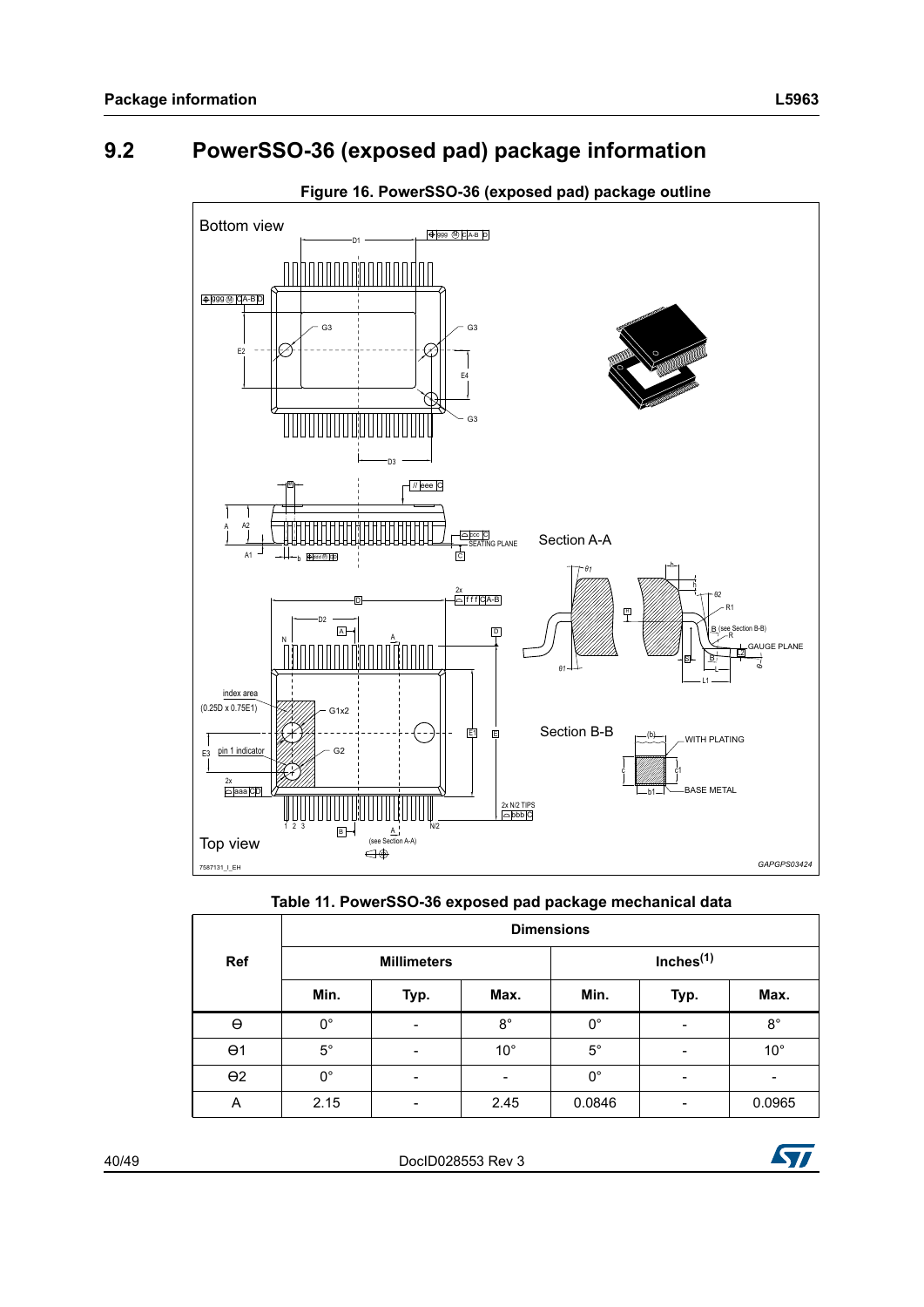|                           | rasio T.F. Oncrooo oo cxposca paa paonago moonamoaraaa (commuca)<br><b>Dimensions</b> |                           |                              |                          |                             |                          |  |
|---------------------------|---------------------------------------------------------------------------------------|---------------------------|------------------------------|--------------------------|-----------------------------|--------------------------|--|
| Ref                       |                                                                                       | <b>Millimeters</b>        |                              |                          | Inches $(1)$                |                          |  |
|                           | Min.                                                                                  | Typ.                      | Max.                         | Min.                     | Typ.                        | Max.                     |  |
| A1                        | $0.0\,$                                                                               | $\mathbb{L}^{\mathbb{N}}$ | 0.1                          | 0.0                      | $\bar{\phantom{a}}$         | 0.0039                   |  |
| A2                        | 2.15                                                                                  | $\overline{\phantom{a}}$  | 2.35                         | 0.0846                   | $\blacksquare$              | 0.0925                   |  |
| b                         | 0.18                                                                                  | $\equiv$                  | 0.32                         | 0.0071                   | $\omega$                    | 0.0126                   |  |
| b1                        | 0.13                                                                                  | 0.25                      | 0.3                          | 0.0051                   | 0.0098                      | 0.0118                   |  |
| $\mathbf{C}$              | 0.23                                                                                  | $\equiv$                  | 0.32                         | 0.0091                   | $\mathcal{L}_{\mathcal{A}}$ | 0.0126                   |  |
| c1                        | 0.2                                                                                   | 0.2                       | 0.3                          | 0.0079                   | 0.0079                      | 0.0118                   |  |
| D <sup>(2)</sup>          |                                                                                       | 10.30 BSC                 |                              |                          | 0.4055 BSC                  |                          |  |
| D <sub>1</sub>            |                                                                                       |                           |                              | <b>VARIATION</b>         |                             |                          |  |
| D <sub>2</sub>            | $\overline{\phantom{0}}$                                                              | 3.65                      | $\overline{a}$               | $\blacksquare$           | 0.1437                      |                          |  |
| D <sub>3</sub>            |                                                                                       | 4.3                       |                              |                          | 0.1693                      |                          |  |
| ${\bf e}$                 |                                                                                       | 0.50 BSC                  |                              | 0.0197 BSC               |                             |                          |  |
| E                         |                                                                                       | 10.30 BSC                 |                              |                          | 0.4055 BSC                  |                          |  |
| $E1^{(2)}$                |                                                                                       | 7.50 BSC                  |                              |                          | 0.2953 BSC                  |                          |  |
| E <sub>2</sub>            |                                                                                       |                           |                              | <b>VARIATION</b>         |                             |                          |  |
| E <sub>3</sub>            | $\blacksquare$                                                                        | 2.3                       | $\overline{a}$               | $\overline{\phantom{a}}$ | 0.0906                      | $\blacksquare$           |  |
| E4                        |                                                                                       | 2.9                       |                              |                          | 0.1142                      |                          |  |
| G <sub>1</sub>            | $\overline{\phantom{0}}$                                                              | 1.2                       | $\overline{\phantom{a}}$     | $\overline{\phantom{a}}$ | 0.0472                      | $\overline{\phantom{a}}$ |  |
| G <sub>2</sub>            |                                                                                       | $\mathbf{1}$              | $\overline{\phantom{0}}$     |                          | 0.0394                      |                          |  |
| G <sub>3</sub>            |                                                                                       | 0.8                       | $\overline{\phantom{a}}$     | $\overline{\phantom{a}}$ | 0.0315                      |                          |  |
| $\boldsymbol{\mathsf{h}}$ | 0.3                                                                                   | $\equiv$                  | 0.4                          | 0.0118                   | $\overline{\phantom{a}}$    | 0.0157                   |  |
| L                         | 0.55                                                                                  | 0.7                       | 0.85                         | 0.0217                   | $\overline{\phantom{a}}$    | 0.0335                   |  |
| L1                        |                                                                                       | 1.40 REF                  |                              |                          | 0.0551 REF                  |                          |  |
| L2                        |                                                                                       | 0.25 BSC                  |                              |                          | 0.0098 BSC                  |                          |  |
| N                         |                                                                                       | 36                        |                              |                          | 1.4173                      |                          |  |
| $\mathsf R$               | 0.3                                                                                   | $\overline{\phantom{0}}$  |                              | 0.0118                   |                             |                          |  |
| R1                        | 0.2                                                                                   | $\overline{\phantom{0}}$  | $\overline{\phantom{a}}$     | 0.0079                   | $\overline{\phantom{0}}$    | $\qquad \qquad -$        |  |
| S                         | 0.25                                                                                  | -                         | $\qquad \qquad \blacksquare$ | 0.0098                   |                             |                          |  |

**Table 11. PowerSSO-36 exposed pad package mechanical data (continued)**

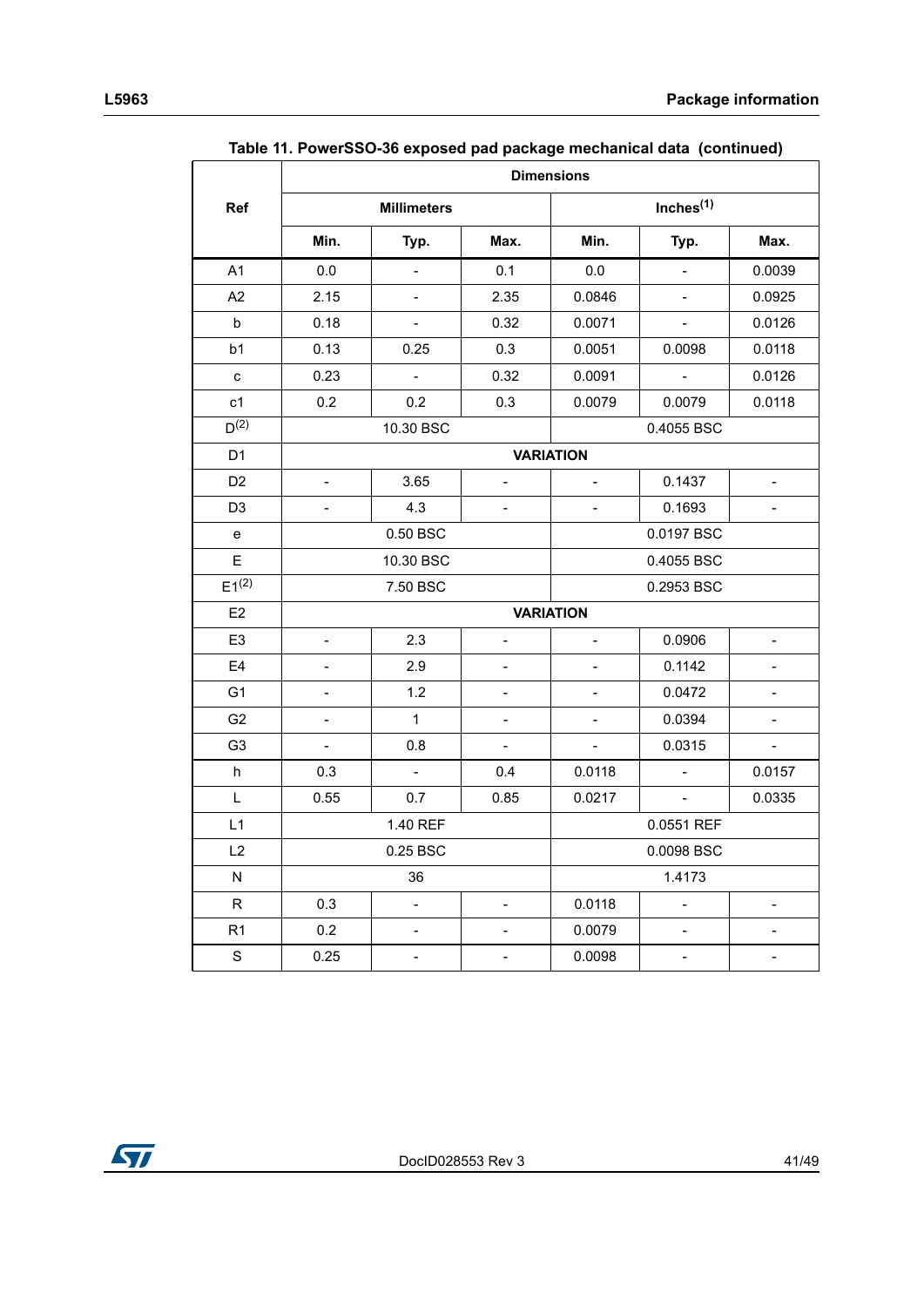|                 |                                        | rable The OwerOOO-00 exposed pad package incentation data (continued)<br><b>Dimensions</b> |                                |        |                              |        |  |  |  |
|-----------------|----------------------------------------|--------------------------------------------------------------------------------------------|--------------------------------|--------|------------------------------|--------|--|--|--|
| Ref             |                                        | <b>Millimeters</b>                                                                         |                                |        | Inches <sup>(1)</sup>        |        |  |  |  |
|                 | Min.                                   | Typ.                                                                                       | Max.                           | Min.   | Typ.                         | Max.   |  |  |  |
|                 |                                        |                                                                                            | Tolerance of form and position |        |                              |        |  |  |  |
| aaa             |                                        | 0.2                                                                                        |                                |        | 0.0079                       |        |  |  |  |
| bbb             |                                        | 0.2                                                                                        |                                |        | 0.0079                       |        |  |  |  |
| ccc             |                                        | 0.1                                                                                        |                                |        | 0.0039                       |        |  |  |  |
| ddd             |                                        | 0.2                                                                                        |                                |        | 0.0079                       |        |  |  |  |
| eee             |                                        | 0.1                                                                                        |                                |        | 0.0039                       |        |  |  |  |
| ffff            |                                        | 0.2                                                                                        |                                | 0.0079 |                              |        |  |  |  |
| <b>ggg</b>      |                                        | 0.15                                                                                       |                                | 0.0059 |                              |        |  |  |  |
|                 |                                        |                                                                                            | <b>VARIATIONS</b>              |        |                              |        |  |  |  |
| <b>Option A</b> |                                        |                                                                                            |                                |        |                              |        |  |  |  |
| D <sub>1</sub>  | 6.5                                    | $\overline{\phantom{a}}$                                                                   | 7.1                            | 0.2559 | $\blacksquare$               | 0.2795 |  |  |  |
| E <sub>2</sub>  | 4.1                                    | $\qquad \qquad \blacksquare$                                                               | 4.7                            | 0.1614 | $\qquad \qquad \blacksquare$ | 0.1850 |  |  |  |
| <b>Option B</b> |                                        |                                                                                            |                                |        |                              |        |  |  |  |
| D <sub>1</sub>  | 4.9                                    | $\overline{a}$                                                                             | 5.5                            | 0.1929 | $\overline{a}$               | 0.2165 |  |  |  |
| E <sub>2</sub>  | 4.1<br>4.7<br>$\overline{\phantom{m}}$ |                                                                                            |                                | 0.1614 | $\qquad \qquad \blacksquare$ | 0.1850 |  |  |  |
| <b>Option C</b> |                                        |                                                                                            |                                |        |                              |        |  |  |  |
| D <sub>1</sub>  | 6.9                                    | $\qquad \qquad \blacksquare$                                                               | 7.5                            | 0.2717 | $\qquad \qquad \blacksquare$ | 0.2953 |  |  |  |
| E <sub>2</sub>  | 4.3                                    |                                                                                            | 5.2                            | 0.1693 |                              | 0.2047 |  |  |  |

| Table 11. PowerSSO-36 exposed pad package mechanical data (continued) |  |  |  |
|-----------------------------------------------------------------------|--|--|--|
|                                                                       |  |  |  |

1. Values in inches are converted from mm and rounded to 4 decimal digits.

2. Dimensions D and E1 do not include mold flash or protrusions. Allowable mold flash or protrusions is '0.25 mm' per side D and '0.15 mm' per side E1. D and E1 are Maximum plastic body size dimensions including mold mismatch.

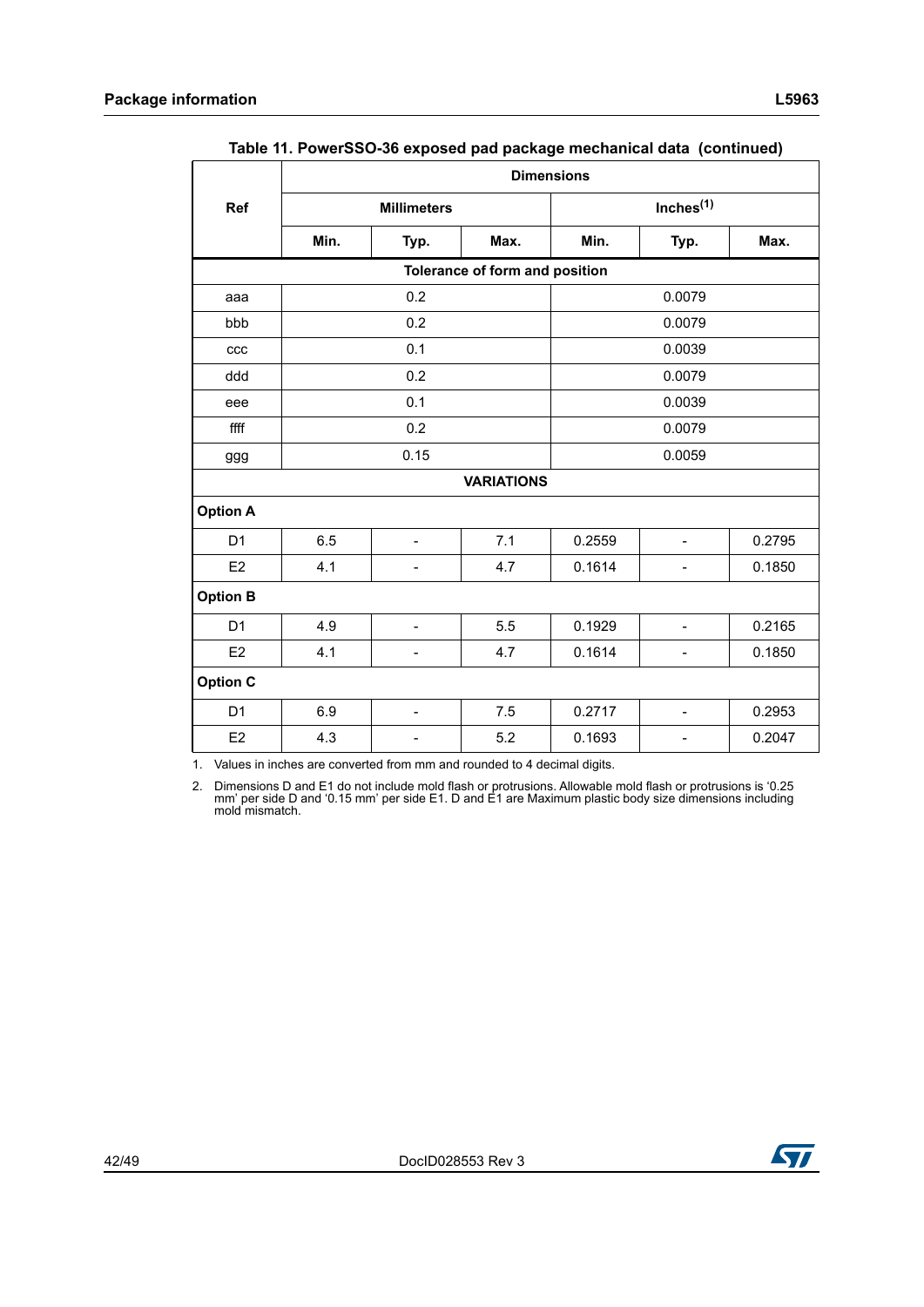# <span id="page-42-0"></span>**9.3 PowerSSO-36 (slug-up) package information**

<span id="page-42-2"></span>

# **Table 12. PowerSSO-36 slug-up package mechanical data**

<span id="page-42-1"></span>

|                  | <b>Dimensions</b> |                    |       |        |                          |        |  |
|------------------|-------------------|--------------------|-------|--------|--------------------------|--------|--|
| <b>Ref</b>       |                   | <b>Millimeters</b> |       |        | Inches <sup>(1)</sup>    |        |  |
|                  | Min.              | Typ.               | Max.  | Min.   | Typ.                     | Max.   |  |
| A                | 2.15              |                    | 2.45  | 0.0846 |                          | 0.0965 |  |
| A2               | 2.15              | -                  | 2.35  | 0.0846 | -                        | 0.0925 |  |
| a1               | 0                 | -                  | 0.10  |        | -                        | 0.0039 |  |
| b                | 0.18              | -                  | 0.36  | 0.0071 | -                        | 0.0142 |  |
| C                | 0.23              | -                  | 0.32  | 0.0091 | $\overline{\phantom{a}}$ | 0.0126 |  |
| D <sup>(2)</sup> | 10.10             | -                  | 10.50 | 0.3976 | $\overline{\phantom{a}}$ | 0.4134 |  |
| E <sup>(2)</sup> | 7.4               | -                  | 7.6   | 0.2913 | $\overline{\phantom{a}}$ | 0.2992 |  |
| e                |                   | 0.5                |       |        | 0.0197                   |        |  |
| e3               |                   | 8.5                |       |        | 0.3346                   |        |  |

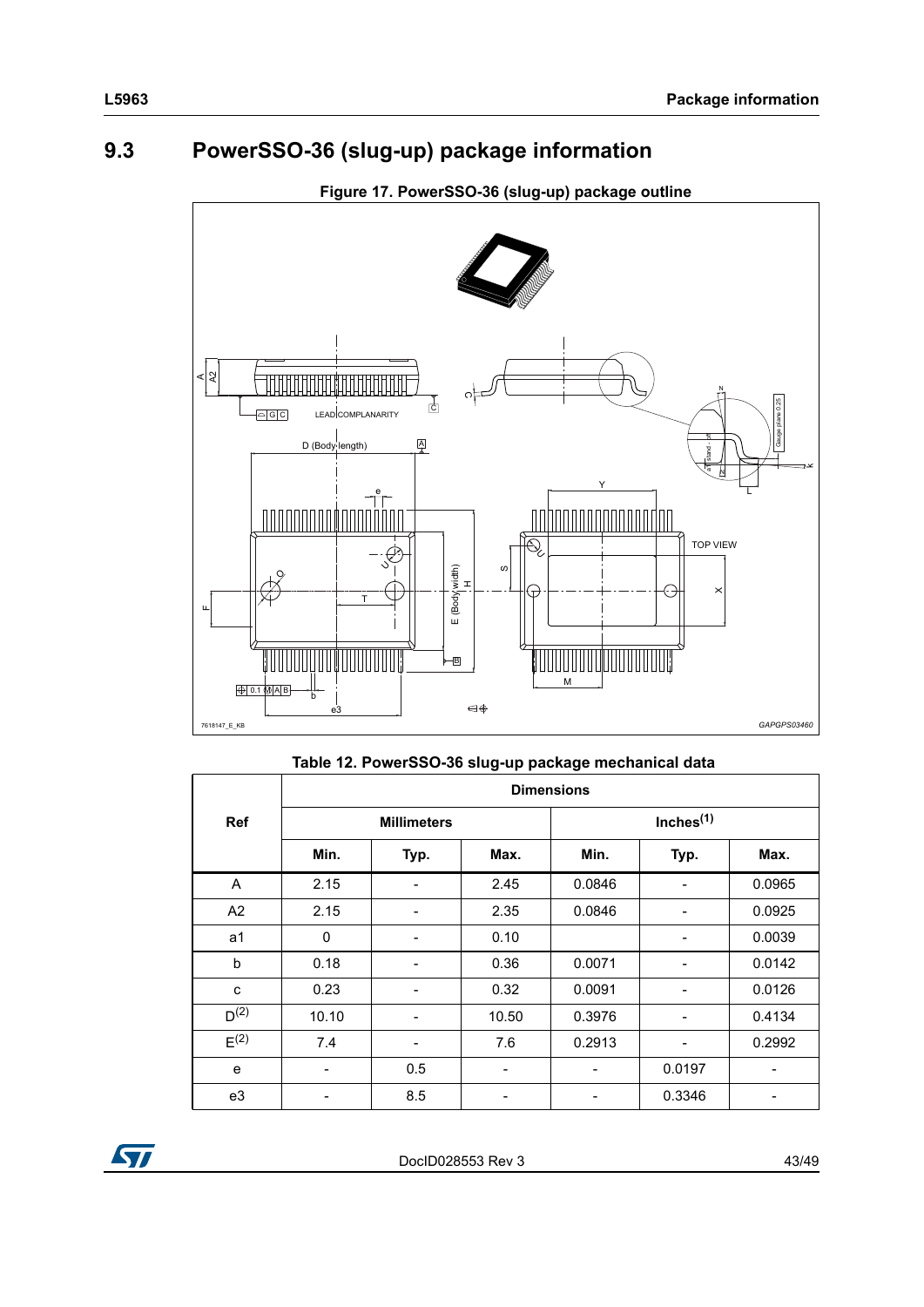**Ref**

| Table 12. PowerSSO-36 slug-up package mechanical data (continued) |       |                    |              |             |                       |              |  |  |  |  |
|-------------------------------------------------------------------|-------|--------------------|--------------|-------------|-----------------------|--------------|--|--|--|--|
|                                                                   |       | <b>Dimensions</b>  |              |             |                       |              |  |  |  |  |
| ?ef                                                               |       | <b>Millimeters</b> |              |             | Inches <sup>(1)</sup> |              |  |  |  |  |
|                                                                   | Min.  | Typ.               | Max.         | Min.        | Typ.                  | Max.         |  |  |  |  |
| F                                                                 |       | 2.3                |              |             | 0.0906                |              |  |  |  |  |
| G                                                                 |       |                    | 0.10         |             |                       | 0.0039       |  |  |  |  |
| H                                                                 | 10.10 | -                  | 10.50        | 0.3976      |                       | 0.4134       |  |  |  |  |
| h                                                                 |       |                    | 0.40         |             |                       | 0.0157       |  |  |  |  |
| k                                                                 | 0°    |                    | $8^\circ$    | $0^{\circ}$ |                       | $8^\circ$    |  |  |  |  |
| L                                                                 | 0.55  | -                  | 0.85         | 0.0217      |                       | 0.0335       |  |  |  |  |
| M                                                                 |       | 4.3                |              |             | 0.1693                |              |  |  |  |  |
| N                                                                 |       |                    | $10^{\circ}$ |             |                       | $10^{\circ}$ |  |  |  |  |
| O                                                                 |       | 1.2                |              |             | 0.0472                |              |  |  |  |  |
| Q                                                                 |       | 0.8                |              |             | 0.0315                |              |  |  |  |  |

| Table 12. PowerSSO-36 slug-up package mechanical data (continued) |  |  |  |
|-------------------------------------------------------------------|--|--|--|
|                                                                   |  |  |  |

| U               | ۰                     | 1.0                          | $\blacksquare$ |                       | 0.0394                   | $\overline{a}$ |  |  |  |
|-----------------|-----------------------|------------------------------|----------------|-----------------------|--------------------------|----------------|--|--|--|
| X               | <b>See VARIATIONS</b> |                              |                |                       |                          |                |  |  |  |
| Υ               |                       |                              |                | <b>See VARIATIONS</b> |                          |                |  |  |  |
|                 | <b>VARIATIONS</b>     |                              |                |                       |                          |                |  |  |  |
| <b>Option A</b> |                       |                              |                |                       |                          |                |  |  |  |
| X               | 4.1                   | $\overline{\phantom{0}}$     | 4.7            | 0.1614                | $\overline{\phantom{0}}$ | 0.1850         |  |  |  |
| Υ               | 6.5                   | -                            | 7.1            | 0.2559                |                          | 0.2795         |  |  |  |
| <b>Option B</b> |                       |                              |                |                       |                          |                |  |  |  |
| X               | 4.1                   | $\overline{a}$               | 4.7            | 0.1614                | $\overline{\phantom{0}}$ | 0.1850         |  |  |  |
| Y               | 4.9                   | $\overline{a}$               | 5.5            | 0.1929                | -                        | 0.2165         |  |  |  |
| <b>Option C</b> |                       |                              |                |                       |                          |                |  |  |  |
| X               | 4.3                   | $\qquad \qquad \blacksquare$ | 5.2            | 0.1693                | $\overline{\phantom{a}}$ | 0.2047         |  |  |  |
| Y               | 6.9                   |                              | 7.5            | 0.2717                |                          | 0.2953         |  |  |  |

S | - | 2.9 | - | - | 0.1142 | -T | - | 3.65 | - | - | 0.1437 | -

1. Values in inches are converted from mm and rounded to 4 decimal digits.

<span id="page-43-0"></span>2. "D" and "E" do not include mold flash or protrusions Mold flash or protrusions shall not exceed 0.15 mm per side (0.006")

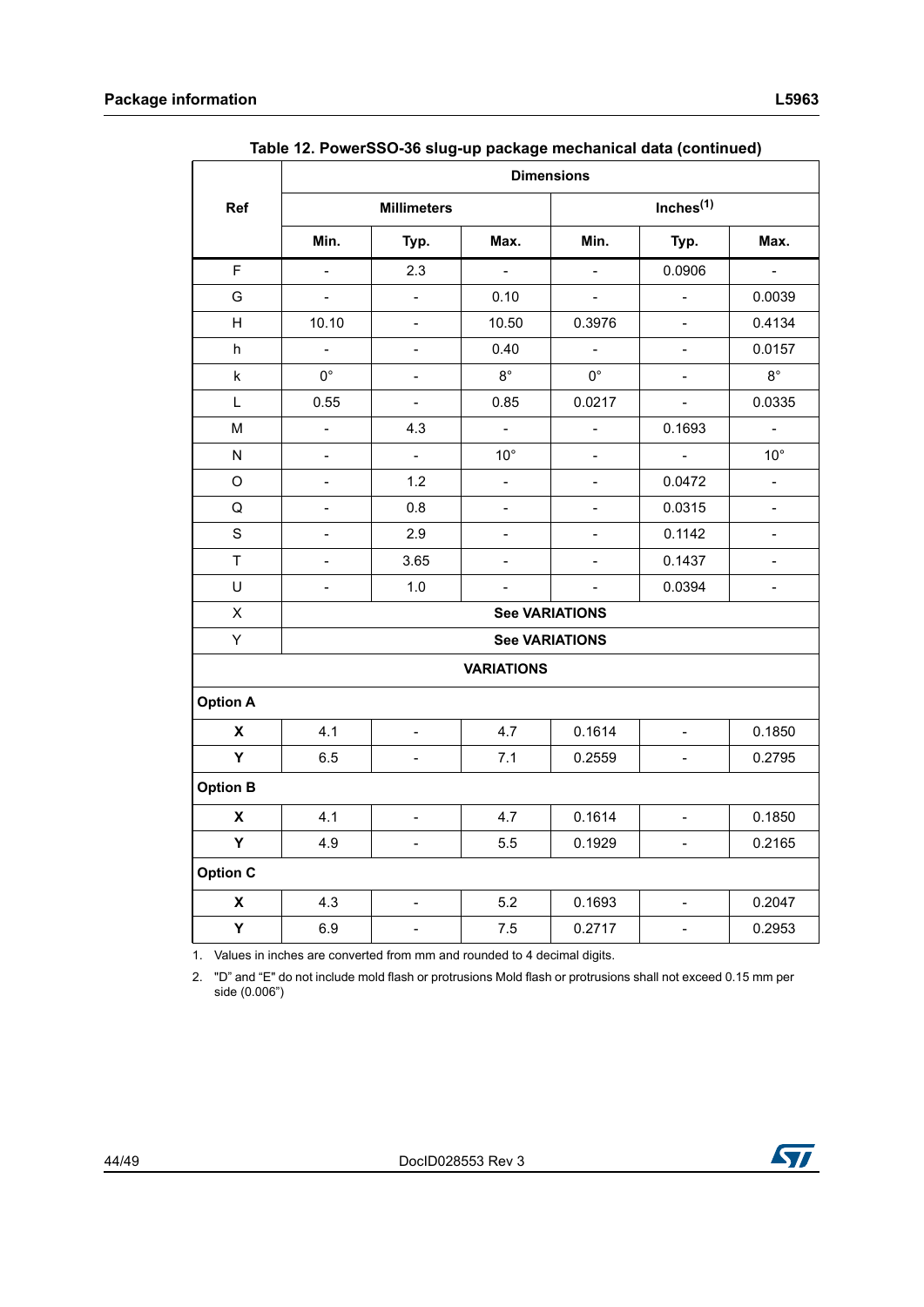# <span id="page-44-0"></span>**9.4 VFQFPN-48 (7x7x1.0 - opt. D) package information**

<span id="page-44-1"></span>

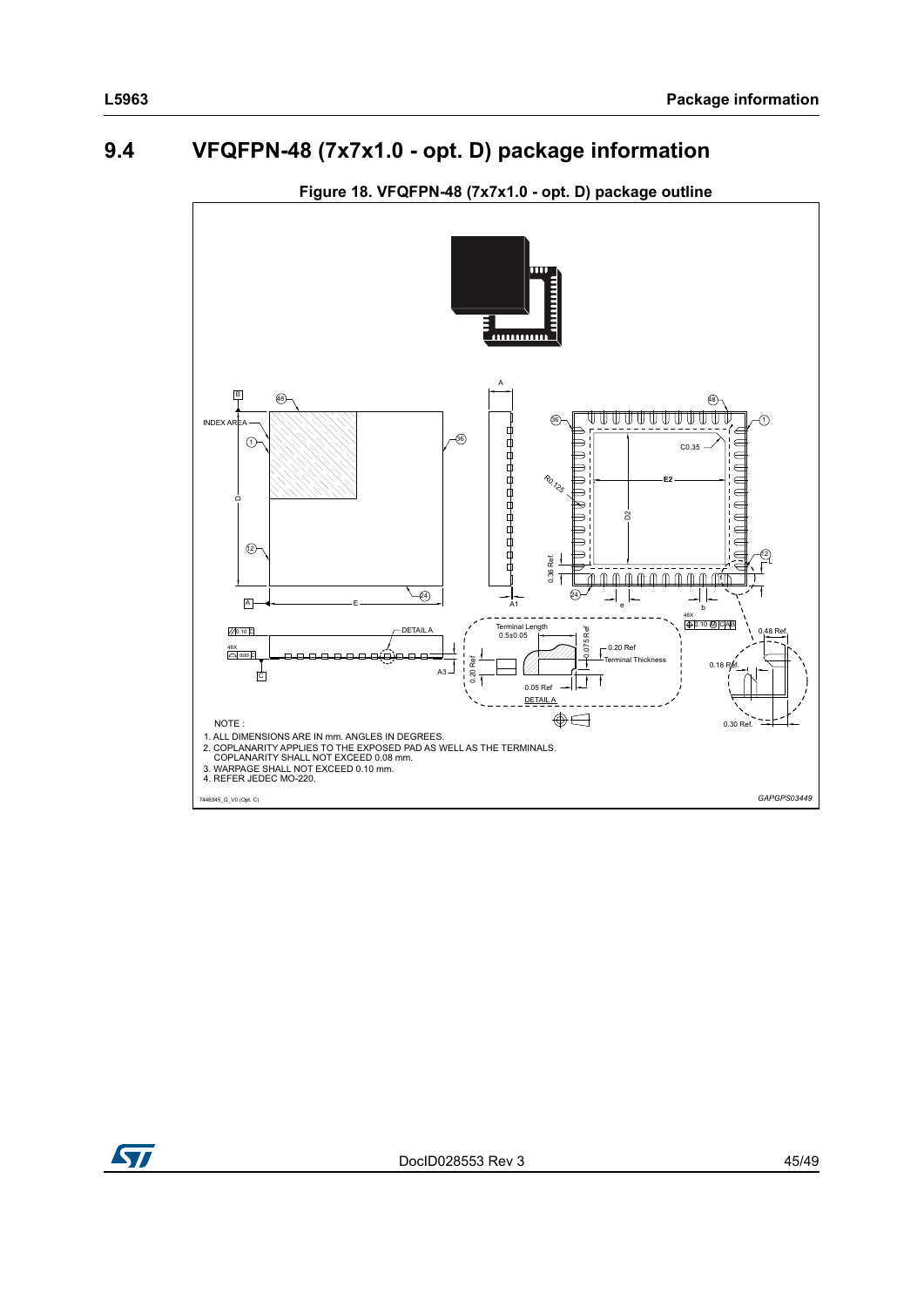<span id="page-45-1"></span>

| $1000$ TV. YI WI THE TO TATATIVE OPT. By package incondition data |                   |                    |                              |        |                       |                              |  |  |  |  |
|-------------------------------------------------------------------|-------------------|--------------------|------------------------------|--------|-----------------------|------------------------------|--|--|--|--|
|                                                                   | <b>Dimensions</b> |                    |                              |        |                       |                              |  |  |  |  |
| Ref                                                               |                   | <b>Millimeters</b> |                              |        | Inches <sup>(1)</sup> |                              |  |  |  |  |
|                                                                   | Min.              | Typ.               | Max.                         | Min.   | Typ.                  | Max.                         |  |  |  |  |
| A                                                                 | 0.85              | 0.95               | 1.05                         | 0.0335 | 0.0374                | 0.0413                       |  |  |  |  |
| A <sub>1</sub>                                                    |                   |                    | 0.05                         |        |                       | 0.0020                       |  |  |  |  |
| A2                                                                |                   | 0.75               | $\qquad \qquad \blacksquare$ |        | 0.0295                | $\qquad \qquad \blacksquare$ |  |  |  |  |
| A <sub>3</sub>                                                    |                   | 0.200              |                              |        | 0.0079                |                              |  |  |  |  |
| b                                                                 | 0.15              | 0.25               | 0.35                         | 0.0059 | 0.0098                | 0.0138                       |  |  |  |  |
| D                                                                 | 6.80              | 7.00               | 7.15                         | 0.2697 | 0.2756                | 0.2815                       |  |  |  |  |
| D <sub>2</sub>                                                    | 5.15              | 5.30               | 5.45                         | 0.2028 | 0.2087                | 0.2146                       |  |  |  |  |
| E                                                                 | 6.85              | 7.00               | 7.15                         | 0.2697 | 0.2756                | 0.2815                       |  |  |  |  |
| E <sub>2</sub>                                                    | 5.15              | 5.30               | 5.45                         | 0.2028 | 0.2087                | 0.2146                       |  |  |  |  |
| e                                                                 | 0.45              | 0.50               | 0.55                         | 0.0177 | 0.0197                | 0.0217                       |  |  |  |  |
| L                                                                 | 0.45              | 0.50               | 0.55                         | 0.0177 | 0.0197                | 0.0217                       |  |  |  |  |
| ddd                                                               |                   |                    | 0.08                         |        |                       | 0.0031                       |  |  |  |  |

**Table 13. VFQFPN-48 (7x7x1.0 - opt. D) package mechanical data**

1. Values in inches are converted from mm and rounded to 4 decimal digits.

# <span id="page-45-0"></span>**9.5 Package marking information**

<span id="page-45-2"></span>

#### **Figure 19. PowerSSO-36 (exp. pad) marking information**

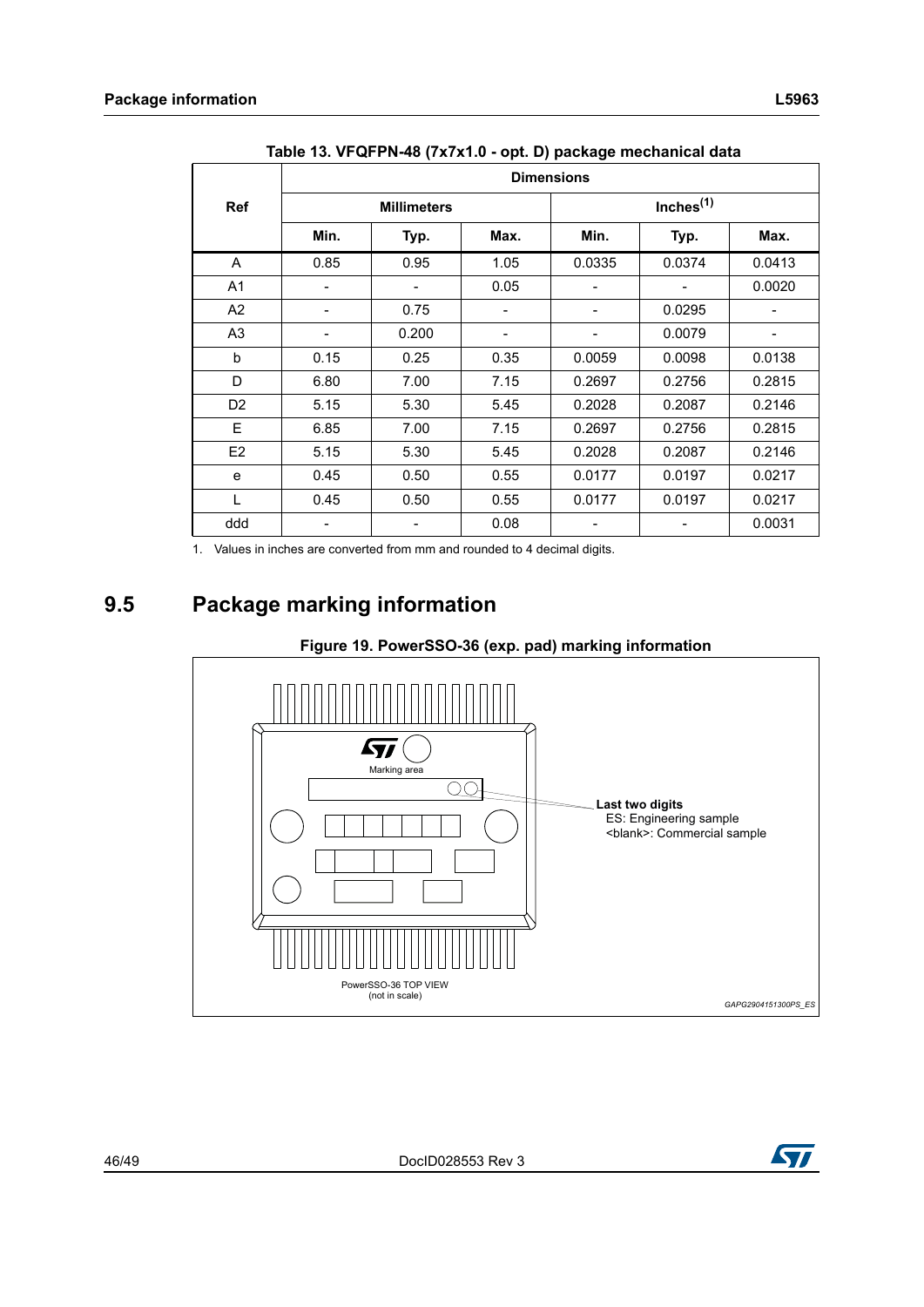

<span id="page-46-0"></span>

## **Figure 21. VFQFPN-48 (7x7x1.0) marking information**

<span id="page-46-1"></span>

Parts marked as 'ES' are not yet qualified and therefore not approved for use in production. ST is not responsible for any consequences resulting from such use. In no event will ST be liable for the customer using any of these engineering samples in production. ST's Quality department must be contacted to run a qualification activity prior to any decision to use these engineering samples.

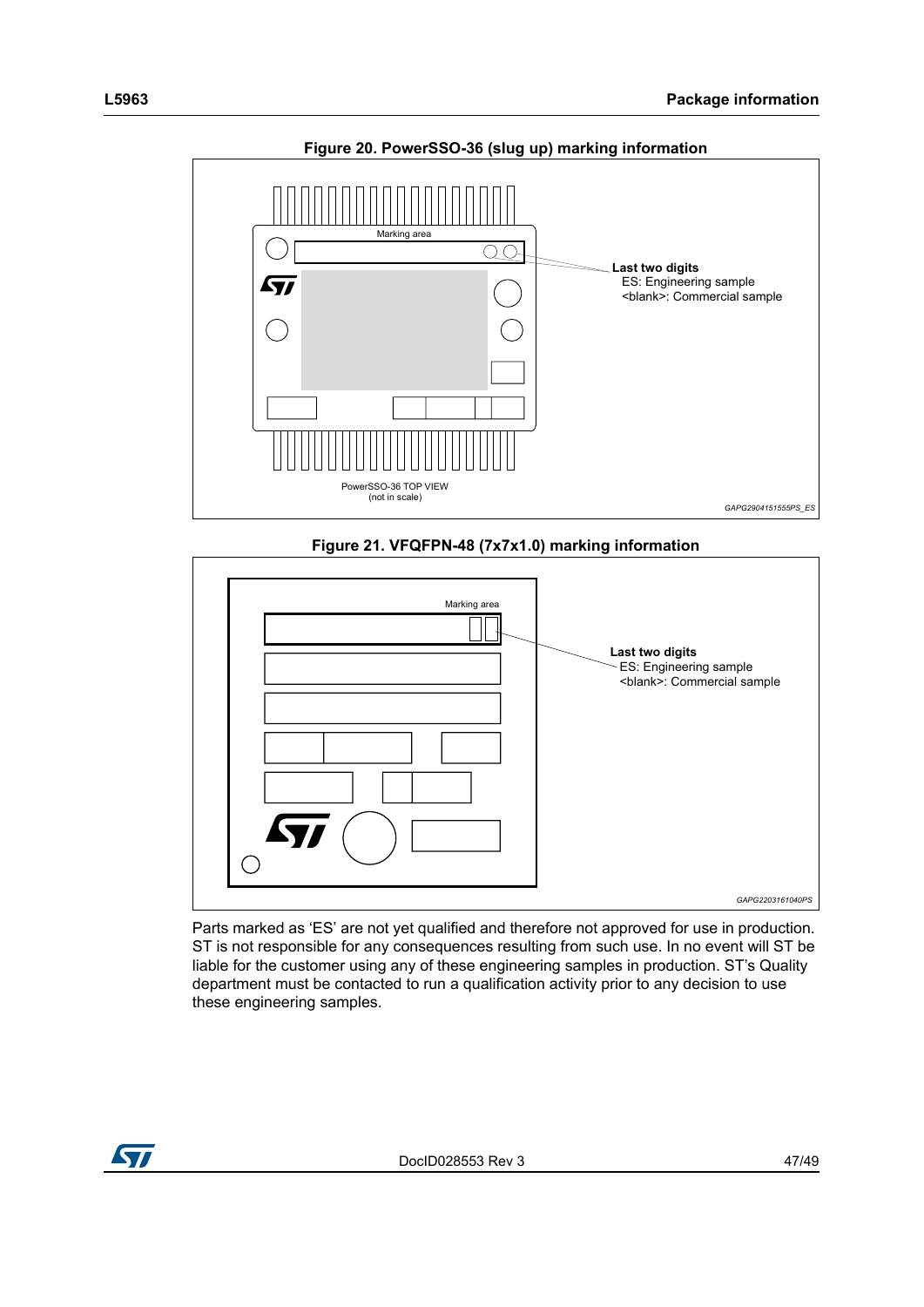# <span id="page-47-0"></span>**10 Revision history**

<span id="page-47-1"></span>

| <b>Date</b> | <b>Revision</b> | <b>Changes</b>                                                                                                                                                                                                                                                                                                                                                                                                                                                                                                                                                                                                                                                                                                                                                                                                                                                   |
|-------------|-----------------|------------------------------------------------------------------------------------------------------------------------------------------------------------------------------------------------------------------------------------------------------------------------------------------------------------------------------------------------------------------------------------------------------------------------------------------------------------------------------------------------------------------------------------------------------------------------------------------------------------------------------------------------------------------------------------------------------------------------------------------------------------------------------------------------------------------------------------------------------------------|
| 29-Oct-2015 | 1               | Initial release.                                                                                                                                                                                                                                                                                                                                                                                                                                                                                                                                                                                                                                                                                                                                                                                                                                                 |
| 21-Nov-2016 | $\overline{2}$  | Added:<br>- "Automotive" in the title, AEC-Q100 qualifed in the feature and car<br>icon, in cover page,<br>- Two order codes in Table 1: Device summary on page 1.<br>- Figure 5: VQFPN-48 pinout configuration on page 12,<br>- Table 3: VQFPN-48 pins description on page 12,<br>- Table 6: Thermal data (VQFPN-48) on page 14<br>- Chapter 9.4: VFQFPN-48 (7x7x1.0 - opt. D) package information<br>on page 45<br>- Figure 21: VFQFPN-48 (7x7x1.0) marking information on page 47<br>Updated:<br>- Section 1: Overview on page 6,<br>- Section 3: Application diagrams, Table 2: PowerSSO-36 pins<br>description.<br>- Table 7: Electrical characteristics<br>$-$ Section 6.2.2 on page 19,<br>$-$ Section 6.2.5 on page 20,<br>- Pulse-by-pulse current limiting (OCP) on page 27,<br>- Figure 8: Thermal design on page 37,<br>- Section 8: Thermal design. |
| 16-Jun-2017 | 3               | Updated order codes in Table 1: Device summary on page 1                                                                                                                                                                                                                                                                                                                                                                                                                                                                                                                                                                                                                                                                                                                                                                                                         |

|  | Table 14. Document revision history |  |
|--|-------------------------------------|--|
|  |                                     |  |